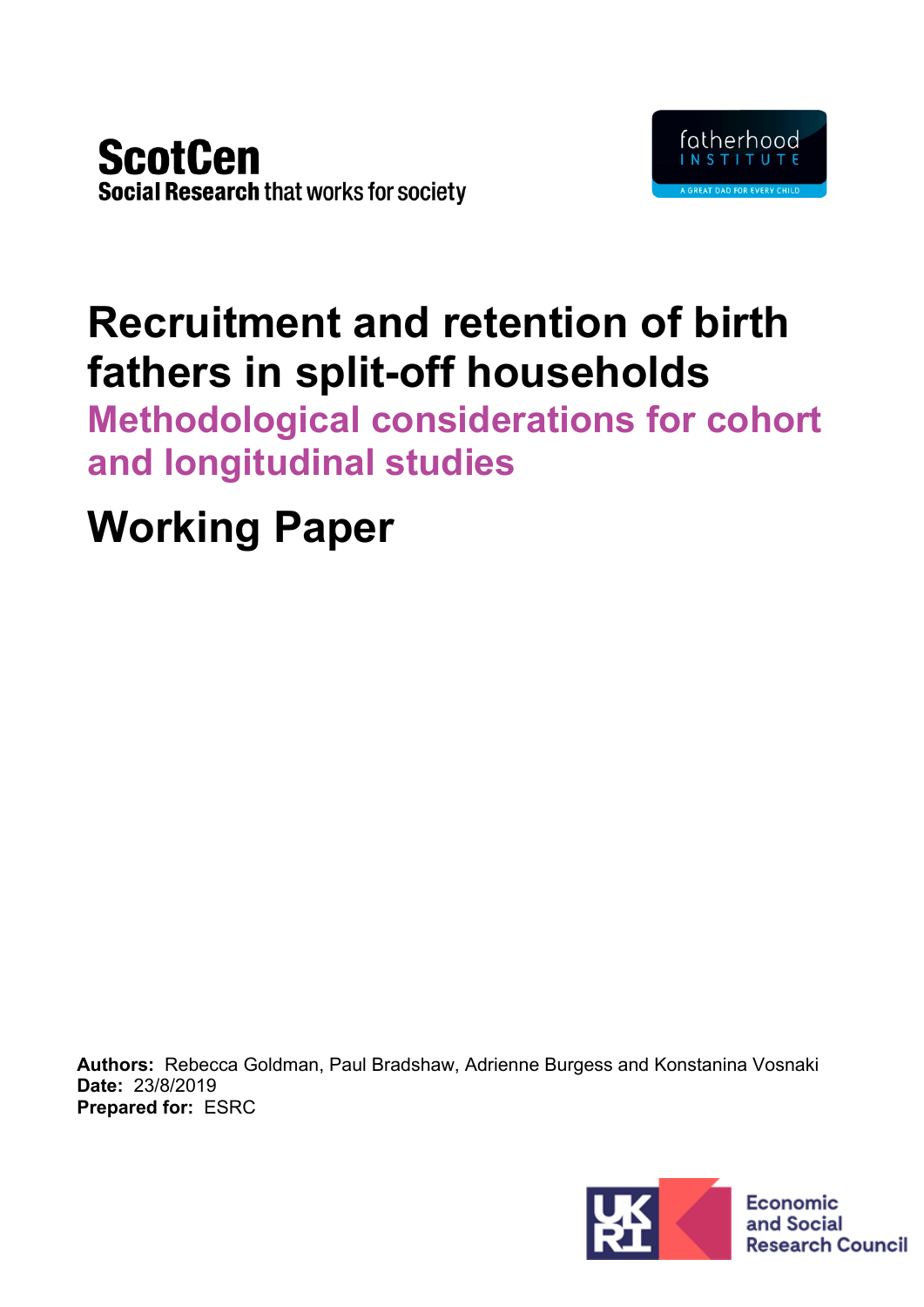# **Contents**

| $\mathbf{1}$   |                   |                                                 |  |
|----------------|-------------------|-------------------------------------------------|--|
| 1.1            |                   |                                                 |  |
| 1.2            |                   |                                                 |  |
| 1.3            |                   |                                                 |  |
| 1.4            |                   |                                                 |  |
| $\overline{2}$ |                   | Scoping review of methodological literature 8   |  |
| 2.1            |                   |                                                 |  |
| 2.2            |                   |                                                 |  |
|                |                   |                                                 |  |
| 3 <sup>°</sup> |                   | Findings from cognitive questionnaire testing15 |  |
| 3.1            |                   |                                                 |  |
| 3.2            | <b>Findings</b>   |                                                 |  |
|                | <b>References</b> |                                                 |  |
|                | Appendix A.       |                                                 |  |
|                | Appendix B.       |                                                 |  |
|                | Appendix C.       |                                                 |  |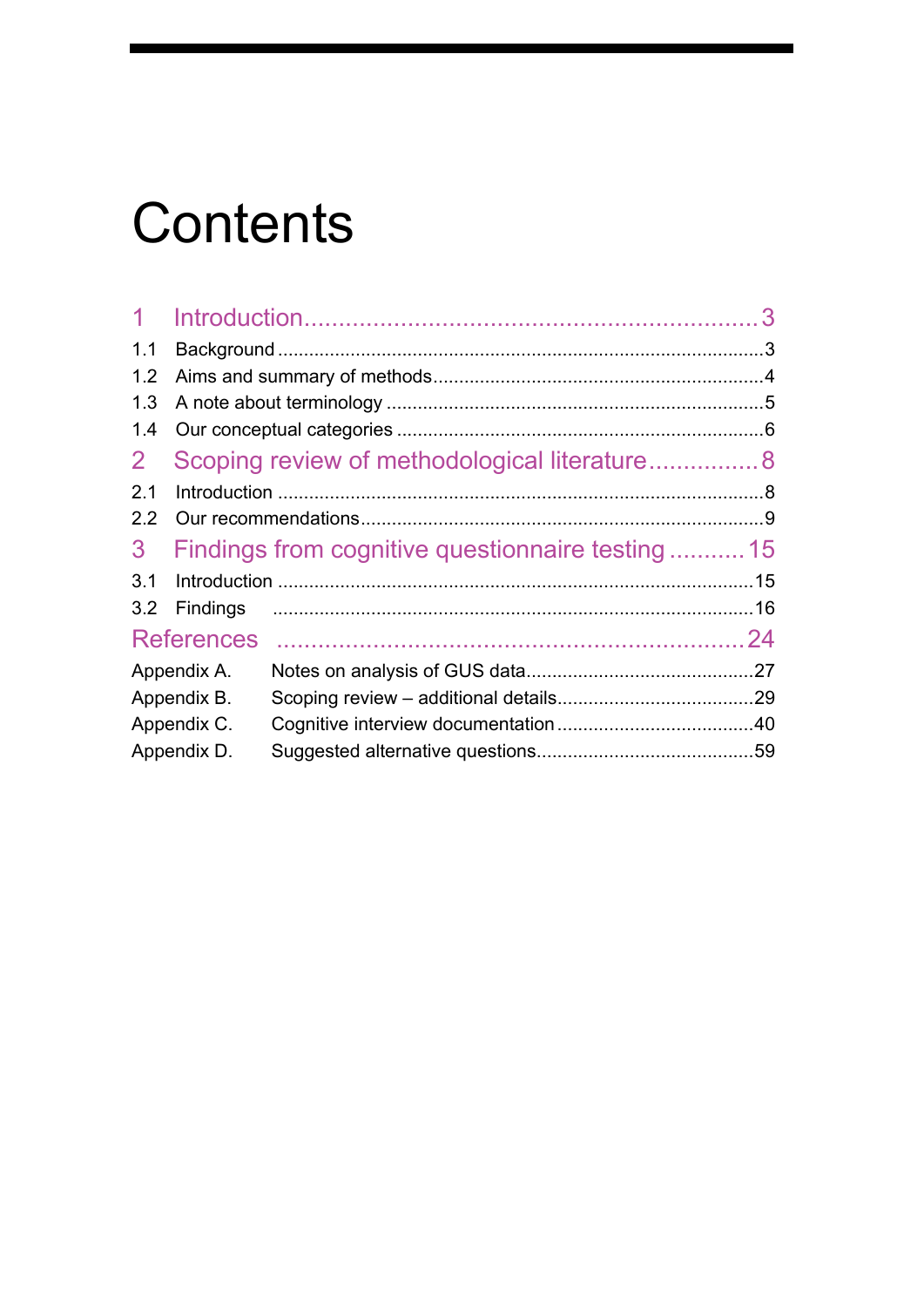## **Executive summary**

The aim of this project was to scope, assess, propose and test options for longitudinal and cohort studies for identifying, contacting, recruiting and retaining birth fathers of cohort members who do not co-reside full-time with their cohort child who we call 'Own Household Fathers' (OHFs).<sup>1</sup>

The project was conducted in two phases. The first phase involved conceptualising several sub-categories of OHFs for whom different recruitment/retention approaches may be needed, alongside two desk-based reviews:

- A review of survey documentation from selected longitudinal and cross-sectional studies to identify questions used to gather information on OHFs and development of a questionnaire designed to collect data from mothers which would allow categorisation of OHFs.
- A review of wider methodological literature relating to contacting, tracking, recruiting and retaining OHFs.

The second phase comprised of a small-scale cognitive interviewing pilot designed to test a set of questions for categorisation of OHFs developed in phase 1.

Some key implications for the feasibility and design of innovations and methods in data collection in new and existing longitudinal studies are listed below:

- Successful engagement with OHFs requires development of tailored recruitment and retention options for differentiated sub-populations of these fathers, such subpopulations being based on part-time residence with, care of, and contact with the cohort child.
- There have been relatively few experimental studies of practical fieldwork strategies for engaging fathers in research, although the evidence base for engaging fathers in service delivery is more developed. Consequently, the level of evidence for any specific strategy is relatively weak and/or may not be generalizable across studies.
- Fuller participation by fathers would be more likely if their involvement is part of the scientific rationale for the study, if fathers (of all categories) are recruited from the first sweep and if they are involved as participants 'in their own right'. However, these are not sufficient to *guarantee* successful engagement.
- Success appears to be facilitated by combining this early commitment and vision to engage all fathers with sufficient resources to enable a range of strategies with fathers, including: telephone or face-to-face fieldwork; dedicated keeping in touch/tracing activities; flexibility in participation and tailored communications.
- Any future attempt to recruit and retain differentiated sub-populations of OHFs very probably the most 'involved' OHFs - should be preceded by qualitative research with these fathers to inform the approach. Methodological pilots, experiments and analyses of response and attrition bias within each category of fathers would also be recommended.
- Questions routinely used to gather information from mothers about OHFs can be difficult for mothers to answer accurately. Capturing details of the frequency (i.e.

<sup>1</sup> Our term 'Own Household Father' (OHF) includes fathers who move out of the mother's or child's household during the study, and fathers who moved out of the mother's or child's household before the study began, as well as fathers who have never lived full-time or part-time with the mother or child. See section 1.2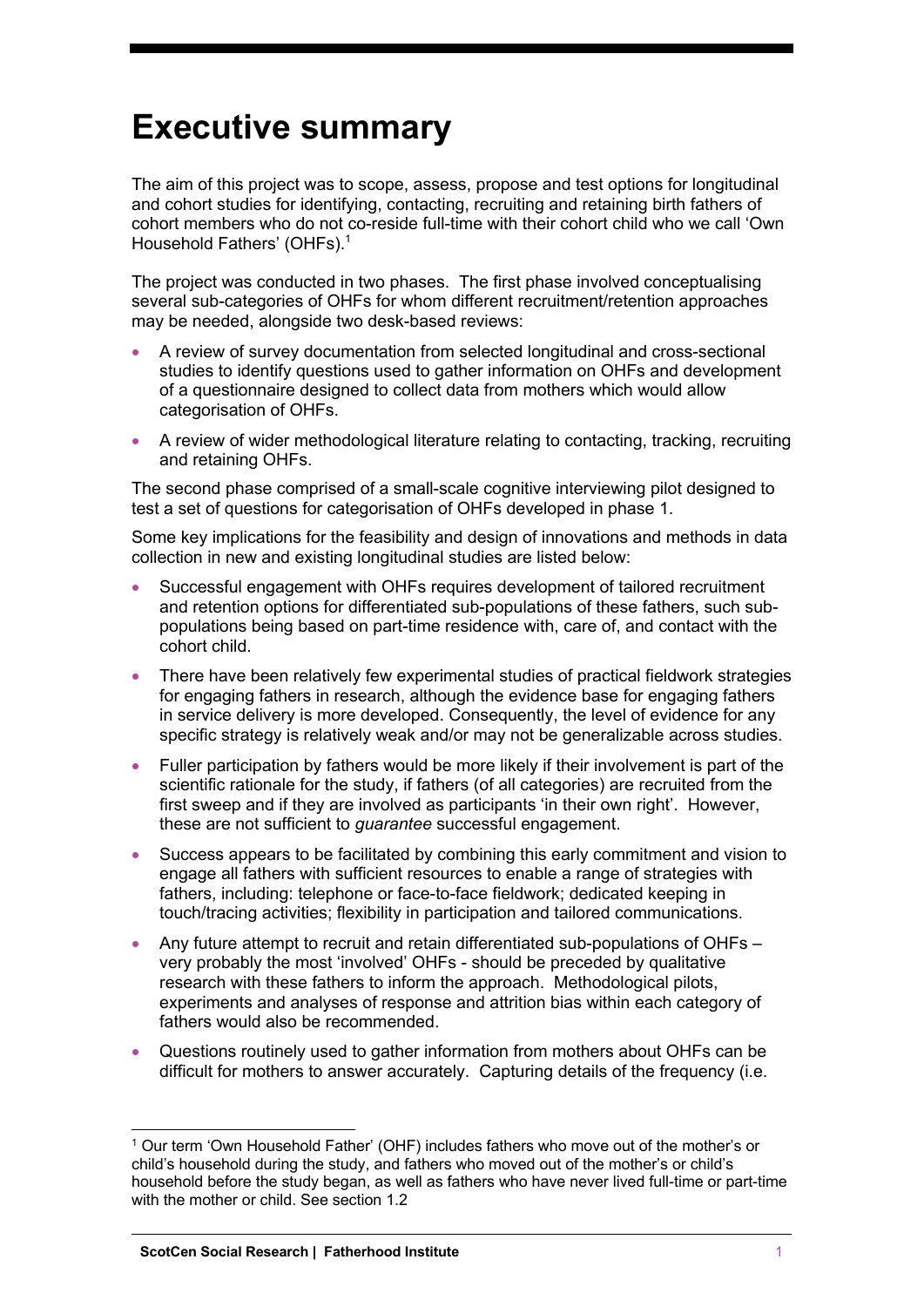how often), quantity (i.e. how much time) and patterns of interaction is complex and requires careful planning and testing.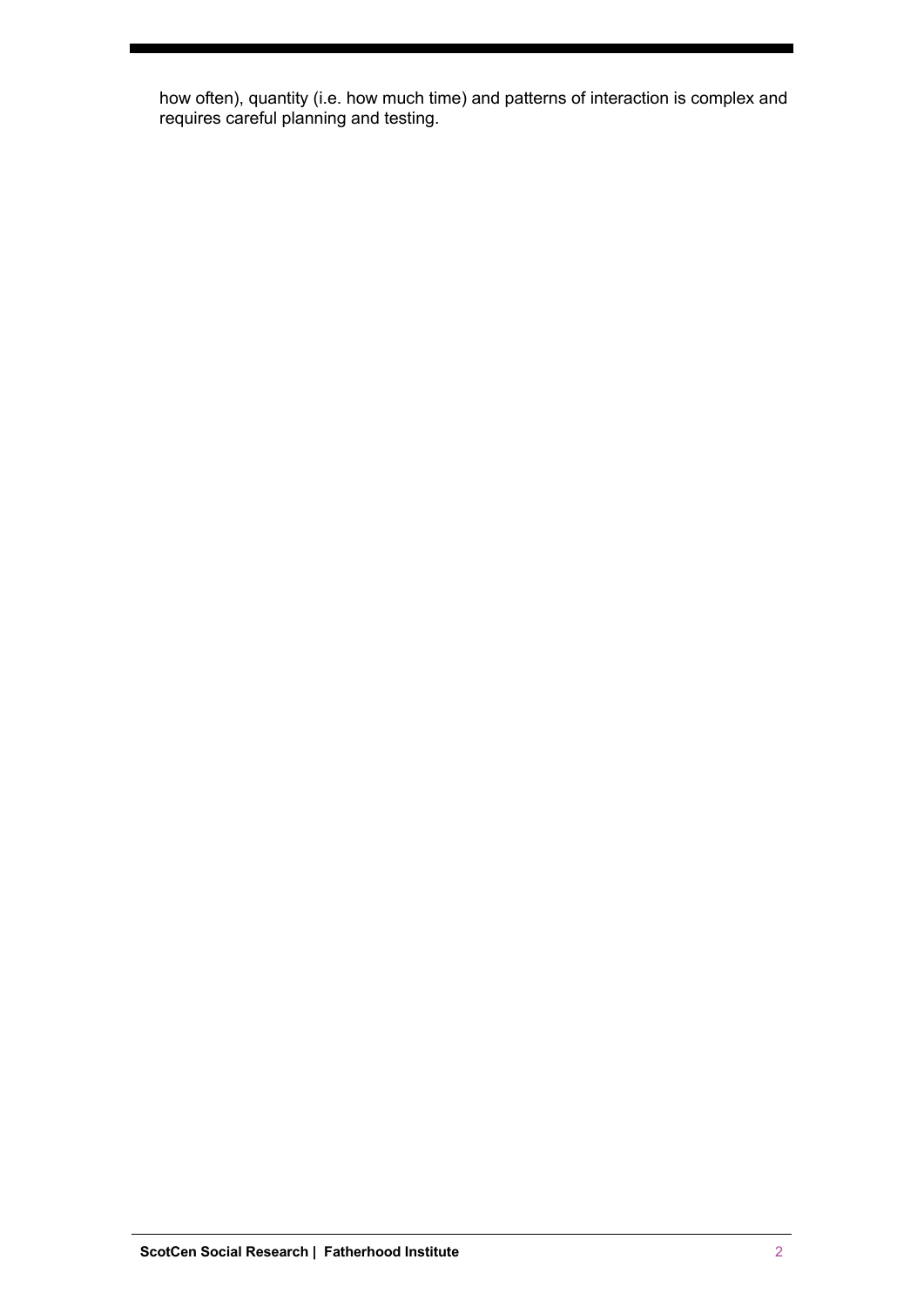## **1 Introduction**

"*One thing I would like to say, that I do regret about recruitment is that we didn't enrol fathers separately and in their own right. Because, over the years, with family reconstitution and so on, it's become extremely difficult to track men and to actually look at, not just their genetics, but also their influence on the family....men must be enrolled and followed up separately, and traced and tracked separately...I know men are not very good at follow-up studies, but they need to be enrolled in their own right*." A member of the ALSPAC study management team quoted in *History of the Avon Longitudinal Study of Parents and Children* (Overy *et al*, 2012:32).

## 1.1 Background

This project was funded under the ESRC's survey organisation call for evidence on survey methodological innovation. The call was intended to help to inform thinking about the feasibility and design of innovations and methods in data collection in new and existing longitudinal studies. Amongst the ESRC's areas of interest, the project focuses on innovative means to recruit and retain 'hard to reach groups' and those at greatest risk of dropping out. Specifically, the aim was to scope, assess, propose and test options for identifying, contacting, recruiting and retaining birth fathers of cohort members who do not co-reside full-time with their cohort child (hitherto referred to as 'non-resident' fathers) building on previous work (e.g. Bradshaw, 2008; Life Study development: Kiernan, 2014 & 2016; Bryson, 2014). The focus would be birth fathers of study members during childhood, adolescence and young adulthood sweeps.

Recent UK cohort studies have taken on board data collection from mothers' cohabiting partners, predominantly resident birth fathers and stepfathers. Response rates for such interviews are relatively high. In contrast, fathers living in 'split-off' households<sup>2</sup> who we call 'Own Household Fathers' (OHFs)<sup>3</sup> have not typically been part of cohort study data collection<sup>4</sup>. Yet substantial proportions of these fathers spend a considerable amount of time with their children, including regular overnights. For example, between a third and a half<sup>5</sup> of OHFs have their child to stay regularly (Poole *et* al, 2016; Bryson *et al,* 2017) and can be described as part-time resident in relation to their child.

Gathering data about fathers, father-child relationships and co-parenting relationships only from mothers is problematic. This applies even where the father and mother are fully co-resident in the same household. It is important to capture both the mother's and father's perspective. The validity of mother-reported data about the father-child relationship is especially weak when the father is an OHF and spends time with the child in a separate location from the mother's household; or the father has 'virtual contact' (telephone, email, social media) with the child independently of the mother.

<sup>&</sup>lt;sup>2</sup> In household panel studies, such as Understanding Society, sample members who move out of the sampled household during the study into a new household which becomes part of the study in its own right whilst the sample member lives in it, are referred to as living in a 'split off' household.

<sup>&</sup>lt;sup>3</sup> Our term 'Own Household Father' (OHF) includes fathers who move out of the mother's or child's household during the study, fathers who moved out of the mother's or child's household before the study began, as well as fathers who have never lived full-time or part-time with the mother or child. See section 1.2

<sup>4</sup> An exception has been data collection from 'part-time stay' fathers in the Millennium Cohort Study. These are fathers who regularly stay overnight (i.e. part-time resident) in the mother's household.

<sup>&</sup>lt;sup>5</sup> Estimates vary across UK datasets and according to whether it is the mother or father who reports.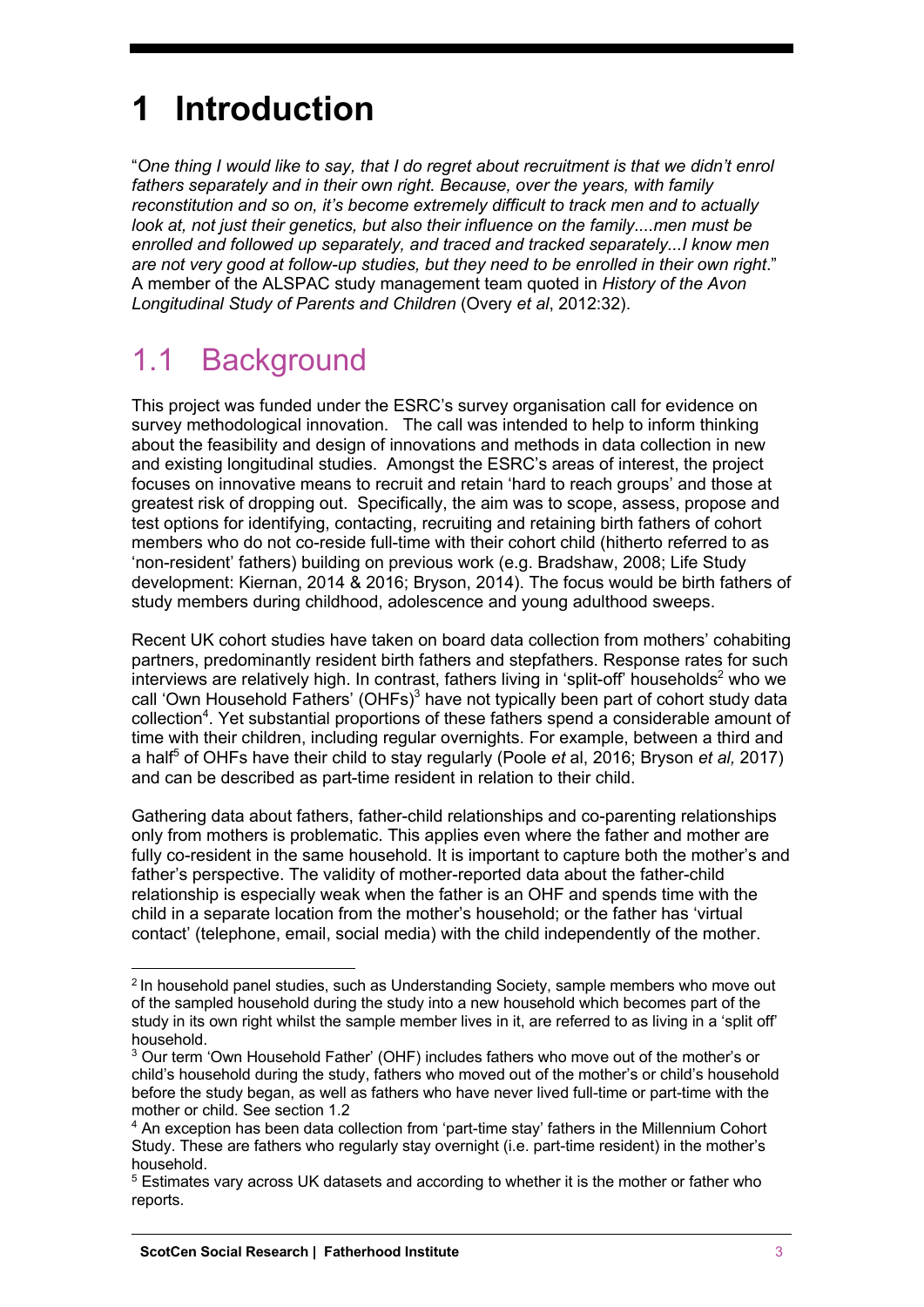Additionally, when living with or in regular contact with their child, fathers are valuable informants on the child's characteristics, development and behaviours, from a different perspective to that of the mother.

Thus where studies are interested in examining childhood and family life from the perspective of a child, or in understanding child outcomes (via genetic, epigenetic and social behavioural pathways), the inclusion of fathers living full-time or part-time in another household, as well as those fully resident with the child and their mother, should be a fundamental consideration for the study design. To ensure this is done effectively, thought must be given at the earliest stages of the study as to how fathers will be included, and a father-inclusive approach applied, even if the intention is not to collect comprehensive data from fathers at the initial contact.

Our approach proposes differentiating OHFs and classifying them in sub-categories based on part-time residence (regular overnights), daytime care and 'virtual' interactions/contact in relation to the cohort member (see section 1.4); and to tailor recruitment and retention options for fathers in these different sub-categories.

OHFs may be part-time resident with the cohort member (e.g. providing regular overnight care) or non-resident - i.e. spend no regular overnights with the cohort member (Goldman and Burgess, 2018). The 'non-resident' OHFs (those who do not co-reside at all with the cohort member) may provide substantial daytime care or have regular 'in-person' (face to face) or 'virtual' (via phone, text, e-mail, letters, cards, Skype, gaming or social media) interactions with the cohort member. They may have infrequent contact, or they may have no contact with the cohort member at all. There is also a sub-category of OHFs who live in the cohort member's household with their mother for one or a few nights per week.

This approach contrasts with attempts to contact and recruit OHFs as a single undifferentiated category commonly referred to as 'non-resident' or 'absent' fathers. When recruitment is across this wide, undifferentiated category, low response and retention rates are likely overall. The responding fathers are most likely to be those engaging in more regular and substantial interactions with their children and having good relationships with them and/or their mothers (Kiernan, 2016; Bryson et al., 2017). In terms of reducing response and retention bias, we suggest that it would be better to define and aim at achieving maximum response and retention with smaller defined subpopulations of OHFs. Prioritising recruitment and retention of the more 'involved' OHF categories enables the analysis of children's outcomes in the context of both households in which they are part-time resident or spend substantial time.

While we recognise that final design decisions taken by any individual study will reflect that study's objectives, budget, context and other related parameters, we note concern internationally that failure to identify and include father-factors in longitudinal research (including a lack of data collected directly from fathers) is compromising research findings and, as a result, weakening or skewing policy and practice initiatives.

## 1.2 Aims and summary of methods

The aims of the project were to:

- Identify and review methodological work and attempts to track, contact, recruit and retain OHFs in (predominantly) quantitative longitudinal research studies in the UK and abroad
- Propose tailored recruitment/ retention options for sub-categories of OHFs for use in cohort and longitudinal studies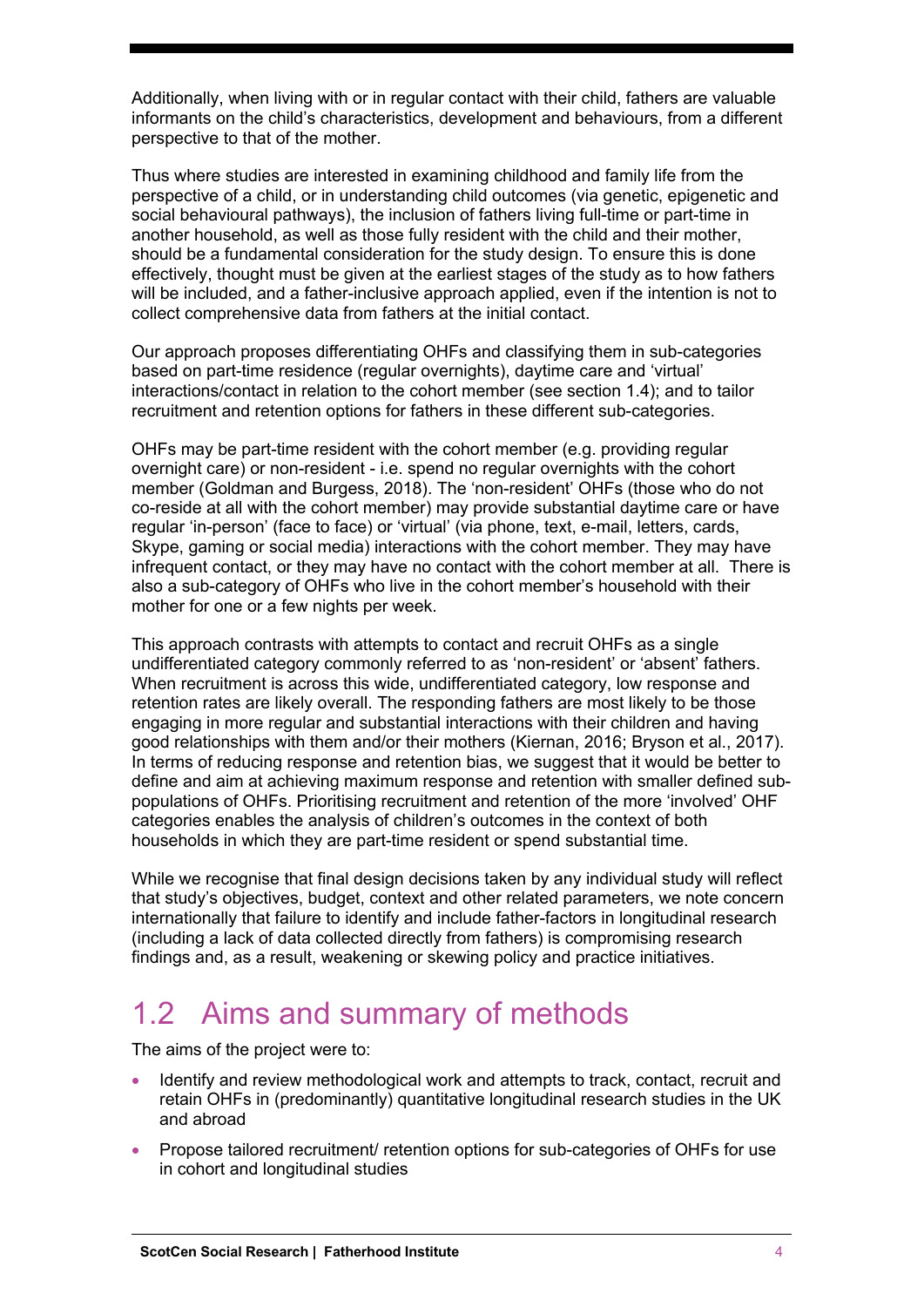- Scope and critique questions used to date, mainly in interviews with mothers, to identify each sub-category of OHF (building on Goldman and Burgess, 2018).
- Propose a set of identifying questions about the child's birth father for use in interviews with mothers and which allow categorisation of fathers, for subsequent testing and future harmonised use across longitudinal studies.
- Test the questions via a small-scale field pilot and propose refinements based on the results of the testing

The project was conducted in two separate, linked phases. The first phase initially involved extending conceptual work by Goldman and Burgess (2018) to describe several sub-categories of OHFs for whom different recruitment/retention approaches may be needed. Analysis of data from the Growing Up in Scotland study $6$  was used to establish estimates of the proportion of OHFs in each sub-category which could subsequently inform further estimates for other cohort studies. A desk-based review of survey documentation from selected UK and international longitudinal and crosssectional studies followed which identified existing questions used to gather information on OHFs. A parallel review of wider methodological literature relating to contacting, tracking, recruiting and retaining OHFs was also undertaken. A survey questionnaire script was then developed bringing together questions designed to gather data from mothers which would allow categorisation of OHFs. This involved utilizing existing questions identified in the scoping phase and deemed suitable in their current form, adapting existing questions to improve their suitability or drafting entirely new question to address any gaps.

The second phase comprised of a small-scale cognitive interviewing pilot designed to test the set of questions for categorisation of OHFs developed in phase 1. Interviews were undertaken with 11 birth mothers of children whose birth father is not resident fulltime or at all in the same household – i.e. they are Own Household Fathers.

## 1.3 A note about terminology

We refer to 'birth/ adoptive fathers' as 'fathers' in the remainder of this document, whilst acknowledging that 'social fathers', for example stepfathers, can also be important influences on a child and may be another target for data collection.

As noted earlier, we propose the term 'Own Household Father' (OHF) as a 'catch-all' category for fathers not living full-time with their child but note its limitations. Binary categorisations can be helpful in some research or practice contexts, but not here where, given the variations in patterns and types of father-child interactions when parents do not live together, greater differentiation would be more productive. Unlike 'non-resident' or 'absent' father, Own Household Father permits the perception of a 'part-time resident' father based in a household in which the child may reside for part of the time. We would like to stimulate discussion in the research, policy and practice sectors about our categories and terms, and would be pleased if that resulted in extension of our conceptual work.

As Goldman & Burgess (2018) also note, there is a concomitant need to re-think the terminology relating to 'single' mothers and 'single parent families' – although this is not the topic of this document. A separated mother, like a separated father, who has sole care of their child can usefully be described as 'lone' or 'single'. However, many are actually 'majority/ equal/ minority' overnight care mothers, residing part-time with children who also spend regular overnight time in their father's household; or mothers whose children receive substantial daytime care and co-parenting input from the father.

<sup>6</sup> www.growingupinscotland.org.uk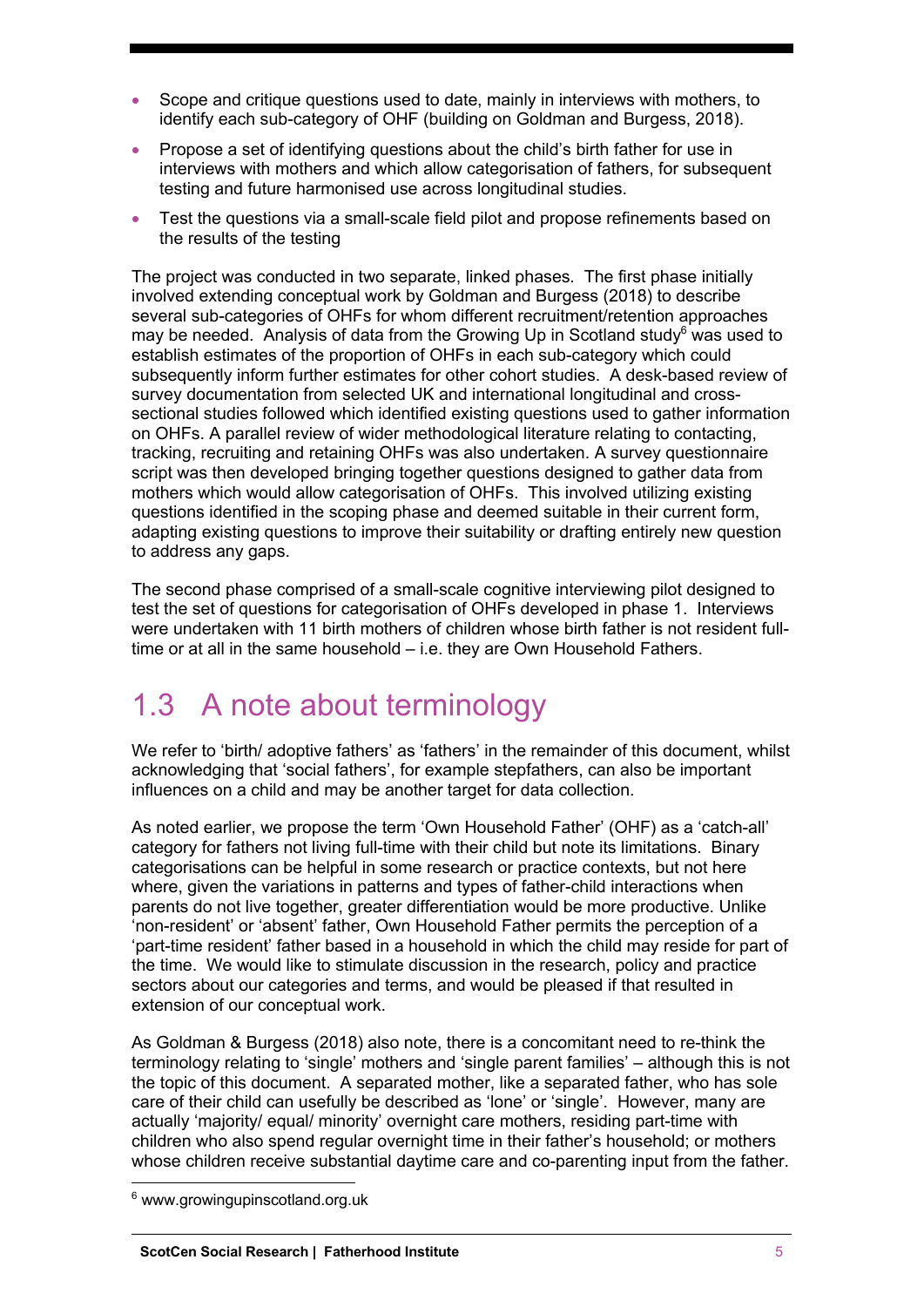The mother's household (or a father's, if he is parenting alone full-time and without another cohabiting partner) may be described as a 'single parent household' or 'single parent family'. But it is our view that the child who has two non-cohabiting or part-time cohabiting parents involved in their life is not living in a 'single parent' household or family.

## 1.4 Our conceptual categories

We conceptually differentiate ten sub-categories of fathers who live in split-off households (OHFs), some of which we categorise as part-time resident. These categories draw on characteristics of part-time residence (regular overnight stays); daytime care; type and mode of interaction (e.g. 'in person' or 'virtual' – e.g. telephone, Facetime, social media); frequency and quantity (i.e. how often and for how long) and regularity and pattern.

Note that 'residence' refers to co-residence (overnight) of the birth father and cohort member - whether or not in the mother's household - and not to the cohabitation, or other forms of co-residence, of the birth father and birth mother. Many large-scale datasets do not explicitly define 'residence' for their household definitions. However, when a definition is provided, there is typically some reference to spending the night or sleeping at an address.

Part-time residence occurs when an adult or child has more than one address. Therefore, study household grid questions and rules around who is included in the household (for research purposes) are relevant, as well as questions relating to OHFs.

We intend these categories to be broad characterisations of different residence and interaction/ contact situations as a starting point for our work, in particular for critically appraising and designing identifying questions. We are aware that our categorisation will not describe the situations of all OHFs. Real arrangements are diverse and may not fit neatly into any category. Also, arrangements may change frequently or vary from week to week.

The categories are designed to be mutually exclusive. However, the types of contact and care they describe are not. For example, a 'minority overnight care' father may also have substantial term-time, 'in person' interactions (daytime, evening) and frequent 'virtual' contact. The list below indicates an order of precedence.

### • **Part-time resident fathers**

- Majority overnight care fathers. This category is included for completeness, but these fathers would usually be interviewed in the cohort member's sole or main household, and so are not within scope of this project.
- Equal (or near equal) overnight care fathers. OHFs who have their child to stay three or four nights per week or for seven nights on alternate weeks.
- Minority overnight care fathers. OHFs who regularly have the child to stay for an average one or two nights per week (e.g. every other weekend).
- 'Part-time stay' fathers. OHFs who regularly stay overnight for one or a few nights per week in the mother's household and co-reside part-time there with her and the cohort member. The mother's household is not their 'main' home.
- 'Part-time away' fathers. OHFs who live in the mother's household as their 'main/ permanent home', co-residing there part-time with her and the cohort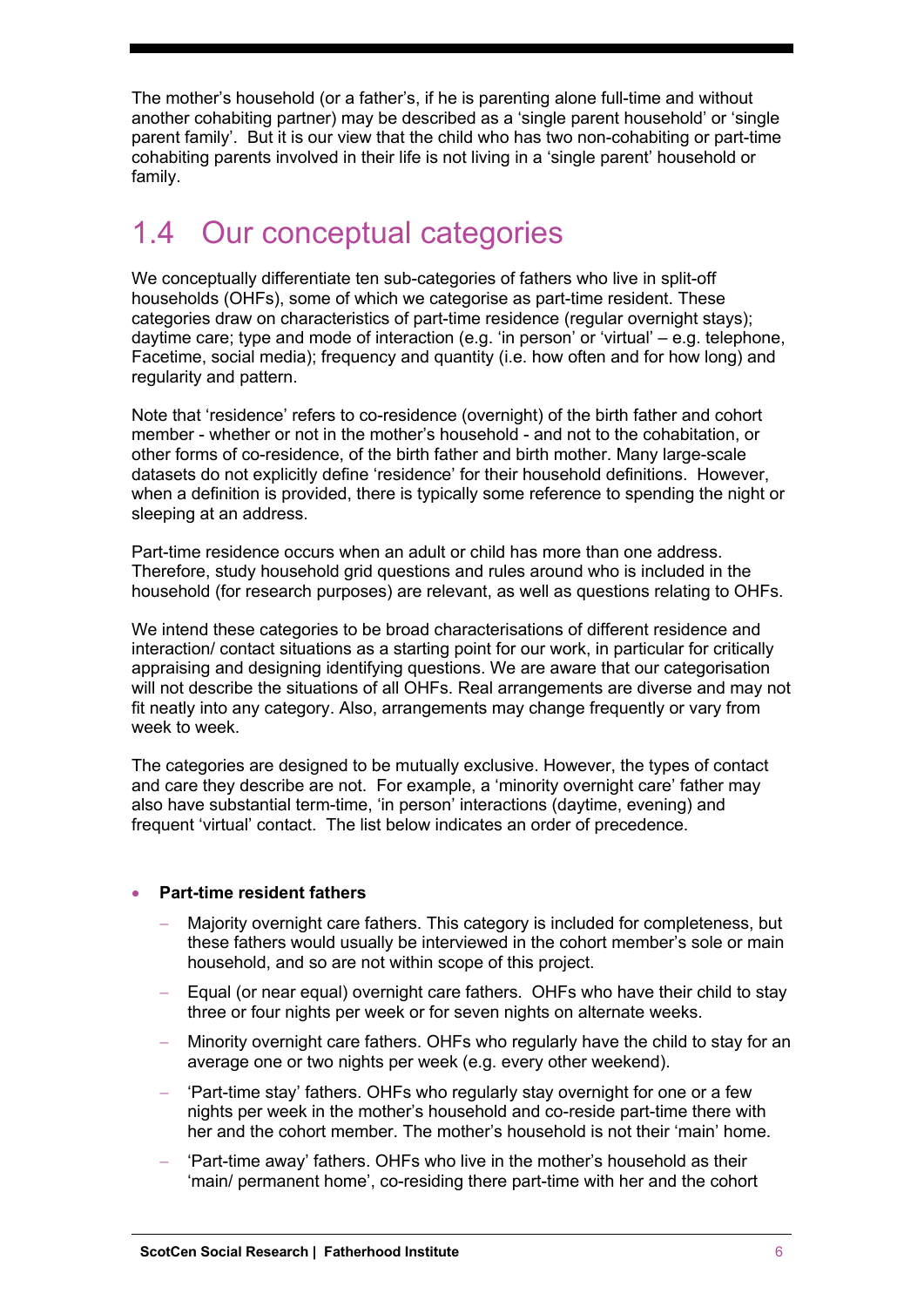member, but regularly stay **away** for one or a few nights per week, for example for work or study.

#### • **No overnight stays fathers (i.e. non-resident)**

- OHFs who, during term-time, spend substantial and regular periods of time with their child 'in person' during the day or evening. These fathers see, visit or look after the child for a number of before-school, after-school and/or weekend daytime/ evening episodes each week/ fortnight.
- OHFs who, less frequently but still regularly in term-time, meet with their child 'in person'. Similar to the previous category but on a less frequent basis and a minimum of at least once a month.
- Frequent 'virtual contact' fathers. OHFs who have frequent interactions with the child via messaging, social media, gaming, email, phone, Skype and/or post (e.g. cards and letters). They may also see, visit or look after the child in termtime, but do so less often than once a month. This category will also include fathers who stay with, see, visit or look after the child only in school holidays.
- Infrequent/ occasional contact fathers. Fathers who have virtual or 'in person' interactions with their child too infrequently to match the categories above.
- No contact fathers (who are alive).

Analysis of data from the Growing Up in Scotland study was undertaken to provide estimates for the proportion of OHFs likely to fall into each category. The analysis used data from the seventh sweep of data collection with families in Birth Cohort 1, around the time cohort members were aged eight years old. All cases where the child's birth father was still alive, was not resident in the mother's household and the respondent was not an adoptive parent were included. Around one quarter (24%, n=673) of families met these criteria.

Data from GUS cannot fully replicate all categories. In particular, the study does not allow differentiation between interactions/contact during term-time and school holidays. Neither can it identify 'part-time away' fathers (fathers based in the household with the mother and child but who stay away regularly, e.g. for work) or 'part-time stay' fathers. The latter categories are therefore not included. The results are summarised in Table 1:1. Further details of how each category was defined are included in Appendix A.

### Table 1:1 OHFs by sub-category

| Base: All cases where child's birth father is still alive, is not resident<br>in the mother's household, and the respondent is not an adoptive |     |
|------------------------------------------------------------------------------------------------------------------------------------------------|-----|
| parent                                                                                                                                         | %   |
| Majority overnight care                                                                                                                        | <1  |
| Equal/near eq overnight care                                                                                                                   | 4   |
| Minority overnight care                                                                                                                        | 40  |
| Regular/substantial face to face contact                                                                                                       | 14  |
| Less frequent but regular face to face contact                                                                                                 | 4   |
| Frequent virtual contact                                                                                                                       | 3   |
| Infrequent/occasional contact                                                                                                                  | 5   |
| No contact                                                                                                                                     | 30  |
| Unweighted base                                                                                                                                | 673 |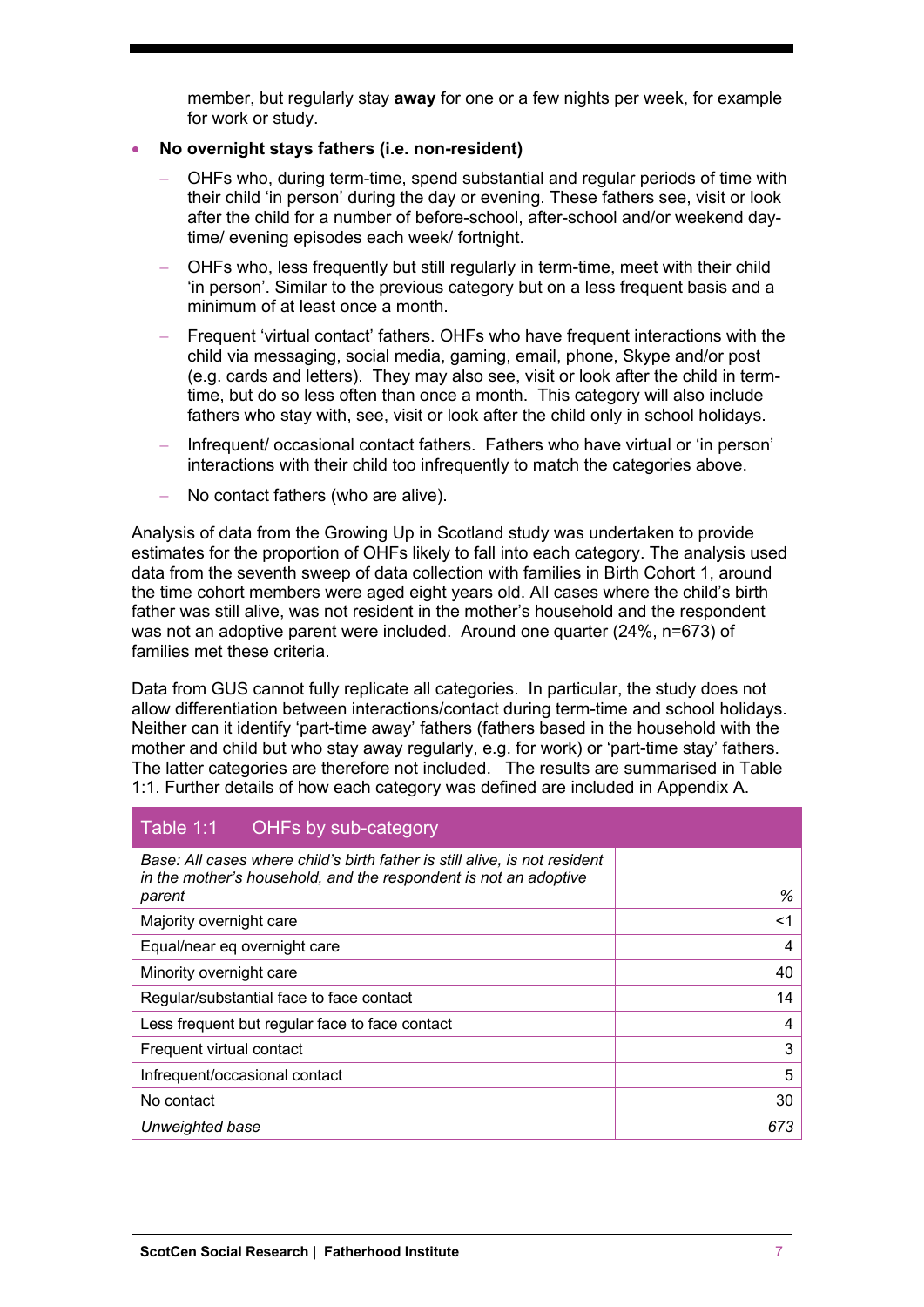## **2 Scoping review of methodological literature**

## 2.1 Introduction

The aim was to investigate methodological work in relation to tracking, recruiting and retaining OHFs in the UK and abroad. The intention was to build on and complement the previous 'father recruitment and retention' datasets reviews carried out to inform development of Life Study (Kiernan, 2016; Kiernan, 2014; Bryson, 2014).

The following methods were used to find relevant methodological literature:

- Searches of the Fatherhood Institute's unique library of UK fatherhood research (funded by the Nuffield Foundation), which is based on systematic searches of a number of social science, health, education and social care bibliographic databases.
- Scoping bibliographic searches for international and recent UK literature.
- Searches of key organisational and conference websites for 'grey literature' (such as working papers) and technical documentation.
- Forward citation searches (in Google Scholar) looking for relevant papers (i.e. with a focus on recruiting and retaining OHFs) which cite the key methodological papers we had found using the above sources. We also screened the references cited in these key methodological papers ('backward citation searches').
- An email consultation of researchers directing major longitudinal studies in the UK, US, France and Australia to identify recent technical documentation, unpublished papers and ongoing methodological work (such as cognitive testing of questions, fieldwork experiments and qualitative development work).

Findings were extracted into a table of key themes and fieldwork strategies to inform development of recruitment and retention options. Here we propose a series of recommendations aimed at the successful recruitment and retention of OHFs in cohort and longitudinal studies based on the main messages and strategies from the literature.

A review of survey questions asked on UK and international datasets that identify our conceptual categories of fathers was also undertaken. The aim was to review and critique survey questions from large-scale longitudinal datasets which could identify our conceptual categories of fathers in split-off households (OHFs). This would inform our development and testing of a set of survey questions for use in cohort interviews with mothers.

A more detailed summary of the findings from the scoping review and further information on the review of survey questions are included in Appendix B.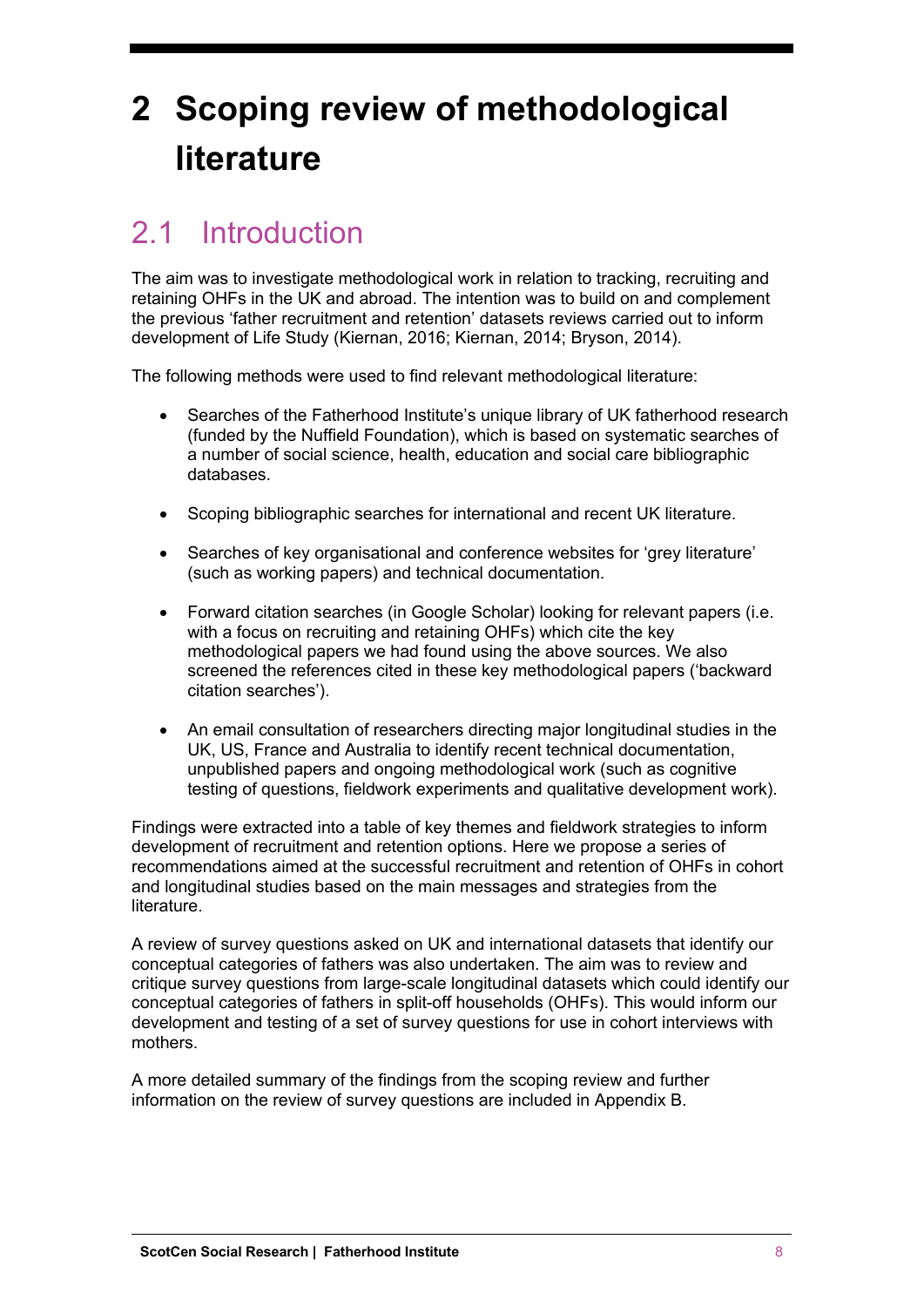## 2.2 Our recommendations

**The scientific case for integrating fathers (both fully resident and OHFs) into the core study should be firmly established from the outset and feature in key research questions, pre-study scoping/ methodological work and study protocols** 

Studies examining childhood and family life or seeking to understanding child outcomes via genetic, epigenetic and social behavioural pathways, should consider the inclusion of fathers living full-time or part-time in another household, as well as those fully resident with the child and their mother, as fundamental. Thought must be given at the earliest stages of the study as to how fathers will be included.

#### **Fathers – whether fully co-resident with the mother and cohort child or OHFs – should be recruited onto the database of study participants from the first sweep of the study**

If fathers are identified and recruited from the outset and recognised as a legitimate participant in relation to the child, they are then treated as a primary (core) respondent. This means all strategies of participant engagement utilised when running a longitudinal study with a main respondent are to be applied to fathers.

Almost all men who are OHFs during the child's later childhood years are fully resident, 'part-time away/stay' or otherwise 'involved fathers' during pregnancy, birth, infancy and/ or early childhood<sup>7</sup>. Thus identification and recruitment at the first sweep of a birth cohort study and at all subsequent sweeps, offers the potential to recruit the great majority of fathers, build a relationship between each father and the study, obtain and update comprehensive contact details - and consequently more easily track, contact and retain them at later sweeps including when they have moved to a different household.

#### **Fathers, including OHFs, should be regarded as a legitimate and separate core sample, for tracking or maintaining up-to-date contact details**

Recruiting fathers via mothers is not the only option for cohort studies and it should not be assumed that fathers are only to be interviewed if mothers are also interviewed.

Researchers should recognise that – as demonstrated through the analysis in section 1.4 - a proportion of cohort children live part-time across two households (predominantly 'minority overnight care' with the OHF). This provides a persuasive rationale for data collection in cohort studies from *both* part-time resident parents, and potentially also data collection from part-time resident step-parents, step/half-siblings and other family members living in the OHF's household.

Whilst recruitment of OHFs may suggest involvement from the birth mother, researchers should explore the feasibility of recruitment independent of mothers. For example:

 $7$  Results from the Millennium Cohort Study indicate that in the early 2000s, 95% of birth fathers were in a relationship (either married, cohabiting, closely involved or just friends) with their child's mother at the time of the child's birth (Kiernan, 2004). Similarly results from the Fragile Families and Child Wellbeing Study show that around 9 in 10 unmarried parents were either living together, romantically involved or just friends at the time of the child's birth (Fragile Families, 2002).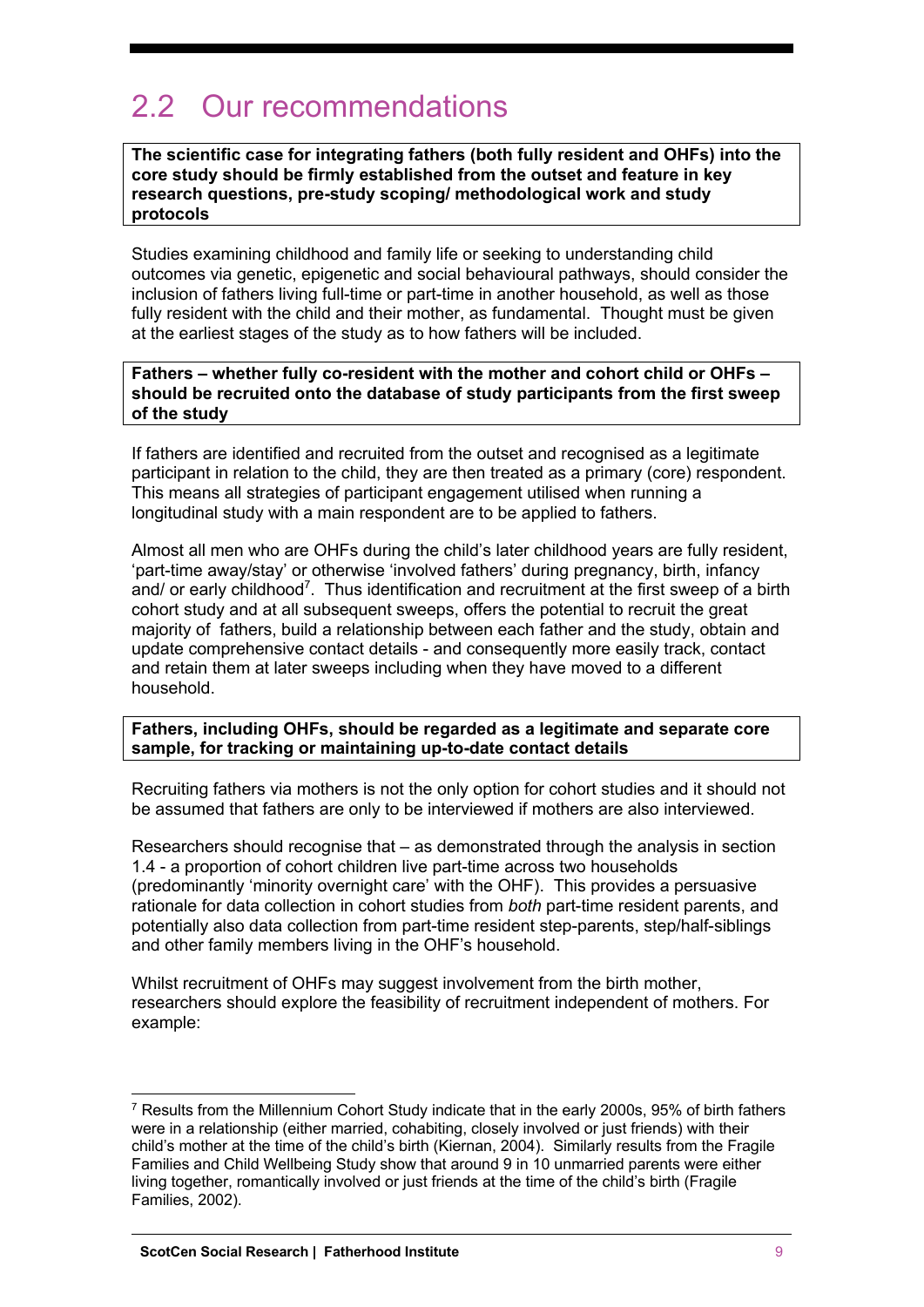- Recruit from the same sampling frame as used for mothers. This will enable (in principle) father recruitment regardless of the mother's study participation and use of sampling frame data about fathers in the sample design – e.g. in a birth cohort study, using birth registration records for OHFs jointly registering the birth with the mother<sup>8</sup>.
- In a birth cohort study, approach and attempt to recruit fathers at antenatal/ hospital/ postnatal settings at the same time as recruiting mothers

Requiring explicit consent from the mother to contact the father will result in a substantially lower response. Where recruitment is via the mother, studies should consider whether implicit consent is sufficient – i.e. asking the mother for the father's contact details rather than permission to contact him. Some mothers may wish to seek the father's permission before providing contact details. Processes should be devised to follow-up such cases post-interview. Researchers should bear in mind the risk of disclosure in the minority of cases in which members of the father's current household do not know about his birth child. Generalising communications with all OHFs to remove this risk is counter to the need to present a convincing rationale to the OHF for his participation. It may possible to obtain such information from the birth mother and adapt communications accordingly for only those cases. It is acknowledged that these issues in particular may be subject to how individual ethics committees respond.

Fathers' and mothers' contact details should be collected, individually maintained and separately labelled including for OHFs as well as for fathers co-resident in the initial study household. Separate stable contact details pertaining to the father should be collected and maintained, with the same commitment and rigour as applied to the mother's contact details.

Rather than perceiving the mother's household as the 'family' household, recognition of the father and mother as separate but related individuals should be made clear from the outset, including when both are living in the same household. Thus, there is benefit in maintaining and including fathers and mothers as distinct samples – via dedicated communications and/or through naming them individually on communications such as inter-sweep mailings (as is the case with e.g. joint bank statements).

Where there is no (admitted) birth father at the outset, this should not prevent the study from seeking information about him at later sweeps. The very few mothers who do not name the father at the outset may be willing to include him later or provide proxy information about him that may be useful to the study.

Where birth/ adoptive parents live together, and where they do not, the study's 'individualistic' approach should be described to them so that they are aware from the outset that they are receiving information as separate individuals (both linked to the child) and why this is the case. Sometimes they will receive the same information; sometimes it will be different.

Similarly, sample maintenance activities would be conducted separately for fathers and mothers. OHFs and full-time co-resident fathers would be maintained using similar 'keeping in touch' methods to resident mothers, commonplace in longitudinal studies. Some tailoring approach and documentation may be necessary for OHFs. In general, this may include more intensive contact efforts, higher sample maintenance and tracking budgets, and longer fieldwork timescales. Some targeted sample maintenance activities, different to that used with mothers, may also be required for OHFs. For example, if contact is less intensive than with mothers, OHFs may need

<sup>&</sup>lt;sup>8</sup> Currently 95% of birth parents in England and Wales jointly register the birth of their child (ONS, 2016).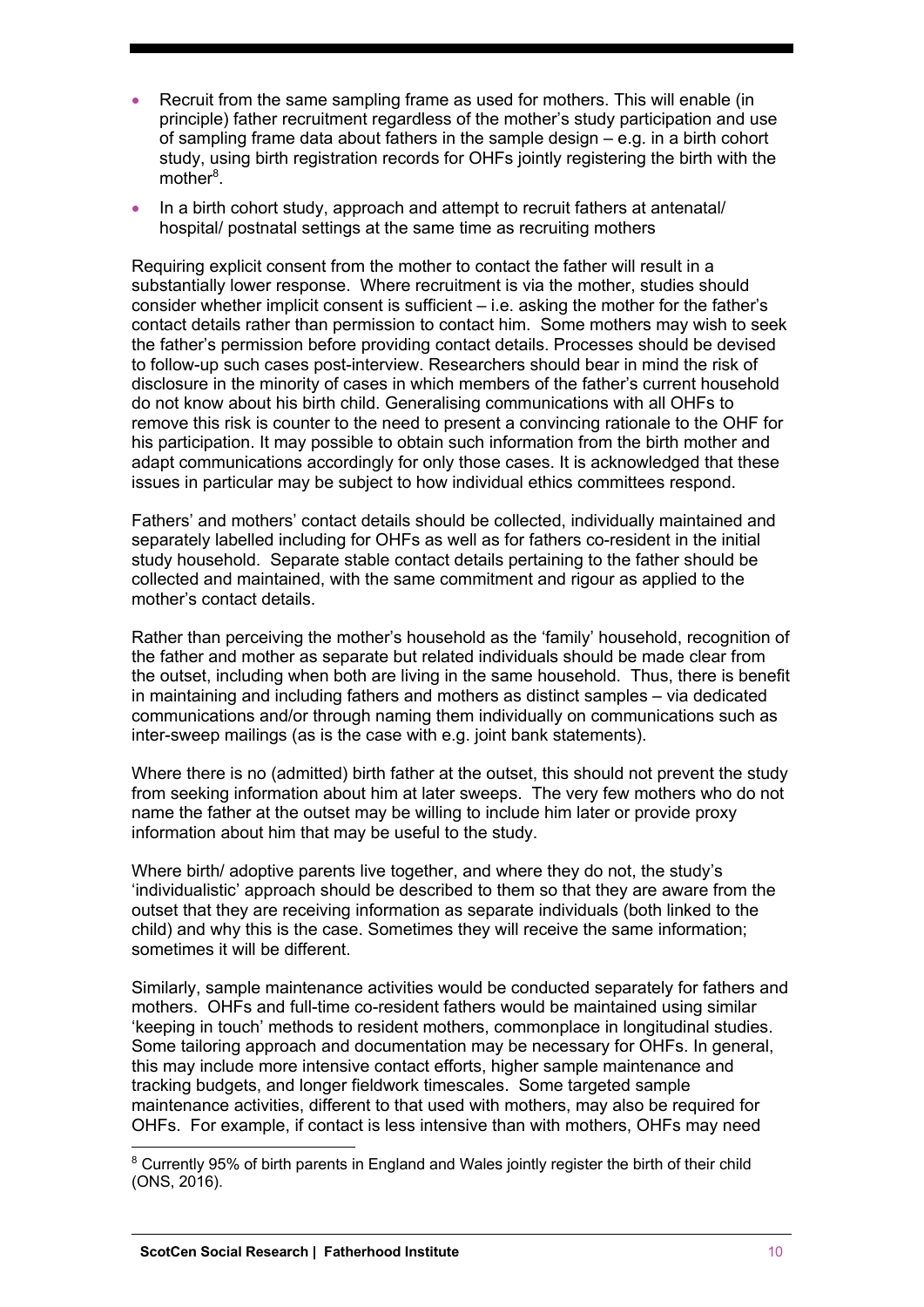additional prompts or incentives to provide information on intention to move or updated contact details. The impact of such initiatives can vary across studies and ideally any proposals would be tested to determine the optimum approach.

Even if the mother drops out, then the study may continue with the father (whether fully resident or an OHF) and cohort child with the questionnaire adjusted to reflect these circumstances.

OHF participation may also be maintained even if he has no current contact with the child. Although the father cannot provide information about the child from his own personal experience at that time, he may provide other information relevant to the study or simply be maintained as a participant. OHFs often move in and out of contact and may be re-engaged as a full study participant (in relation to the child) later.

To support all of this, there is a need to develop and maintain a sophisticated contact database and communications strategy which allows each birth/adoptive parent – whether mother or father – to be maintained individually as a primary respondent.

#### **Initial data collection with fathers, both fully resident and OHF, should be face-toface or by telephone at the first wave of substantive data collection**

At the first attempt to gain substantive data, response rates from fathers are generally low when mothers are asked to pass self-completion questionnaires onto them, or when researchers post questionnaires to fathers based on address details obtained from mothers.

Gathering data from fathers, including OHFs, should not be tokenistic. Successful initial recruitment and engagement of OHFs cannot be achieved through cheaper and more passive data collection methods. However, initial contact may be brief to minimise costs.

In subsequent waves it may be possible to bring in different modes if the fathers are being maintained as an independent group – i.e. a sample in their own right where information is held which allows direct contact with fathers, independent of mothers. The introduction of web-based data collection for example, can greatly improve the flexibility of response for participants and minimise the intrusion and burden of an interviewer visit or telephone call. It also allows continuing participation of infrequent contact OHFs who may live abroad or otherwise outside of the study area. Similarly, utilisation of sequential mixed-mode - with OHFs initially allocated to a web survey, followed by telephone interview for those who do not respond and eventually a face-toface interviewer visit – can create cost efficiencies by reducing face-to-face fieldwork but maintains an option for following up more reluctant participants.

Any successful survey fieldwork exercise requires data collection to be flexible to accommodate other demands on participants' time. This is also true of data collection with fathers – particularly if study recruitment occurs when the child is very young and the mother is likely to be working fewer hours than the father. Flexibility of timing, location and mode may be especially important for OHFs in terms of their time spent with children in more than one household, and to give privacy during interview.

Successful recruitment and tracking OHFs may be better achieved when using experienced interviewers. The persistence, tracing skills and survey experience of interviewers are noted as being instrumental in their effective engagement of OHFs. Furthermore, as noted in more detail below, interviewers should be made fully aware of the value and justification for having OHFs participate in the study as well as being briefed on issues and concerns specific to the context, structures and relationships of the families concerned.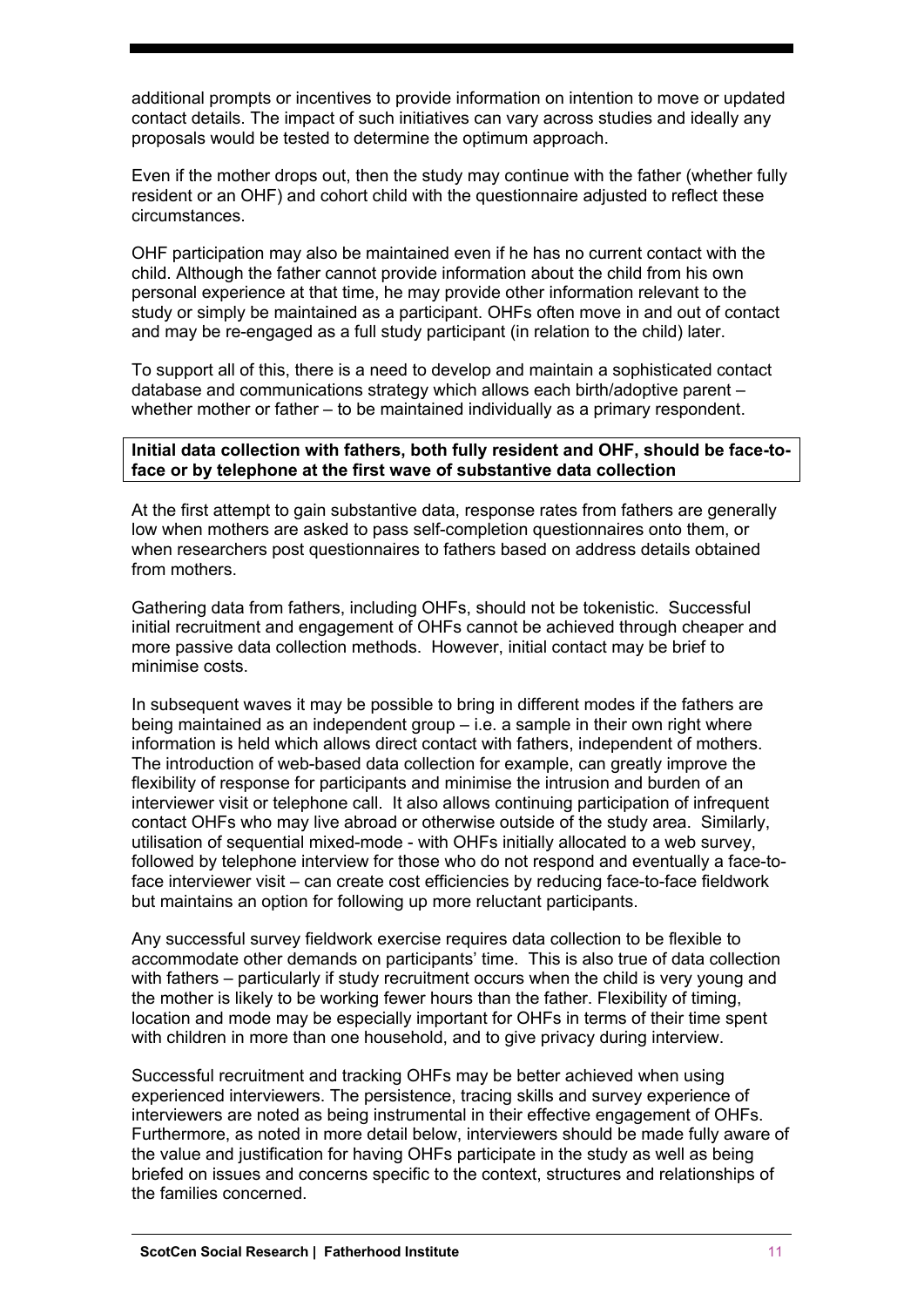The importance of gathering information confidentially from mothers and fathers individually should be communicated to each parent as an underpinning principle of the study.

#### **Resources should be focused on recruiting more involved OHFs who are more likely to respond and in achieving sufficient coverage of each sub-population of involved fathers**

Accessing and engaging less involved OHFs is extremely challenging and attempts are often wasted. OHFs are one of the most under-researched types of father in UK fatherhood research – perhaps because of a perception that it is impossible to get a representative sample. The aim, therefore, should not be to capture all OHFs but instead to achieve a more balanced and representative sample of those OHFs who are more involved. This is a more realistic and achievable objective.

This approach recognises that there is considerable variation amongst involved OHFs which may differentially impact on child outcomes and family life. The aim then, is to ensure sufficient data is captured to allow analysis of these different pre-defined subpopulations of more, and differentially, involved fathers. This may be achieved simply through focussing on involved fathers, but could also be a designed element involving setting quotas or using probability-based, responsive sampling (e.g. if mid-way through fieldwork, sufficient responses have been received from equal overnight care OHFs, then focus remaining resources on frequent virtual contact OHFs) - to support analysis, even if this means data is not fully representative. Analytically, a primary interest will be on how different types of father involvement are associated with variations in child outcomes – thus the aim is to ensure the variation on father contact is captured sufficiently. The benefits and drawbacks of a quota versus random probability approach amongst sub-categories of more involved fathers would be an issue for individual studies to consider.

**Communication and fieldwork strategies should be tailored to suit fathers and specifically OHFs, and to suit different types of father and different categories of OHFs (see section 1.4)**

While not precluding dedicated father- or mother - facing resources, initial focus should be on mainstream participant-facing materials. All parent and family-facing resources should be regularly reviewed to ensure that they speak explicitly to fathers' as well as mothers' situations, aspirations and behaviours and are clearly directed at both parents. This may involveincluding images of both men and women, and referring to 'mother/father' rather than the generic 'parent' (which is often 'heard' as 'mother') or the non-specific 'families' (which may downgrade fathers' status to that of generic family member).

Fathers are not a homogenous group – any more than mothers are. Participant-facing materials, including targeted letters, need to reflect diversity among parents of both sexes.

For the engagement of OHFs, communications need to be inclusive and present a rationale aimed at fathers who do not live full-time with their children, as well as those who do.

To counter unconscious bias against men's and OHFs' caretaking capabilities and levels of involvement, participant-facing materials (as well as interviewer/ researcher briefings) must straight-forwardly assert the salience to children of both parents; the value of OHFs' engagement in the research project (as in their families) and the value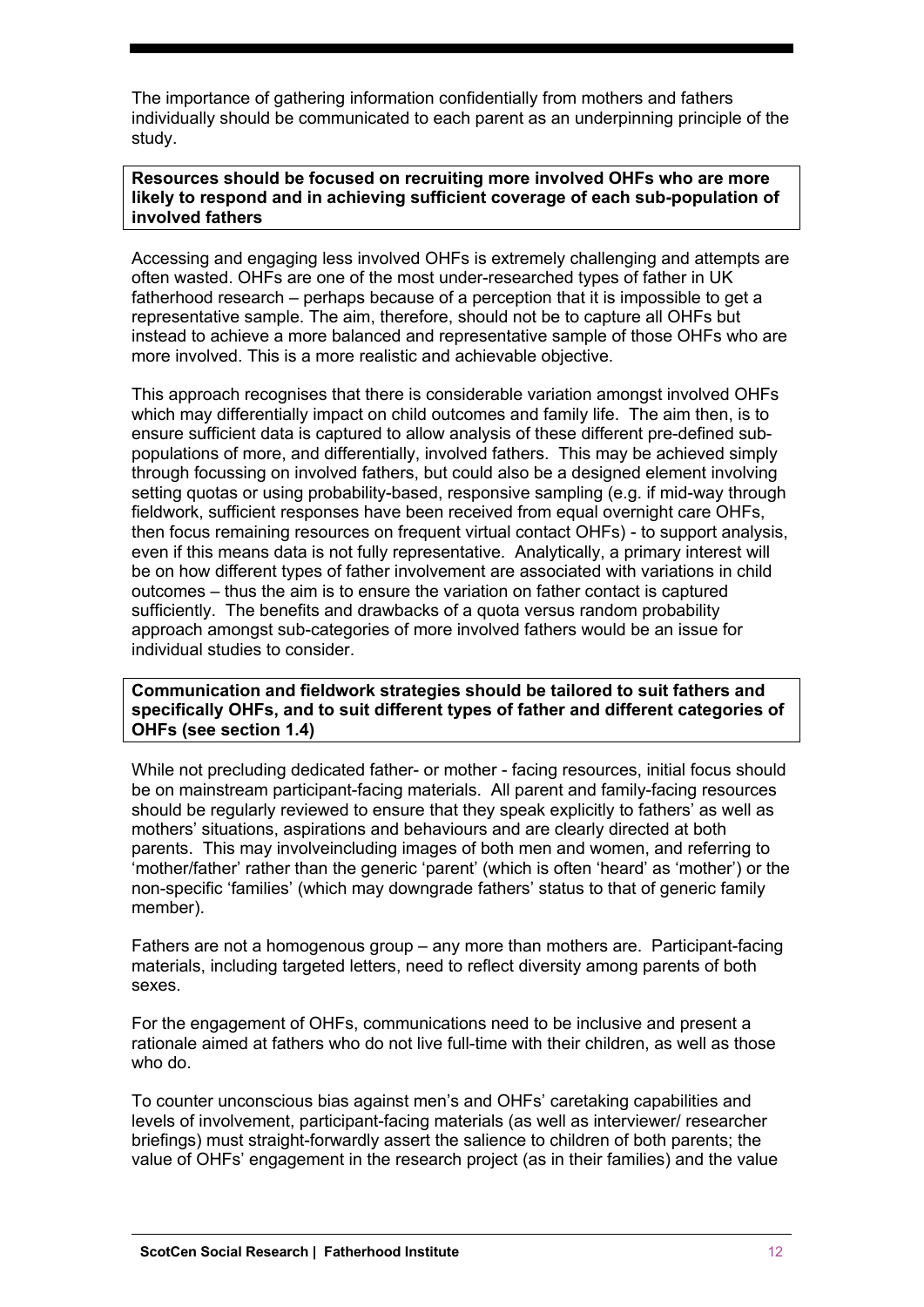of gathering information from both parents regardless of whether they are fully resident with their child.

Interviewer-success in reaching fathers, including OHFs, can be impacted by the ways in which questions are framed, and by the attitudes and beliefs of individual interviewers. For example, subtleties such as tone-of-voice may unconsciously invite a 'no' response. Interviewers may benefit from dedicated training on engaging with fathers<sup>9</sup>, including OHFs, as part of survey briefings and the interview-schedules should be interrogated to identify and amend wording which may disincentivise fathers' participation<sup>10</sup>, or may disincentivise mothers' willingness to give contact details<sup>11</sup> and support the participation of OHFs or fully resident fathers<sup>12</sup>.

Interviewers will also benefit from briefing on a range of contextual issues specific to OHFs such as confidentiality, benefit & child support concerns, gatekeeping and delicate relationships. Study design and interviewer training should include strategies for taking account of these common concerns and barriers in asking mothers for fathers' contact details and in recruiting the fathers to the study. We found practice examples (in study documentation) of including these issues in interviewer briefings/ instructions. Of course, there is a balance between addressing common fears/ barriers, and 'putting negative ideas into the minds' of interviewers, mothers and fathers so influencing their confidence to persuade/ participate.

Much can be learned from the literature on engaging fathers in service provision where it has been found that success depends substantially on the extent to which engaging with fathers is perceived as 'core business' by all members of the team, with policy, briefings, training, supervision and support underpinning a father-inclusive approach (Raikes et al, 2005) . Unconscious bias against fathers'/men's caretaking is widespread, as are underpinning false beliefs, for example as to the percentage of 'father absent' households. Such attitudes and beliefs act as disincentives to service providers in pursuing engagement with children's fathers (for review, see Burgess, 2009). Much of this is unconscious (Symonds, 2019).

Amongst fathers, as among mothers, and amongst OHFs/ OHMs, there may be a case for differentiating communication or fieldwork approaches amongst different subgroups, including our differentiated sub-categories of OHFs. For example, communications may refer to an OHF as the mother's partner and, if this is the case, be tailored according to the type and level of contact and interactions reported by the mother. Interviewer approaches to mothers for fathers' contact details may take account of whether the father regularly spends 'in person' (face to face) time with the child during the fieldwork period, including visits to the mother's household. Similarly, in such cases, along with situations where OHFs live part-time in the mother's household (our 'part-time stay' category) it is possible that fathers visit regularly enough to be recruited as part of the interviewer's household visit. If fathers are local to the mother's household, or indeed live somewhere in the sampled geographic area (i.e. the UK), then they could feasibly be incorporated into a separate face-to-face fieldwork

<sup>&</sup>lt;sup>9</sup> We could not identify any father-inclusion training programme/ modules for researchers - not even any publicly available briefing sheets or 'top tips', although these are common in serviceprovision. Key factors in successful engagement fathers in service provision have been identified and published (e.g. Panter-Brick et al., 2014) and could be adapted for research contexts.

 $10$  Such as referring to them as 'mother's partner' rather than 'father'

<sup>11</sup> e.g. *"Can I* ask *– how many overnights, if any, does ^childname spend with ^his birth father?'.* Change to the less conditional/ tentative and more intimate: "*How many overnights does ^childname spend with his father/ dad?'*

<sup>&</sup>lt;sup>12</sup> For example, failing to give good reason for *both* parents to participate. A positive introduction might be: "*To fully understand ^childname's development, it's important for us to talk with both parents –with ^childname's father/ dad, as well as with you."*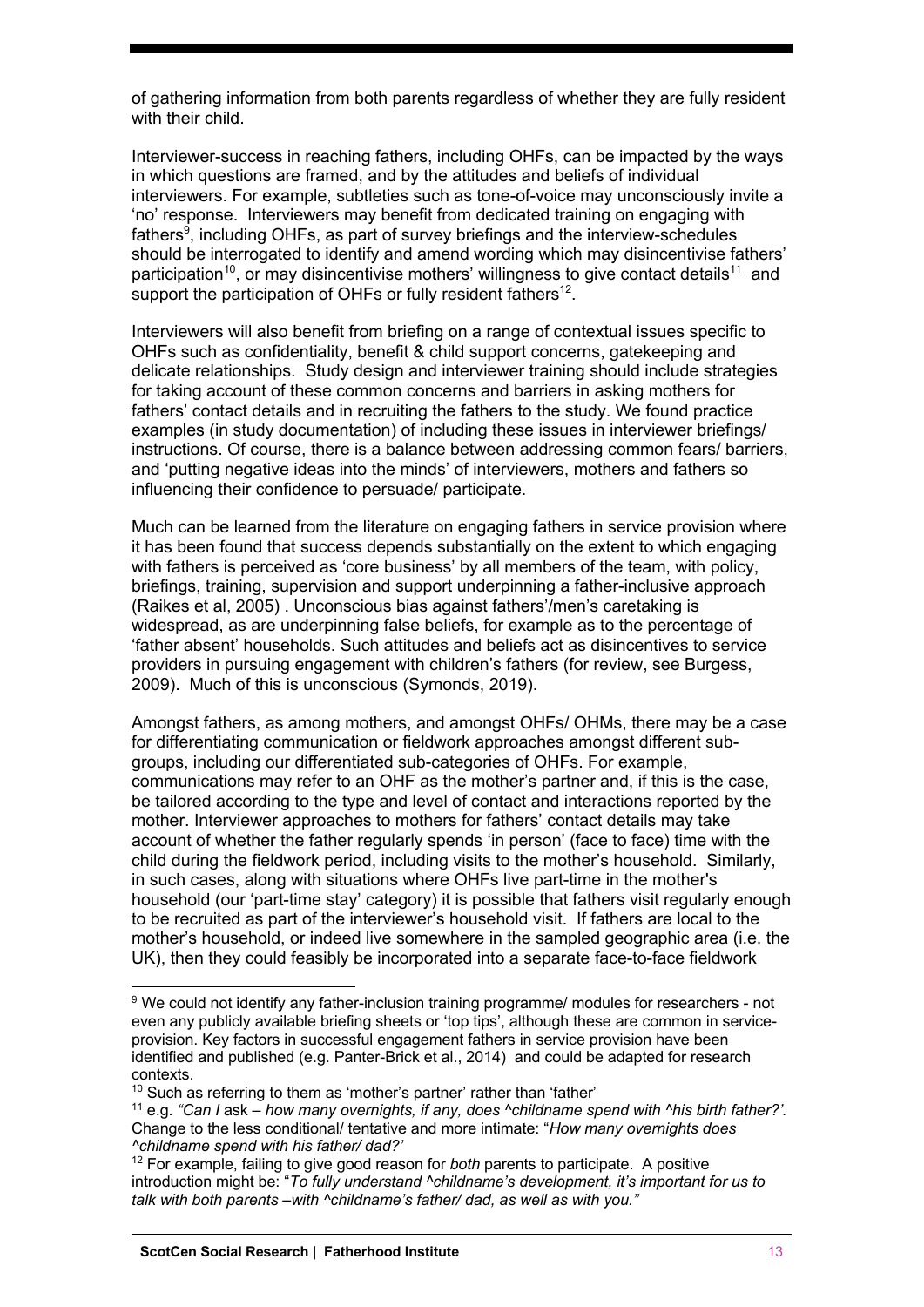sample. Given the costs associated with this however, it may be necessary to use any face-to-face recruitment only for those sub-categories or specific cases of OHFs deemed 'harder to reach'.

In practice, the approach taken will also be determined by the contact information available for OHFs. For example, where a home address is not available, face-to-face recruitment will not be possible.

Other targeted fieldwork approaches are relevant for consideration including incentives and gifts.

**Researchers should avoid describing fathers as 'absent', and should not describe part-time resident OHFs (including regular 'overnight care fathers') as 'non-resident'** 

Terms such as 'absent', 'father absence' and 'non-resident' should not be used in study documentation, fieldwork instruments or respondent communications to describe OHFs. Neither should the term 'non-resident' be used in study output to describe all OHFs. They do not reflect the large majority of situations where fathers who are not fully co-resident with their children's mothers are involved in their children's lives and where children often live with them part of the time. For example, findings from our analysis of GUS data in section 1.4 suggest that as many as 44% of children with an OHF routinely spend time living with him either on an equal/ near equal or minority care basis.

Describing fathers in those inappropriate ways may make them more reluctant to participate if they do not perceive themselves to be 'absent' or 'non-resident' and may also impact on mothers' recognition of the roles these men are playing, and the importance of their engaging in the research.

OHFs will have different types of involvement that will be of interest analytically. Descriptions of fathers should therefore reflect the variation of contact and involvement that exists. Cohort study analyses of OHFs, father-child relationships, and the impacts of parental relationship separations on children should take account of data collected about overnight stays of the child with the father, overnight stays of the father in the mother's household, and father-child time together.

#### **Any future attempt to recruit and retain differentiated sub-populations of OHFs most probably 'involved' OHFs - should be preceded by qualitative research with these fathers to inform the approach.**

Methodological pilots, experiments and analyses of response and attrition bias within each category of fathers would also be hugely informative in determining how they may best be systematically included.

Suggestions for future methodological work include the use of mixed modes, the potential of new technologies and new sources for sampling and recruitment, targeted keeping in touch strategies and data collection methods, and the effectiveness and cost effectiveness of incentives.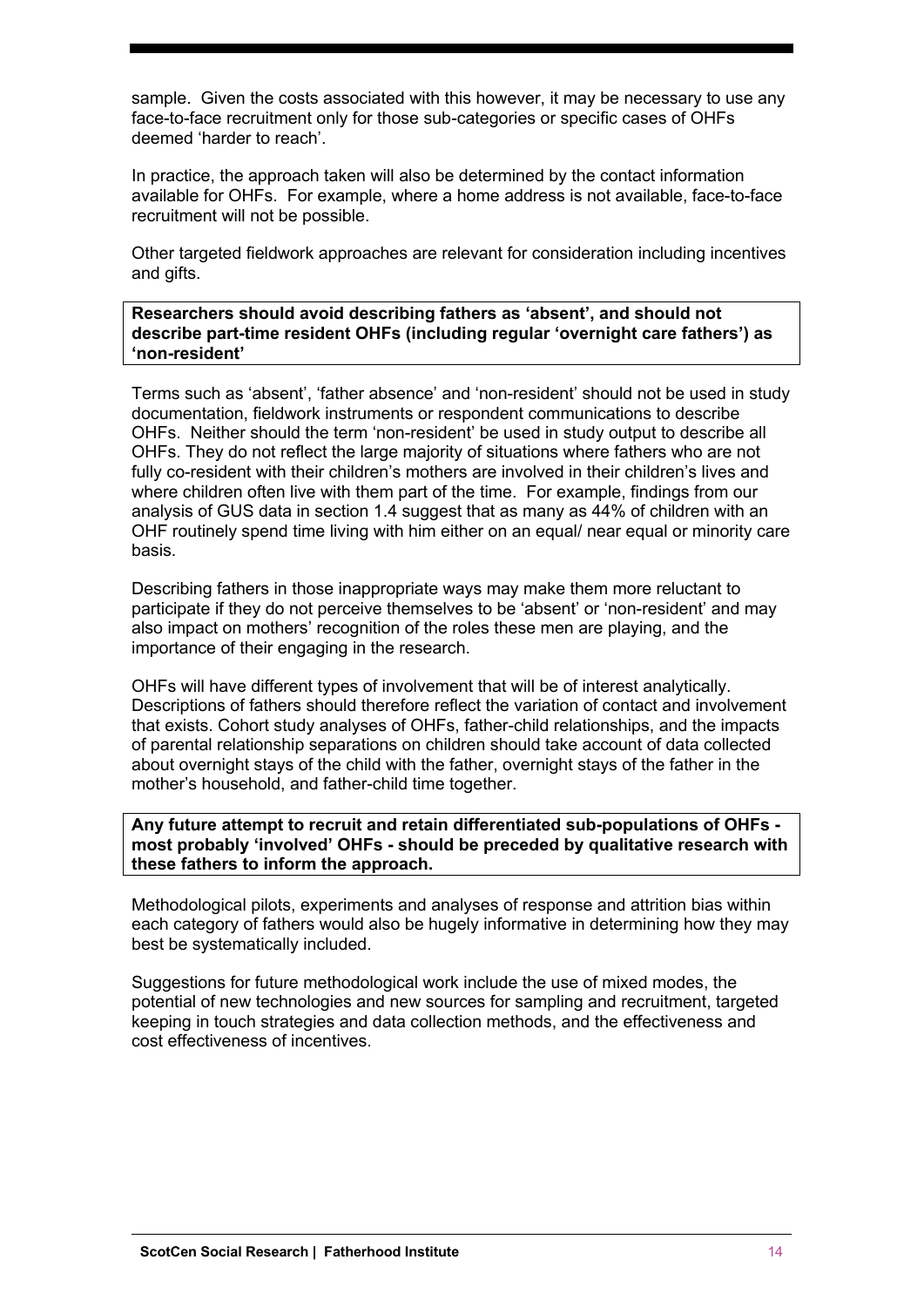## **3 Findings from cognitive questionnaire testing**

## 3.1 Introduction

This section summarises the findings from the second phase of the project. This phase comprised of a small-scale field pilot designed to test the set of questions for categorisation of OHFs developed in phase one following the review of relevant survey questions asked on UK and international datasets<sup>13</sup>. The pilot was undertaken in July 2019.

The questionnaire covered the following topics:

- Who lives in the mother's household (household grid)
- The relationship between the mother and the OHF
- Frequency, pattern, quantity and nature of interactions between the child and his/her OHF
- Collecting the OHF's contact details

Eleven interviews were undertaken with birth mothers of children whose birth father was alive but was not resident full-time or at all in the same household – i.e. they were 'other household' fathers. In all cases, the father had some form of contact with the child.

| Table 3:1<br>Characteristics of the sample   |   |
|----------------------------------------------|---|
| Age of birth mother (respondent)             | n |
| 25-34                                        | 6 |
| 35-44                                        | 4 |
| 45 or older                                  |   |
| Sex of child                                 |   |
| Boy                                          | 5 |
| Girl                                         | 6 |
| How often child sees father during term-time |   |
| 3-4 times a week                             | 2 |
| Once or twice a week                         | 6 |
| At least once a fortnight                    | 2 |
| At least once a month                        |   |

Table 3.1 shows the characteristics of those interviewed. The sample was recruited from amongst previous participants in the second birth cohort (BC2) of the Growing Up in Scotland study. Information from the last wave of GUS data collection (undertaken in 2015 when the cohort child was aged 5) was used to identify eligible cases and select a sample which varied in terms of mother's age and sex of the child. On recruitment, all cases were screened to ensure the child had had some contact with his/her birth father in the previous 12 months. The aim was also to recruit a sample

 $13$  Further information on the review of survey questions is included in Appendix B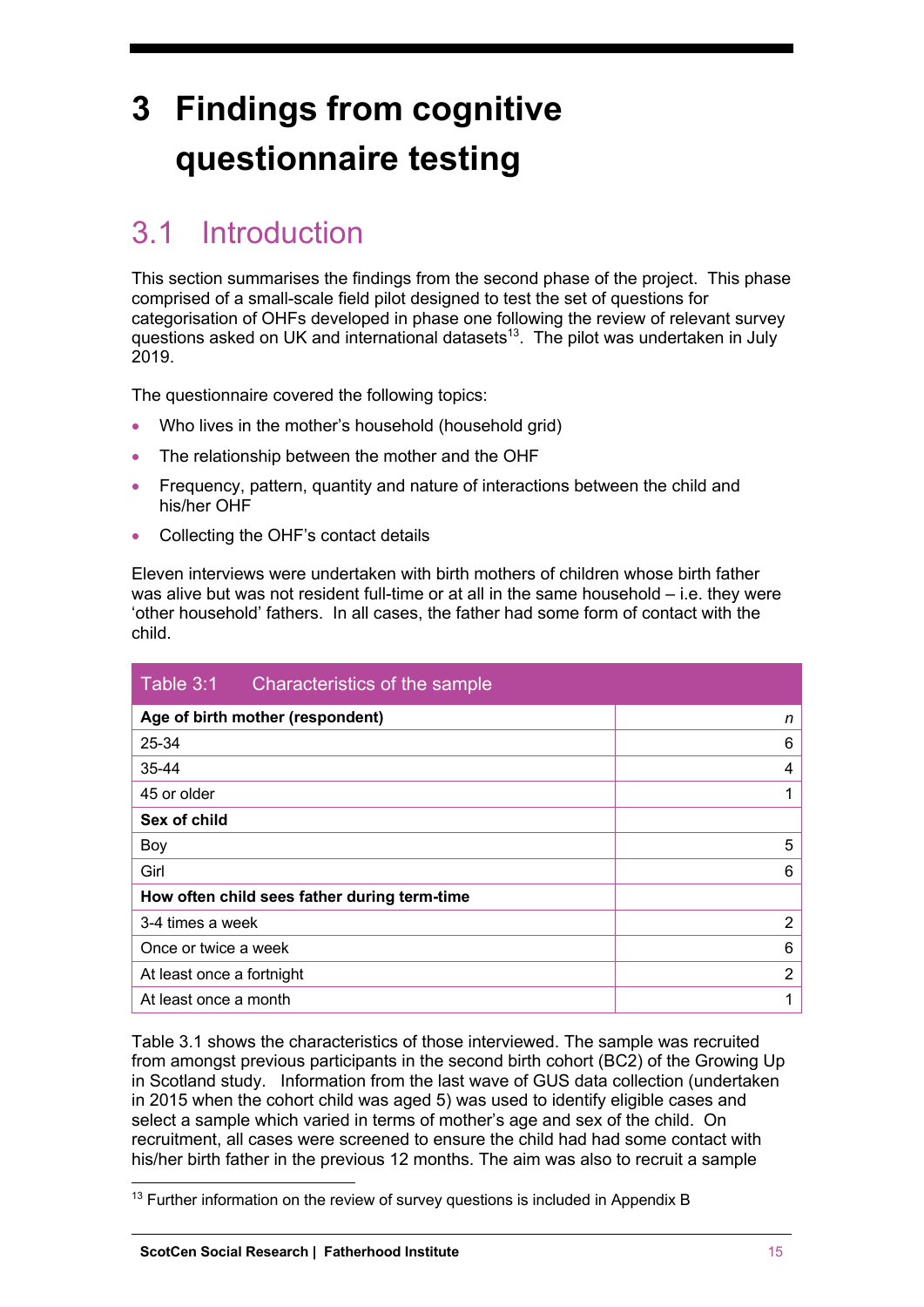which varied in terms of the patterns of contact between the child and his/her OHF. Questions were asked with reference to the GUS cohort child. As such, all reference children were aged 9 years old at the time of the interviews. This should be noted when considering the findings; questions asked with reference to older or younger children may need some further adjustment.

The cognitive interviews took the form of an interviewer-led questionnaire with showcards used on selected questions. Respondents were asked questions in sections. After completing each section, they were then asked a series of specific probes to ascertain how they had gone about answering the questions and what they thought about the questionnaire. Interviews were conducted by ScotCen interviewers and researchers trained in cognitive interviewing techniques. Appendix C contains the questionnaire and details of the cognitive probes used.

In the remainder of this section we present the findings of the cognitive testing. Where appropriate we make recommendations for revising the current wording of questions or suggest that further consideration be given to the purpose of particular questions or the level of accuracy of data required. Where revised questions have been suggested, these are included in Appendix D.

It should be stressed that the purpose of cognitive interviews is to explore, understand and explain the range and diversity of ways in which people go about answering survey questions. The sampling methods used are purposive and are designed to ensure diversity of coverage across certain key variables rather than to compile a sample that is statistically representative of the wider population. Thus, it is not possible to extrapolate about the size or extent of problems or errors identified in this report to the wider survey population.

## 3.2 Findings

## 3.2.1 Q1-4: People living in the mother's household

It was quite clear and intuitive for respondents to provide information on who was living in their household and therefore to answer these questions. Respondents generally felt that, in the case of adults, those who made a financial contribution to household expenses and/or spent time sleeping in the household were part of it. Examples such as having mail delivered to the address were also used to establish household residence.

All respondents understood what it meant to have someone 'living' in their household. Even for part-time residents, participants were easily able to distinguish, for example, between visiting grandparents and a partner who worked away on weekdays. That said, the pilot was unable to test the full spectrum of household living arrangements. In particular, there were no situations in the sample representing the small minority of cases that exist in the population where the child's birth father was the mother's partner but was living, at least some of the time, in another household.

Some respondents had difficulties with the juxtaposition of the positive and negative presented in question 3 where they had to positively confirm that the birth father did not live in the household or negatively confirm the birth father did live in the household. This made the question slightly confusing and harder to easily digest and answer.

As question 3 was only used for the purposes of routing specific to the needs of this exercise, it should not otherwise be necessary to use this question. If such a question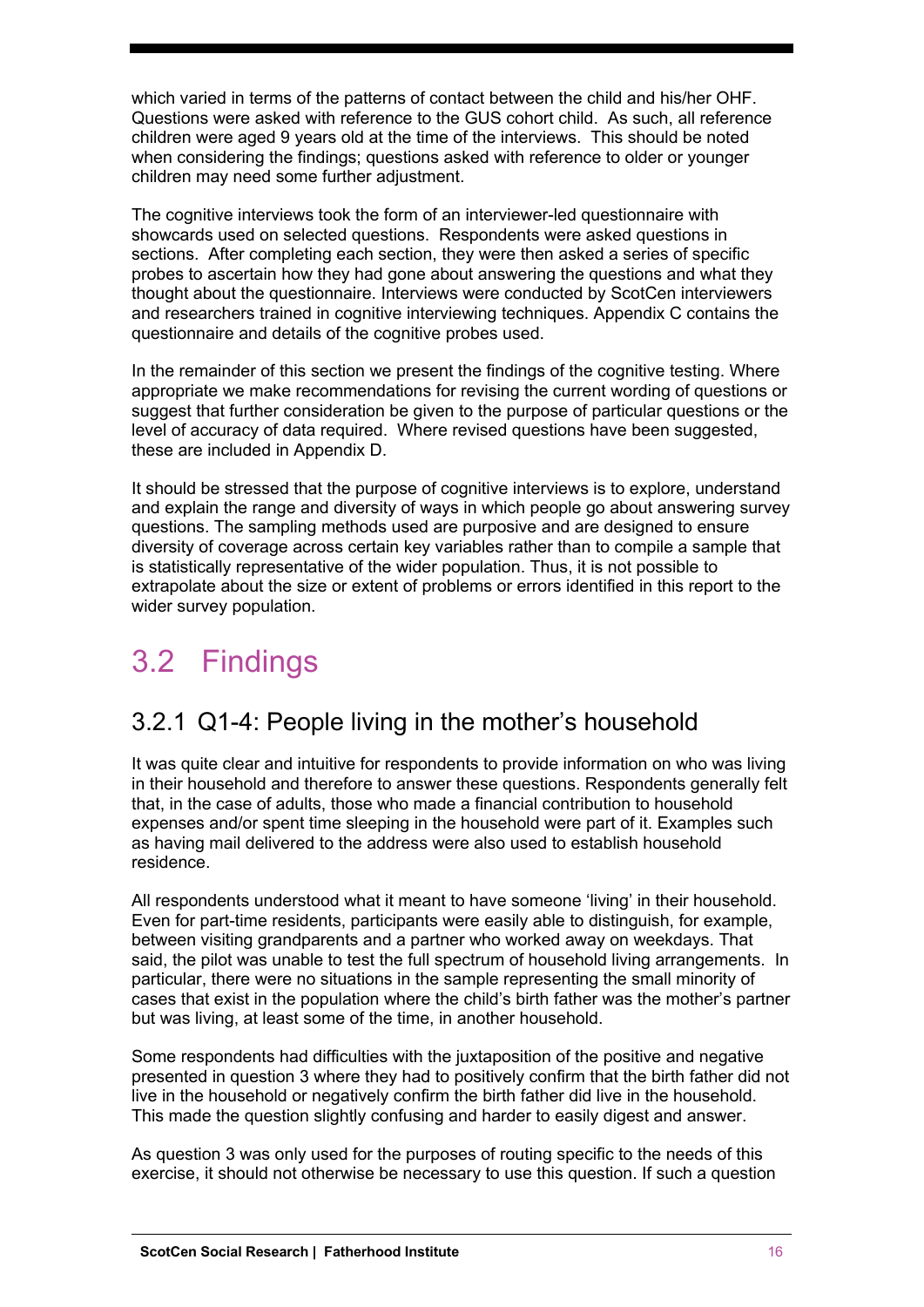were required, it should follow a more intuitive structure so that 'yes' is confirming the father living in the household.

## 3.2.2 Q5: Travel time from OHF's home address

Participants found this question easy to answer. They reported that time can vary depending on issues such as traffic, the father's work schedule and mode of travel. Nevertheless, all respondents were able to give an answer based on the average time it usually takes the child's father to make the journey. Participants thought it was better to be asked about travel time rather than distance. Many were not aware of the distance to the father's address but could estimate the travel time.

It was clear that respondents were not always thinking about the child's father's journey from his home address to the mother's home address, as stated in the question. Sometimes they used a more typical journey which may involve the father travelling from a workplace closer than his home address. Respondents also considered occasions where the father would pick up the child from school or an after-school club – not the mother's home address.

In some cases, if the more typical journey (e.g. from a workplace to the child's school) is quicker than a journey from the father's home to the mother's home, this may be associated with a different/more frequent pattern of interaction between the father and child. However, the question would need to be altered to ensure these journeys were captured and this may result in greater confusion and inconsistency. By collecting data on the journey time from the father's home address, the information should be consistent for all cases. To support this, interviewer instructions should be included to emphasise that the time reported should be for a journey from the father's home address to mother's home address, even if that is not a typical scenario<sup>14</sup>.

This is not an essential question for the purposes of categorisation but is of wider relevance. It should be noted that a more comprehensive account of father and child interactions might include questions aiming to capture details of more typical journeys including where the father normally travels from – as this could have a substantive impact on the arrangements.

## 3.2.3 Q6-9: Relationship between the mother and OHF (1)

This set of questions was challenging for participants. Overall, there was confusion over what kind of information was being collected – for example, cohabitation, legal status or some other element of the parents' relationship. Respondents had trouble with how relationships were being defined and the overlap between some of the categories. For example, mothers could perceive themselves to be 'just friends' but also not in any (romantic) relationship as well as also being separated/divorced.

The issues with the response options were raised in relation to both questions 6 and 7. At question 6, for their current relationship, several participants answered with option 5 (not in any relationship). However, responses within this option varied from parents who did not talk to each other at all to those who communicated only about the child. As well as overlapping, the categories were also perceived to be inappropriate for adequately capturing how mothers saw their relationship with fathers. Alternative descriptions of mother-father relationships offered included co-parenting, a 'civil' relationship, having no contact or having a basic level of interaction.

<sup>&</sup>lt;sup>14</sup> See Q5 in Appendix D for revised text.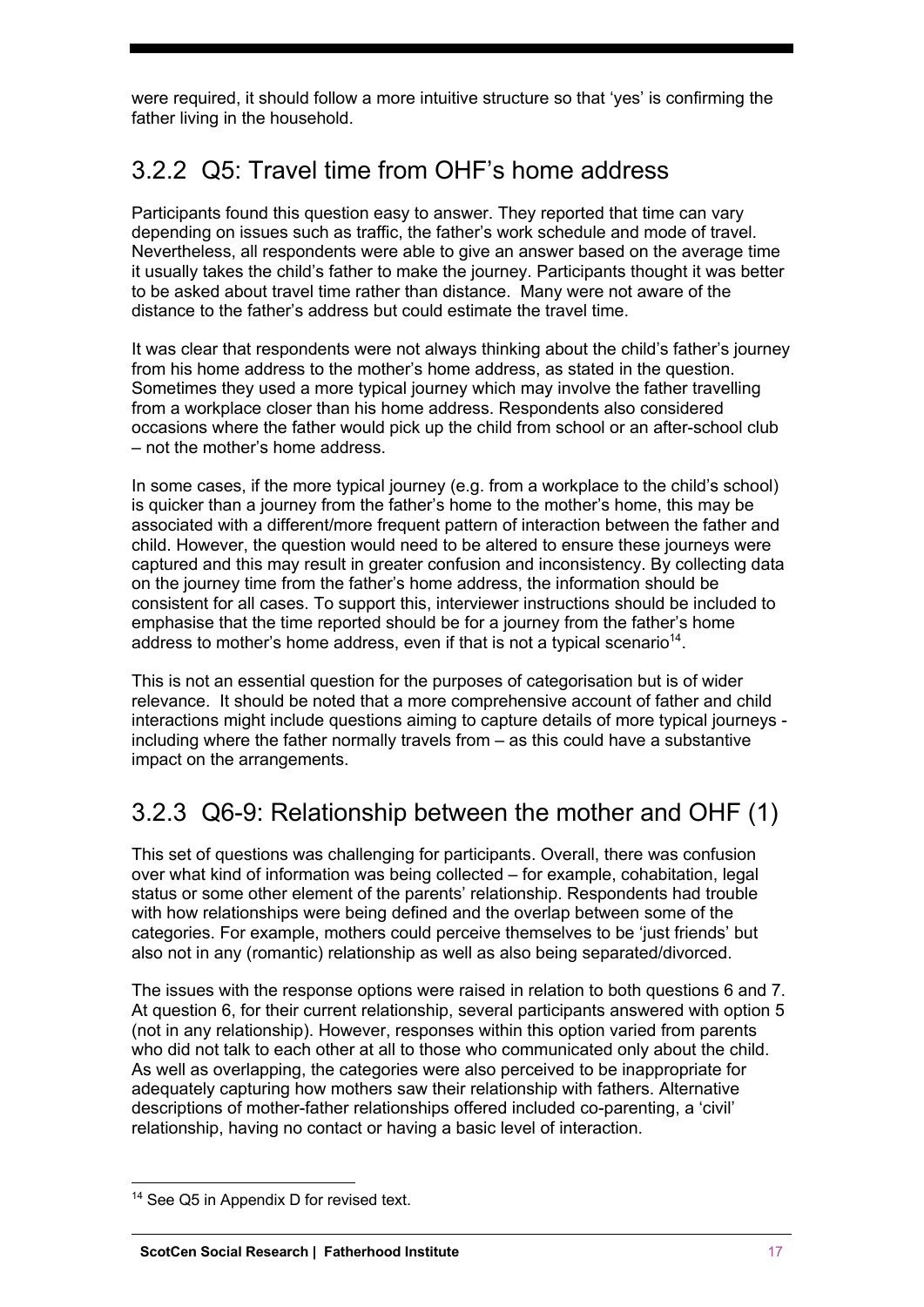Probing was used to explore what respondents understood by the term 'just friends' in this context. Those who chose option 5 felt that in order for them to be friends with the child's father, they would catch-up regularly and talk about their lives beyond reference to the child. One participant considered 'just friends' to mean getting on well and communicating without arguments. Some mothers, whilst acknowledging they had a (non-romantic) relationship with the child's father by virtue of sharing parenting, perceived the use of 'friends' as being too strong to describe that relationship and therefore chose 'not in any relationship'. This appeared to emerge because the other use of relationship in the response options suggests a romantic relationship. Thus, whilst the mother was friends with the father, she did not perceive herself to be in a romantic relationship.

Objections were also raised over the inclusion of separated/divorced. This was recognised as measuring the legal relationship which was qualitatively different to the other response options.

In terms of the categorisation of fathers, the primary aim of these questions is to establish whether the mother and father are or have been in a romantic relationship. Question 7 also allows confirmation of their past living arrangements (current arrangements having been established either via a question similar to question 4 above, via a household grid section elsewhere in the questionnaire or a question on overnight stays in the mother's household, such as that proposed at questions 17-19 below $)^{15}$ .

For cases where the parents are not living together or romantically linked, a further question aiming to capture a different range of relationship features such as only being concerned with co-parenting, not communicating at all or having a purely functional relationship may be warranted. Alternatively, a question on the quality of the relationship, as proposed at question 31 below, may be sufficient for this purpose.

Where parents have lived together, establishing length of prior cohabitation is useful as this may influence the likelihood of the birth father's recruitment and retention to the study. Errors in the response options for question 9 created overlaps between several categories. This meant, for example, that those mothers who had lived with the father for 2 or 5 years were unsure which response option to select. The inclusion of a reference to 'time spent married' was felt unnecessary given that there is no explicit reference to marriage in the surrounding questions. In addition, there is a suggestion that the question may benefit from clarifying that respondents should include time spent living together before and after the child's birth. There may also be benefit in differentiating between time spent living together part-time and full-time, though this has not been proposed below. A suggested revised question is:

## 3.2.4 Q10: Whether child has any interaction with his/her OHF

Some participants would have answered this question in relation to in-person contact only, but the inclusion of examples in the question helped. No additional examples of types of contact were suggested. When prompted for an alternative expression to 'contact', some respondents suggested that 'interaction' might be a better word to encompass all of the types of father-child contact included. Indeed, on reflection, we believe that the term 'contact' should be avoided where a suitable alternative term is available $16$ 

<sup>&</sup>lt;sup>15</sup> See Q6 and Q7 in Appendix D for revised text

<sup>&</sup>lt;sup>16</sup> See Q10 in Appendix D for revised text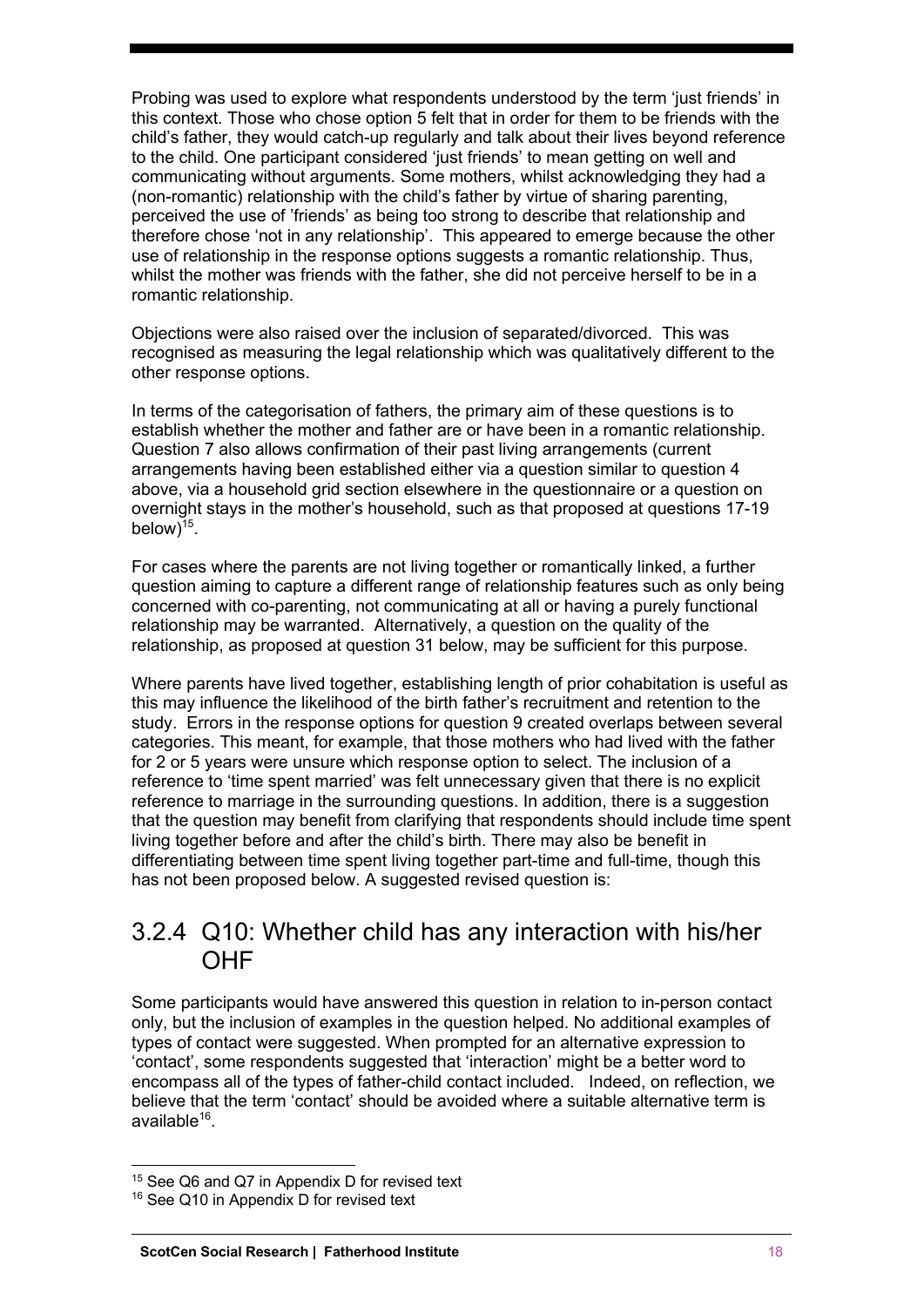## 3.2.5 Q11-16: In-person interaction during term time

The substantive objective of these questions is to capture three aspects of father-child in-person interactions: how often they are together; the quantity of time they spend together and the overall pattern of father-child interaction.

Respondents were able to easily understand these questions. There were no issues related to specifically thinking about when the father and child saw each other 'inperson' (as opposed to virtually) nor with asking only about during the school term. Participants were also able to relate to a 'usual pattern' and did not have any trouble with this terminology.

However, many encountered difficulties in answering the questions. Responses varied widely and it was clear that those on frequency (how often) and quantity (how many days) had sometimes been miscalculated. After probing it was obvious that actual contact between the child and his/her father was usually more frequent than was indicated by the answer initially provided by the mother who tended to respond based on her perception of a 'typical' pattern and failed to include anything outside of this.

For question 11, some respondents were uncertain whether to respond in terms of frequency (i.e. how often) or quantity (i.e. how much time). For example, when the father has the child staying every second weekend from Friday evening to Sunday evening this meant they were together on three days every two weeks which, when averaged over the two weeks equates to around once a week. Thus, respondents were unsure whether this equated to 'at least once a fortnight' or 'once a week'.

Whilst mothers could relate to a 'usual pattern', the response items at question 13 were not felt to adequately capture all patterns. For example, in one case a child saw his/her father every Wednesday for dinner and stayed over every other weekend. The respondent indicated that the pattern was weekly because the father and child saw each other every week. However, when prompted it was clear the respondent believed there were actually two patterns in this instance: one for the weekday contact – which was weekly - and a different one for the weekend overnight stays – which was fortnightly. She therefore amended her answer to 'some other pattern'. However, the pattern could conceivably be regarded as having a fortnightly rotation and most likely should have been coded as such.

For questions 14 to 16, the principle issue was that if the pattern is incorrectly classified in the previous set of questions, the data collected here will also be incorrect.

A number of other issues were also encountered. For example, respondents were unsure whether to categorise Friday evenings as school days (captured at question 14) or weekend days. This requires further interviewer instructions to clarify (or a calendar collection method). Participants also queried the use of 'school days' instead of 'weekdays'. This could be changed without creating any issues.

As already mentioned, using a calendar as a physical, visual aid for respondents may improve collection of these data. The calendar would cover a defined period – perhaps four weeks – and the respondent would use it to indicate times the father and child spent together either in a 'typical' four-week period or the most recent period. Time(s) in the day would also be indicated to differentiate between morning (any time after breakfast until after lunch), afternoon (any time after lunch until child's bedtime) or overnight (from child's bedtime until after breakfast). Any interactions would be marked on the calendar by the respondent and transferred to the questionnaire instrumently. Patterns, frequency and amount of time over a typical month or fortnight would then be identified during analysis of the data.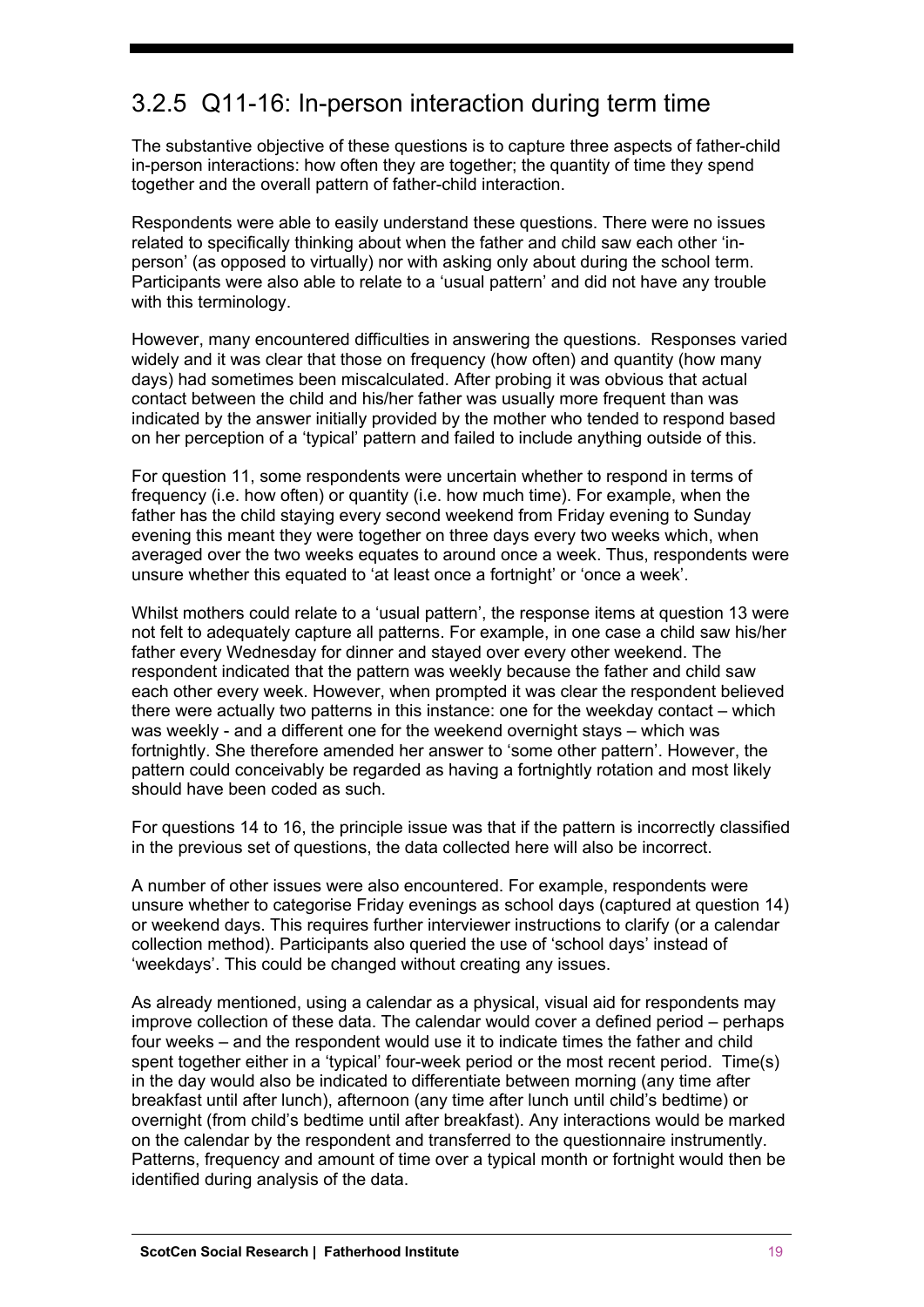However, this may potentially be more time-consuming than asking a series of questions, particularly if data from the calendar was to be captured in the CAPI as part of the interview. An alternative brief approach would require focussing on the amount of time over a typical *fortnight* rather than four weeks. Quantity is the aspect most easily reported by respondents and that which allows differentiation of fathers into those with higher and lower quantities of interaction-time, for the purposes of categorisation. The suggested brief version is included as questions 14 to 16 in Appendix D. Note that this form of question will exclude fathers who live far away and see their child less frequently but for relatively long periods of time (for example, every 6 months or once a year).

## 3.2.6 Q17-19: Child's overnight stays with his/her OHF

Respondents generally found this question easy to answer. The order of the questions worked well as respondents were able to provide the number of nights first before thinking of the pattern/period over which the nights were spread. This question produced more accurate results than the preceding set of questions on other fatherchild interactions.

Some participants found the use of 'at another address' confusing. Re-wording the question to include the example of 'at ^his dad's place' or 'somewhere else he and his father stay together' may resolve this issue $17$ .

## 3.2.7 Q20-24: OHF's overnight stays in mother's home

There were no instances of a father staying overnight in the mother's household (he would be categorised as 'part-time-stay' father) so it was not possible to fully test these questions.

Questions such as these are essential to identify any fathers who stay in the mother's household at certain times, as this may present an opportunity to recruit them directly to a study.

Issues reported with previous questions measuring frequency, quantity and patterns of interaction may also occur with these questions. As such, recommendations for revisions to those questions – such as asking for quantity/number of nights only – would also apply here<sup>18</sup>. Any revised questions would require testing before use.

## 3.2.8 Q25-28: In-person interaction during school holidays

Mothers were able to easily answer the initial question (Q25). However, in the subsequent question (Q26) they were unclear as to whether by 'most time' the question meant most days or the biggest proportion of time. For example, if a child spent two weeks with his father during the summer holidays this would only be a proportion of that holiday period. However, if he spent two weeks with his father over the spring/Easter break, that would be all or almost all of that holiday period.

There was related confusion around how to establish the period which equalled the 'most time'. For example, one participant mentioned that over Christmas the father had seen the child on three occasions for a couple of hours each time but during half term

<sup>&</sup>lt;sup>17</sup> See Q18 in Appendix D for revised text

<sup>18</sup> See Q21-23 in Appendix D for revised text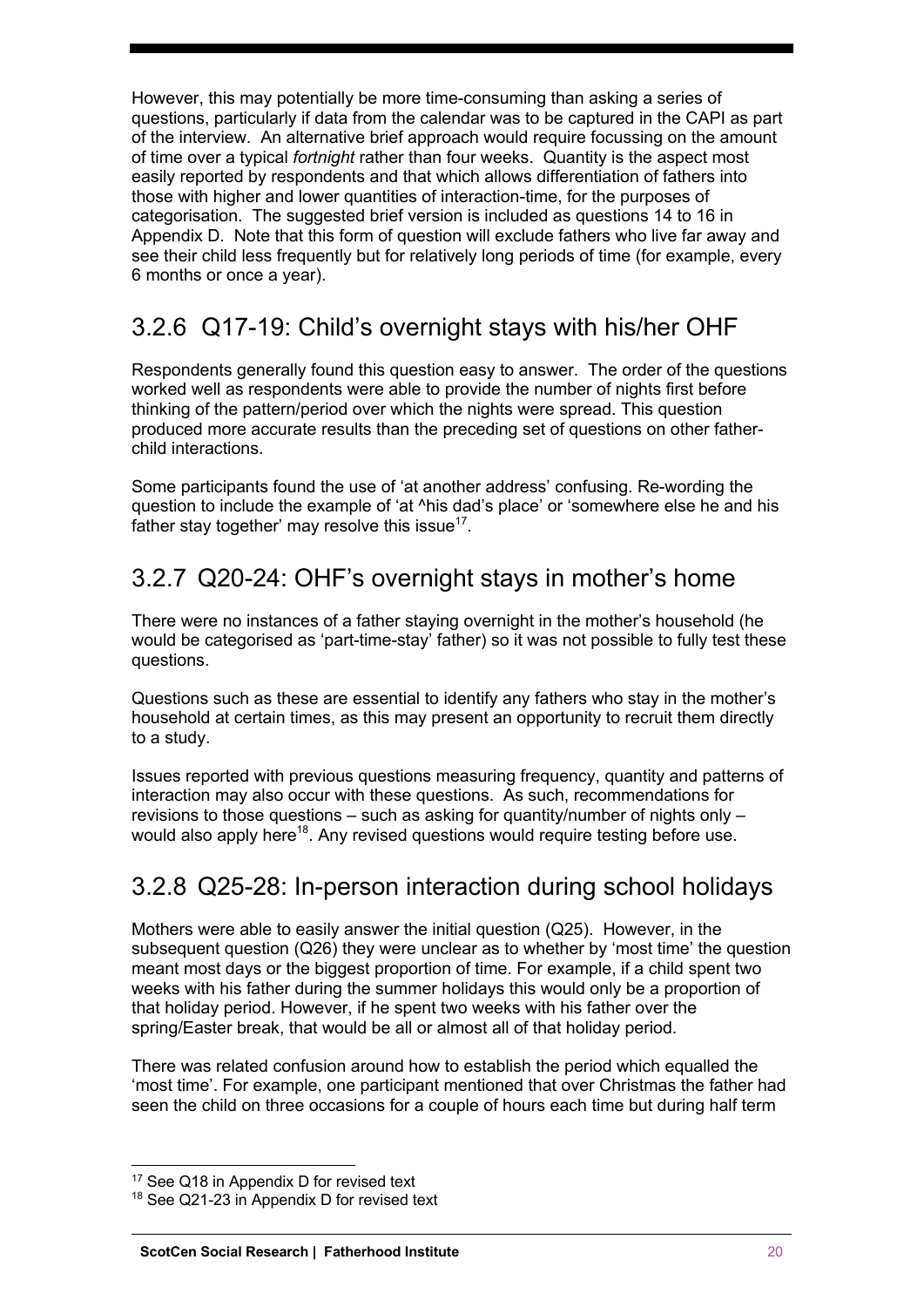they had spent an entire day together. In terms of total time spent, both were similar, and she was unclear how to respond.

Participants who tended to have the same arrangements during term-time and holidays answered question 28 with a 'formula'. For example, one respondent reported that the arrangement was the same as in term time "plus a couple of extra days" without offering a more precise response. Other respondents reported that the child split their time "50/50" with the mother and father in holiday periods. These responses required the interviewer to clarify and sometimes calculate to produce a figure.

The recall period was problematic for some. Not everyone found it easy to remember father-child interaction arrangements during holiday periods, especially when they do not follow a regular pattern.

Some clarification needs to be added to define what information the question is aiming to capture – i.e. the number of times father and child were together, the proportion of the holiday period spent together, or the amount of time spent together.

This question is important to capture information about those fathers who see their children little or not at all in term time but spend time with them during school holidays. It is not an essential question for the purposes of categorisation but is of substantive relevance.

To avoid issues with selecting the holiday in which the father and child spent 'most time' together, it would be possible to ask about the most recent holiday period. The data gathered using this approach would obviously be affected by fieldwork dates. An alternative, therefore, would be to have the CAPI programme randomly allocate participants to different holiday periods therefore ensuring data was captured on the full range of holiday periods. A simpler approach would be to ask only about the most recent summer holiday. This would potentially exclude a small minority of fathers with substantial contact in other holiday periods. As such, where there was no contact during summer, these mothers could be asked about the most recent other holiday periods. Questions 25 to 28 in Appendix D provide suggested alternatives.

## 3.2.9 Q29-30: Virtual interaction

Respondents understood this question and recognised the types of interactions mentioned but raised a number of issues when responding.

Awareness of these types of interactions was perceived to be dependent on the age of the child. Respondents suggested that they may be less aware of such interactions when children are older.

Some children had virtual interactions with their fathers to arrange when to see each other whereas other did not, usually because the mother made such arrangements. When the child made the arrangements, it was more difficult for mothers to answer accurately. When probed for details, it was apparent that mothers tended to underreport the frequency of the interactions especially when there was no pattern or consistency in the virtual interaction children had with their fathers.

Again, there were some difficulties around whether the question was intended to measure frequency or quantity, and how to average interactions over time. For example, if the child had interacted 'virtually' with the father six times over a threemonth period but not at all in the following six months, respondents were unclear whether the answer should be based on the average number of interactions over the year. Similarly, a child may have multiple interactions over the course of one or two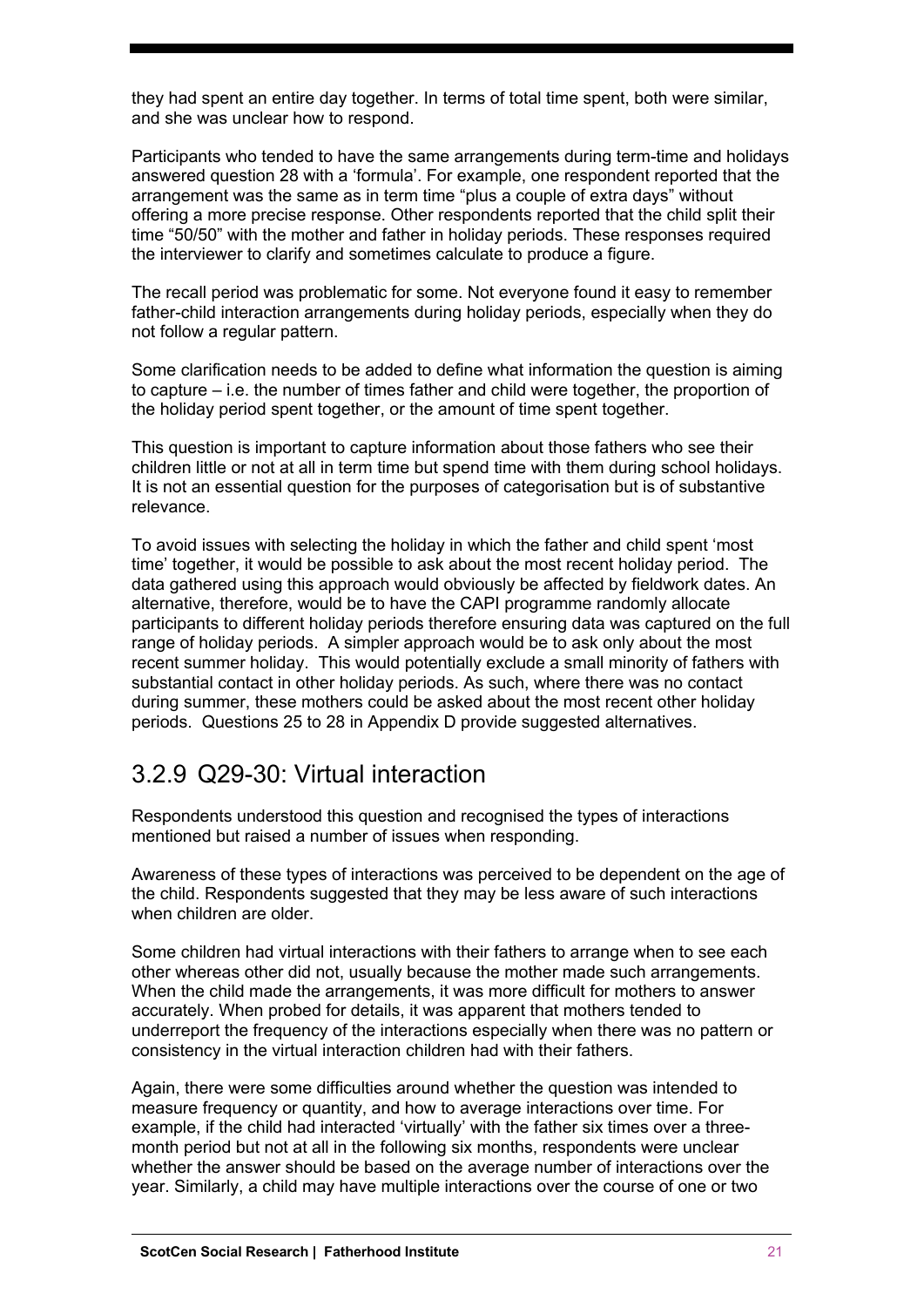days but no further virtual interaction for weeks. Averaging the number of interactions over a month may lead to a response of weekly virtual interactions, whilst responding on the frequency would suggest once a month would be more appropriate. Nor does frequency indicate the length of father-child interaction. For example, if this is through online gaming' (which was common) each interaction may last for a substantial period of time.

In question 30, the meaning of 'independently' was widely understood. For some it meant without prompt or intervention from the mother, for others without the mother's presence in the room – all of which are relevant interpretations.

The object of this question is to capture frequency of virtual interactions and allow a differentiation between those children and fathers who have frequent, regular interactions (e.g. weekly or daily) and those who may have an intense period of interaction followed by long period with no interactions. As virtual interactions appear less likely to follow a regular or consistent pattern, some relaxing of the response categories may allow mothers to more easily choose an appropriate response. This change would be supported by further interviewer instruction clarifying how the question should be answered. In addition, following the suggestion from earlier questions, changing 'contact' to 'interaction' is also recommended<sup>19</sup>.

A simpler approach would involve simply asking whether the child has interacted with his father in this way in the last month. Where there had been no such interactions in the last month, mothers would then be asked whether there had been any in the last year.

## 3.2.10 Q31: Relationship between the mother and OHF (2)

All respondents except one found this question easy to answer. The only respondent who had difficulties was not speaking to the father and felt she could not answer, as she felt there was no relationship to comment on.

When prompted to describe what they understood as a good or bad relationship, mothers gave a range of varied responses. Some mothers defined a bad relationship as arguing a lot, and some defined it as having no-contact. For some respondents, a good relationship was defined by considering the person to be a friend, whilst for others it was being able to spend the child's birthday together.

Some concern was voiced suggesting that by describing a relationship as 'bad' may make respondents feel uncomfortable as they could feel as though they carry some responsibility for that situation.

When prompted for alternatives to 'good' and 'bad', respondents suggested terms such as amicable, civil, being on good terms/bad terms. However, as there were no particular difficulties with the question there is no overwhelming need to make any changes.

## 3.2.11 Q32: Collecting the OHF's contact details

There was a mixed response to this question: some participants agreed to provide the details, some said they would have to check with the father first and some declined. All respondents considered the question appropriate. The phrasing of the request - in particular, providing an explanation of why the details were being requested - was

<sup>&</sup>lt;sup>19</sup> See Q in Appendix D for revised text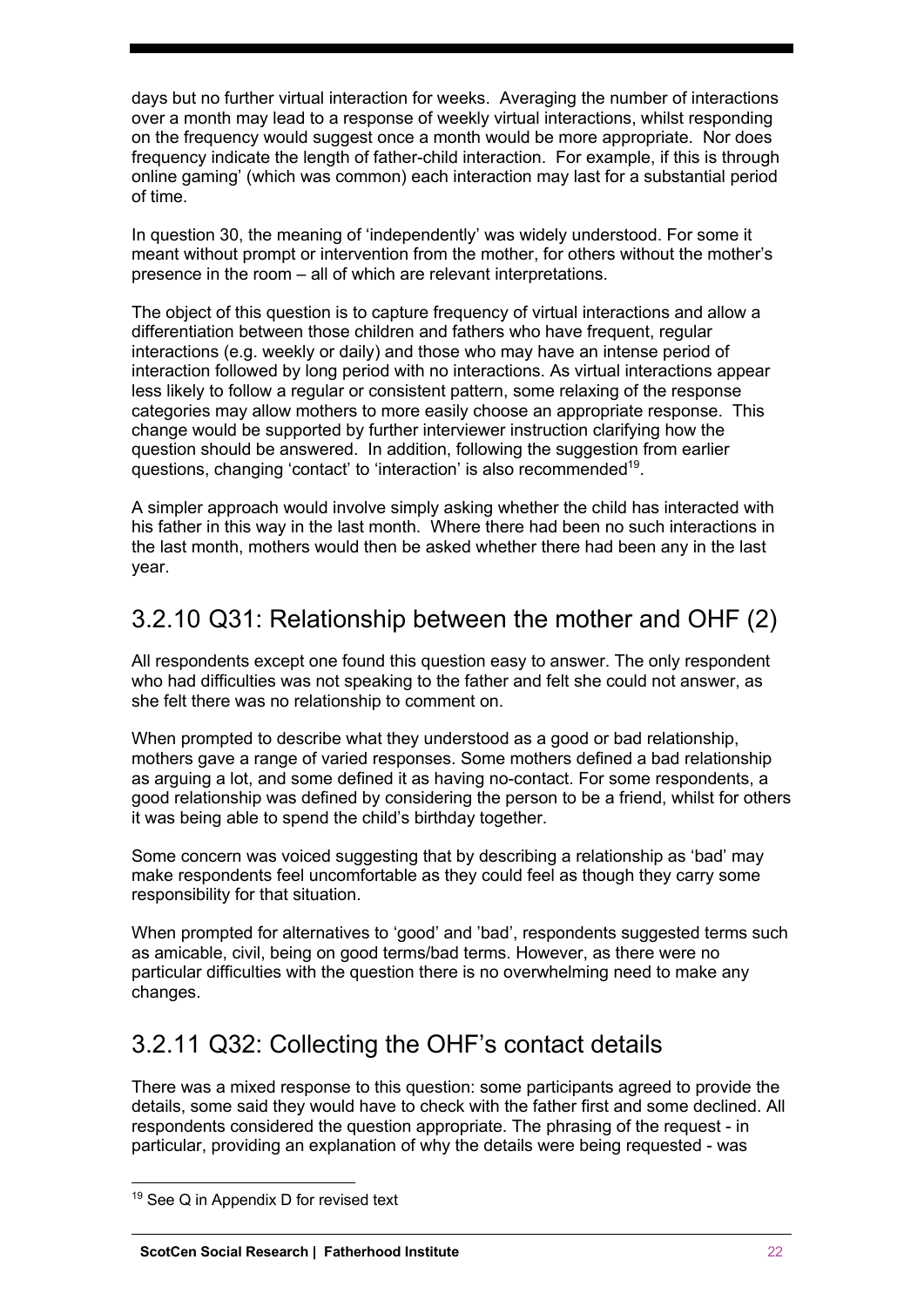helpful in making the request relevant and acceptable, even amongst respondents who declined.

Where the request was declined, this was mostly because the mother anticipated that the father would not respond to or participate in any follow-up. The mother's assumption may not of course accord with the father's reaction if/when he is directly approached.

The question used here reflects the context of the pilot; there was no intention to collect the father's details. The aim was simply to gauge whether mothers would be willing to provide them and what the principal objections were. In addition, there is some debate over whether it is necessary to obtain explicit consent from mothers to contact the father as well as contact details. Arguably, in providing contact details for the father, the mother may be said to be giving implicit consent. Where she refuses to provide details, the father cannot be contacted and involved in the study unless there is some other method of obtaining his details.

Respondents must be aware that there is no obligation to provide the father's details and interviewers should be briefed specifically on this request. Studies may benefit from recording where mothers felt they had to ask for permission from the father before sharing his details. This would allow some follow-up by the study team after the interview to obtain the details. Alternatively, the mother may be asked to prompt the father to contact the research team. The latter approach would be unlikely to produce many additional details.

Taking these issues into account, a suggested alternative set of questions have been drafted and included in Appendix D.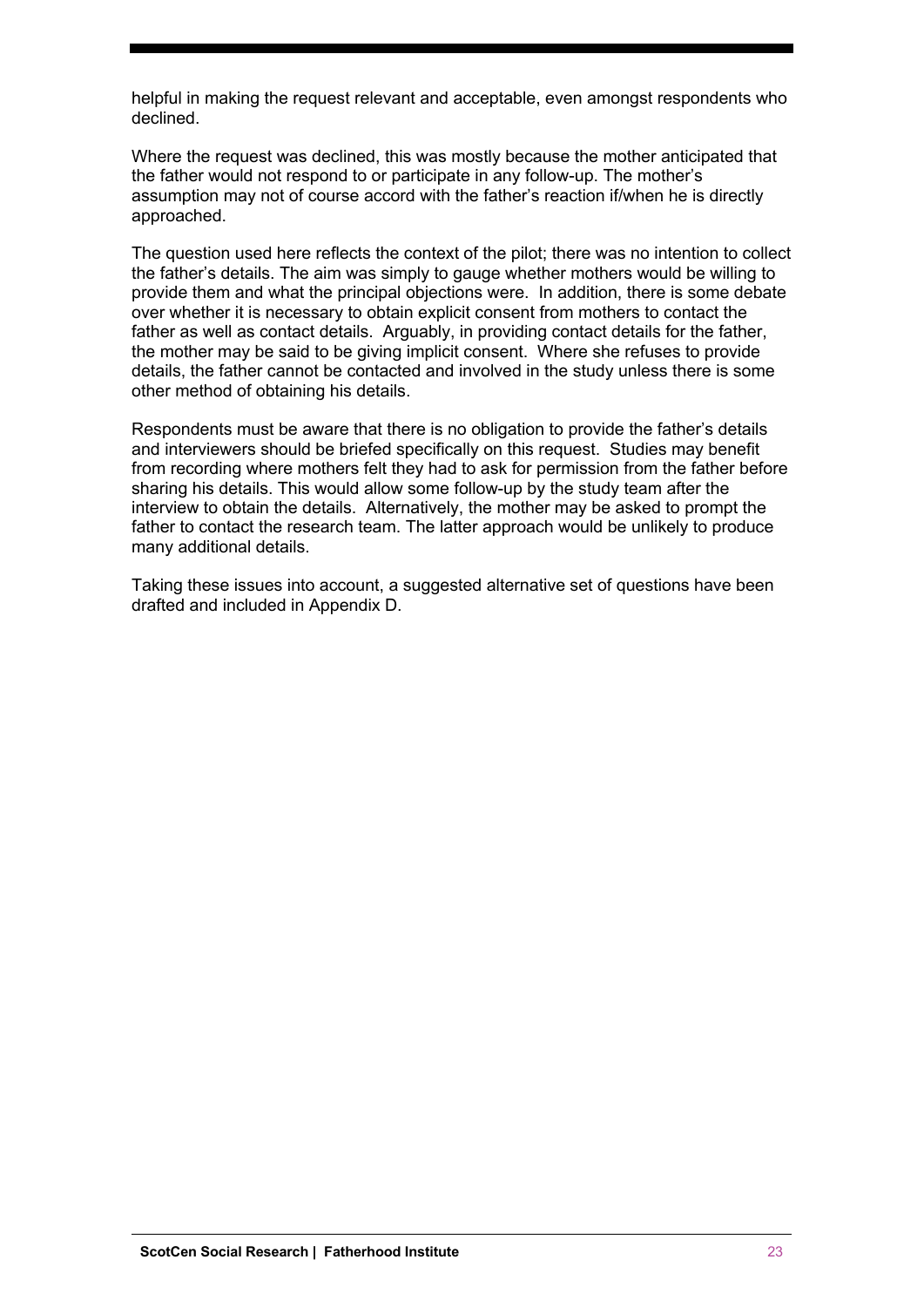## **References**

Argys, L., Peters, E., Cook, S., Garasky, S., Nepomnyaschy, L. and Sorenson, E. (2007) "Measuring contact between children and nonresident fathers". In S. Hofferth and L. Casper (Eds), *Handbook of Measurement Issues in Family Research*. Mahwah, NJ, US: Erlbaum (pp. 375–398).

Baxter, J., Edwards, B. and Maguire, B. (2012) *New father figures and fathers who live elsewhere*. Occasional Paper No 42. Canberra: Australian Government Department of Families, Housing, Community Services and Indigenous Affairs.

Baxter, J. (2018) *Parents Living Elsewhere data*. Longitudinal Study of Australian Children Technical Paper No. 22. Australian Institute of Family Studies.

Bell, A., Bryson, C., Southwood, H. and Butt, S. (2006) *Investigation of CSA Maintenance Direct Payments: Quantitative study*. DWP report 404.

Bradshaw, P., Reid, S., and Cleghorn, N. (2008) *Growing Up in Scotland Study: Research with Non-resident Fathers: Options Review*. Scottish Centre for Social Research.

Bryson, C. (2014) *Maximising the involvement of fathers and/or partners in Life Study: what can we learn from other relevant UK studies?* London: Nuffield Foundation.

Bryson, C. Purdon, S. and Skipp, A. (2017). *Understanding the lives of separating and separated parents in the UK: what evidence do new need?* London: Nuffield Foundation.

Burgess, A. (2009) *Fathers and Parenting Interventions: What Works?* Marlborough, Wiltshire: Fatherhood Institute

Cabrera, N., Moore, K. et al. (2004) "The DADS initiative: Measuring father involvement in large-scale surveys". In R. D. Day & M. E. Lamb (Eds.), *Conceptualizing and measuring father involvement* . Mahwah, NJ, US: Lawrence Erlbaum Associates Publishers.

Chaplin, J. and Foudouli, V. (2005) *Millennium Cohort Study 3 Development work: Findings from cognitive questionnaire testing*, National Centre for Social Research. Unpublished technical report made available by Centre for Longitudinal Studies, University College London.

Fabricius, W., Braver, S., Diaz, P. and Velez, C. (2010). "Custody and parenting time: Links to family relationships and well-being after divorce." In M. Lamb (Ed.), *The role of the father in child development*. Hoboken, NJ, US: John Wiley & Sons (pp. 201-240).

Fragile Families (2002) Is Marriage A Viable Objective for Fragile Families? FF Research Brief, Bendheim-Thoman Center for Research on Child Wellbeing, Princeton **University** 

https://fragilefamilies.princeton.edu/sites/fragilefamilies/files/researchbrief9.pdf

Goldman, R. and Burgess, A. (2018) *Where's the daddy? Fathers and father figures in UK datasets,* London: Fatherhood Institute

Haux, T., McKay, S. and Cain, R. (2017). Shared Care After Separation in the United Kingdom: Limited Data, Limited Practice? *Family Court Review*. 55: 572-585.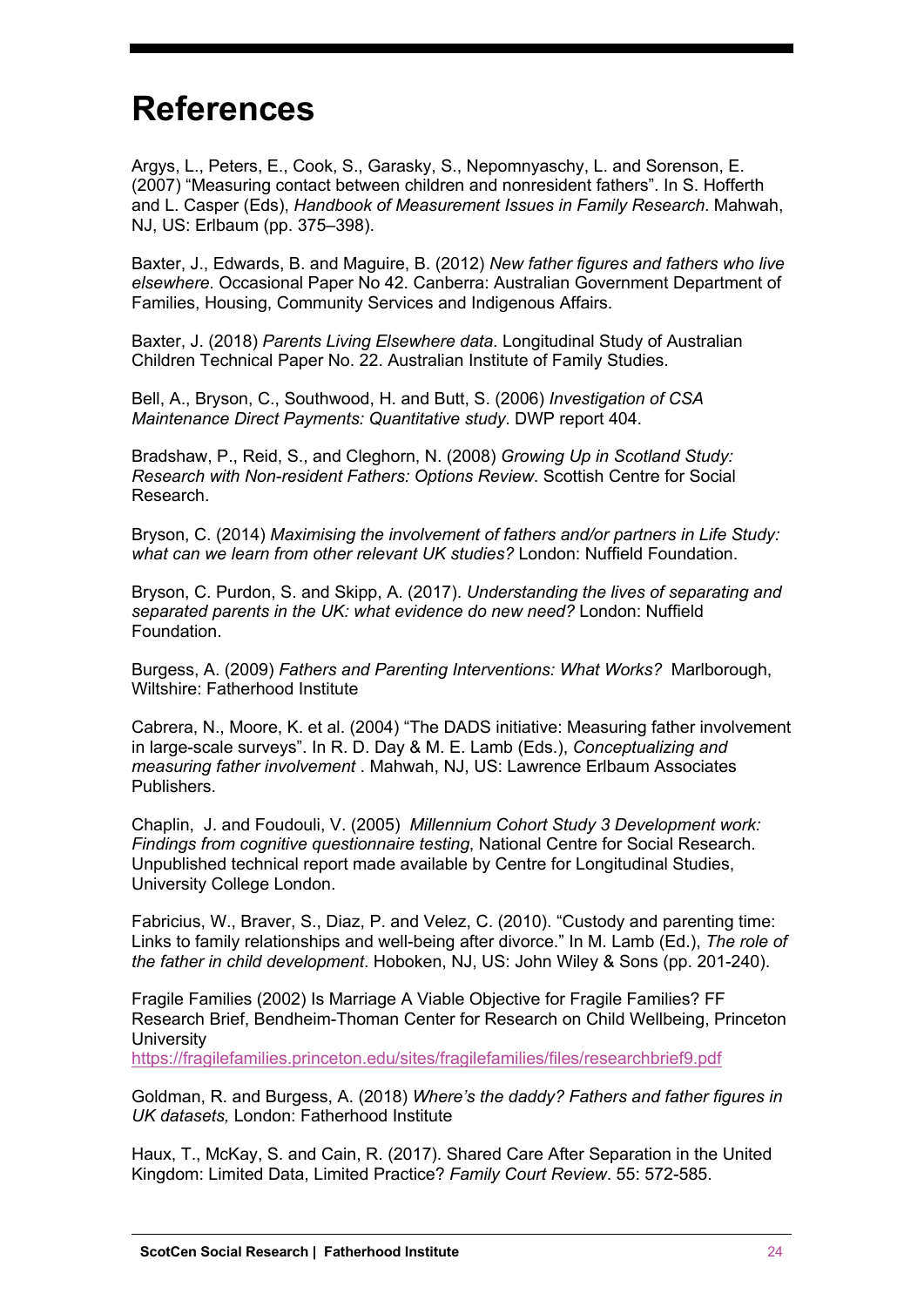Hofferth, S. (2007) "Improving Data Collection on Fathers: Comments on Methods and Measurement Papers, National Fatherhood Forum"*. Applied Developmental Science.* Volume 11. Issue 4. 247-248.

Jackle, A., Gaia, J. and Benzeval, J. (2017) *Mixing modes and measurement methods in longitudinal studies*. CLOSER resource report.

Kiernan, K. (2004) Partnerships and parenthood in Dex, S. and Joshi, H. (Eds) Millennium Cohort Study First Survey: A User's Guide to Initial Findings, London: Centre for Longitudinal Studies

Kiernan, K. (2014) *Fathers and partners in national and international birth cohort studies.* London: Nuffield Foundation.

Kiernan, K. (2016) *Fathers and Partners in Life Study: Groundwork, Outcomes and Lessons*. London: Nuffield Foundation.

Lader, D. (2008). Non-resident parental contact, 2007/8. *Omnibus Survey Report* No. 38. Newport: Office for National Statistics.

Lynn, P. (2013) *Targeted response inducement strategies* on longitudinal surveys. Understanding Society Working Paper Series 2013-02.

McGonagle et al (2013) The Effects of a Between-Wave Incentive Experiment on Contact Update and Production Outcomes in a Panel Study. *Journal of Official Statistics*, Vol. 29, No. 2, pp. 261–276.

Mitchell, S.J., See, H.M., Tarkow, A.K.H., Cabrera, N., McFadden, K.E., & Shannon, J.D. (2007) "Conducting Studies with Fathers: Challenges and Opportunities", *Applied Developmental Science*, 11:4, 239-244. DOI: 10.1080/10888690701762159

National Center for Education Statistics, U.S. Department of Education. (2001) *Measuring Father Involvement In Young Children's Lives: Recommendations for a Fatherhood Module for the ECLS-B.* Working Paper No. 2001–02. Washington, DC.

ONS. (2010a). *Final recommended questions for the 2011 Census in England and Wales: Second addresses.* London: Office for National Statistics.

ONS. (2010b). *Final recommended questions for the 2011 Census in England and Wales: Enumeration base questions, usual residence, short-term UK residents and visitors*. London: Office for National Statistics.

ONS (2016d) *Number of sole parent registrations\* of live births in England and Wales in 2015, by age of mother*. London: Office for National Statistics https://www.statista.com/ statistics/294583/sole-registration-live-births-in-englandwales-by-age-of-mother/.

Overy, C., Reynolds, L. and Tansey, E. (eds.) (2012) *History of the Avon Longitudinal Study of Parents and Children (ALSPAC), c. 1980- 2000. The transcript of a Witness Seminar held by the History of Modern Biomedicine Research Group, Queen Mary, University of London, on 24 May 2011.* Wellcome Witnesses to Twentieth Century Medicine, vol. 44. London: Queen Mary, University of London

Panter-Brick C, Burgess A, Eggerman M, McAllister F, Pruett K, Leckman JF (2014) "Practitioner review: Engaging fathers - recommendations for a game change in parenting interventions based on a systematic review of the global evidence", *Journal of Child Psychology and Psychiatry,* 55(11):1187-212, doi: 10.1111/jcpp.12280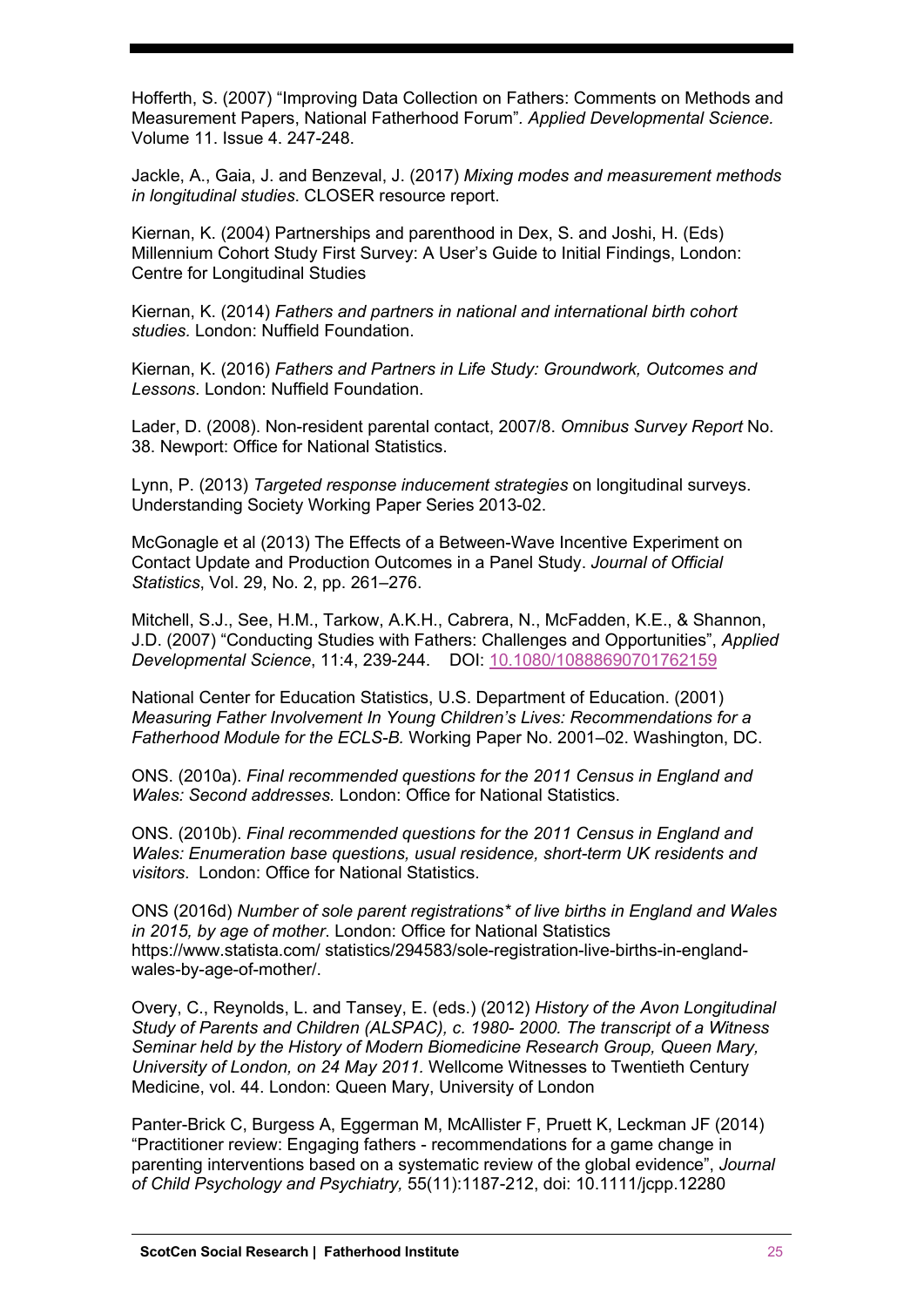Park, A., Calderwood, L. and Wong, E. (2018) "Participant engagement in longitudinal studies: current practice, opportunities and challenges". *Social Research Practice*, Issue 7.

Peacey, V. and Hunt, J. (2008). *Problematic contact after separation and divorce? A national survey of parents.* London: One Parent Families/ Gingerbread.

Poole, E., Speight, S., O'Brien, M., Connolly, S. and Aldrich, M. (2016) "Who are Non-Resident Fathers? A British Socio-Demographic Profile" *Journal of Social Policy*, 45 (2): 223-250.

Raikes, H.H., Summers, J.A., & Roggman, L.A. (2005) "Father involvement in Early Head Start programs", *Fathering,* 3(1), 29-58

Reichmann, N. et al. (2001) "Fragile Families: Sample and design". *Children and Youth Services Review,* Vol. 23, Nos. 4/5, pp. 303-326.

Soloff, C., Millward, C. and Samson, A. (2003) *Growing Up in Australia - The Longitudinal Study of Australian Children - Proposed Study Design and Wave 1 Data Collection.* Discussion Paper No. 2. Australian Institute of Family Studies.

Symonds, J. (2019) "Making fathers relevant: How practitioners include both parents in talk about parenting programmes", *Child & Family Social Work,* E-pub 23 April 2019, doi.org/10.1111/cfs.1267

Toulemon, L. and Penniec, S. (2010). Multi-residence in France and Australia: why count them? What is at stake? Double counting and actual family situations. *Demographic Research*, 23(1): 1-40.

Waller, M. and Jones, M. (2014). *Who is the residential parent? Understanding discrepancies in unmarried parents' reports*. Journal of Marriage and Family, 76(1), 73- 93.

Welsh. A., Buchanan, A., Flouri, J. and Lewis, J. (2004) *'Involved' fathering and child*  wellbeing: Fathers' involvement with secondary school-age children. London: National Children's Bureau.

Wilson, B. (2010) "Children with a non-resident parent" *Population Trends*. 140: 53-81.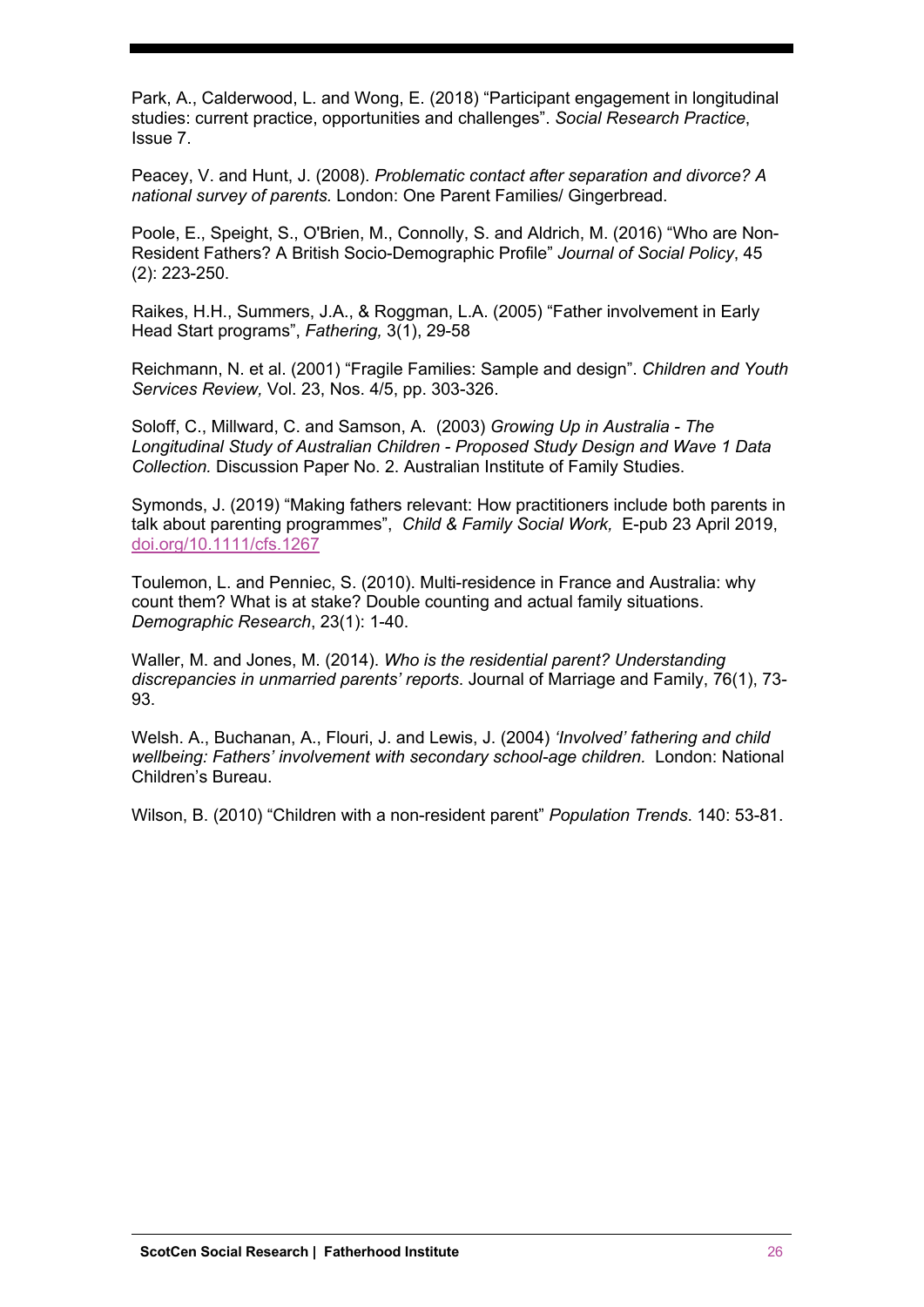## Appendix A. Notes on analysis of GUS data

Analysis was undertaken on data collected during sweep 7 with Birth Cohort 1 (BC1). Fieldwork for sweep 7 took place in 2012 when children were aged 7-8 years old. This was the most recent sweep of GUS to collect the information necessary for categorisation of OHFs. Further details on sweep 7 and on the wider study are available from the study website (www.growingupinscotland.org.uk) and the UKDS catalogue (https://beta.ukdataservice.ac.uk/datacatalogue/studies/study?id=5760).

Table A:1 provides details of the questions/variables used to construct the OHF categories.

| Appendix table A:1<br>GUS variables used to create OHF categories                                                                                                                              |                                                                                                                                |  |
|------------------------------------------------------------------------------------------------------------------------------------------------------------------------------------------------|--------------------------------------------------------------------------------------------------------------------------------|--|
| Variable name and question text                                                                                                                                                                | <b>Response options</b>                                                                                                        |  |
| MgNFcn01<br>Does ^Childname currently have any contact with ^his natural<br>father?                                                                                                            | 1 Yes<br>$2$ No<br>3 [Other parent has died]                                                                                   |  |
| MgNFcn04<br>How often does ^childname usually see ^his natural ^father at<br>the moment?                                                                                                       | 1 Every day<br>2 5-6 times a week                                                                                              |  |
| MgNFtk01<br>How often does ^childname have contact with ^his natural<br>^father by telephone, text message, email or letters?                                                                  | 3 3-4 times a week<br>4 Once or twice a week<br>5 Less often but at least<br>once a month<br>6 Less often than once a<br>month |  |
| MgNFst01<br>Can you tell me how often, if at all, ^childname's natural ^father<br>has ^childname to stay overnight?                                                                            |                                                                                                                                |  |
| MgNFst01<br>Can you tell me how often, if at all, ^childname's natural ^father<br>takes ^childname on outings or daytrips?                                                                     | 7 Never                                                                                                                        |  |
| MgCBSexp<br>Thinking about a typical week during term-time, do any of the<br>providers or people listed on this card currently look after<br>Achildname before school?<br>Ex-spouse or partner | $0$ No<br>1 Yes                                                                                                                |  |
| MgCASexp<br>Thinking about a typical week during term-time, do any of the<br>providers or people listed on this card currently look after<br>^childname after school?<br>Ex-spouse or partner  |                                                                                                                                |  |

Table A:1 provides information on how the questions/variables were used to categorise OHFs. Only cases where the child's birth father was still alive, was not resident in the mother's household and the respondent was not an adoptive parent were included. Around one quarter (24%, n=673) of families met these criteria.

|                                                              | Appendix table A:2 GUS variables used to create OHF categories |                           |
|--------------------------------------------------------------|----------------------------------------------------------------|---------------------------|
| Variable name and question text                              |                                                                | <b>Response options</b>   |
| MgNFcn01                                                     |                                                                | 1 Yes                     |
| Does ^Childname currently have any contact with ^his natural |                                                                | 2 No                      |
| father?                                                      |                                                                | 3 [Other parent has died] |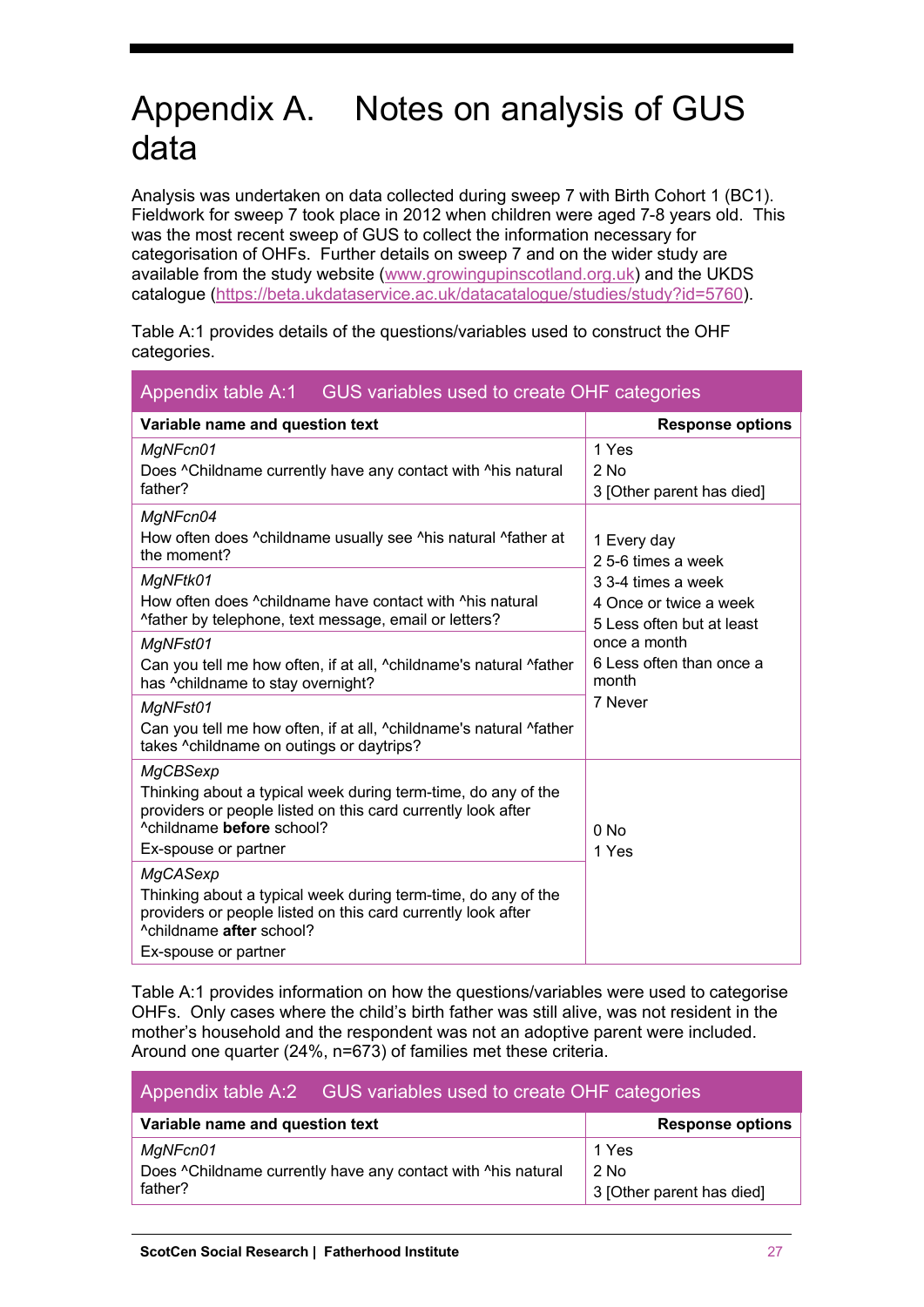| Appendix table A:2 GUS variables used to create OHF categories |                                                                                                                                                                                                                                                                                                                                                                   |  |
|----------------------------------------------------------------|-------------------------------------------------------------------------------------------------------------------------------------------------------------------------------------------------------------------------------------------------------------------------------------------------------------------------------------------------------------------|--|
| <b>OHF category</b>                                            | <b>Definition rules</b>                                                                                                                                                                                                                                                                                                                                           |  |
| Majority overnight care                                        | Child's birth father has child to stay overnight<br>more often than 3-4 times a week [MgNFst01 <<br>31                                                                                                                                                                                                                                                            |  |
| Equal/near eq overnight care                                   | Child's birth father has child to stay overnight 3-<br>4 times a week $[MgNFst01 = 3]$                                                                                                                                                                                                                                                                            |  |
| Minority overnight care                                        | Child's birth father has child to stay overnight<br>once or twice a week or less often but at least<br>once a month [MgNFst01 = 4 or 5]                                                                                                                                                                                                                           |  |
| Regular/substantial face to face contact                       | Ex-spouse or partner looks after child before<br>school or after school in a typical week during<br>term time, or birth father takes child on outings<br>or daytrips at least once a week, or child sees<br>father at least once a week and father is not in<br>any previous category [MgCBSexp = $1$ or<br>$MgCASexp = 1$ or $MgNFou01 \le 4$ or<br>MqNFcn04 < 5 |  |
| Less frequent but regular face to face<br>contact              | Child sees birth father at least once a month and<br>father is not in any previous category<br>[MgNFcn04 $<$ 6]                                                                                                                                                                                                                                                   |  |
| Frequent virtual contact                                       | Child interacts with birth father by telephone,<br>text message, email or letters at least once a<br>month and father is not in any previous category<br>[MgNFtk01 < 6]                                                                                                                                                                                           |  |
| Infrequent/occasional contact                                  | Child currently has some contact with birth<br>father and father is not in any previous category<br>$[MgNFcn01 = 1]$                                                                                                                                                                                                                                              |  |
| No contact                                                     | Child is not currently in contact with birth father<br>$[MgNFcn01 = 2]$                                                                                                                                                                                                                                                                                           |  |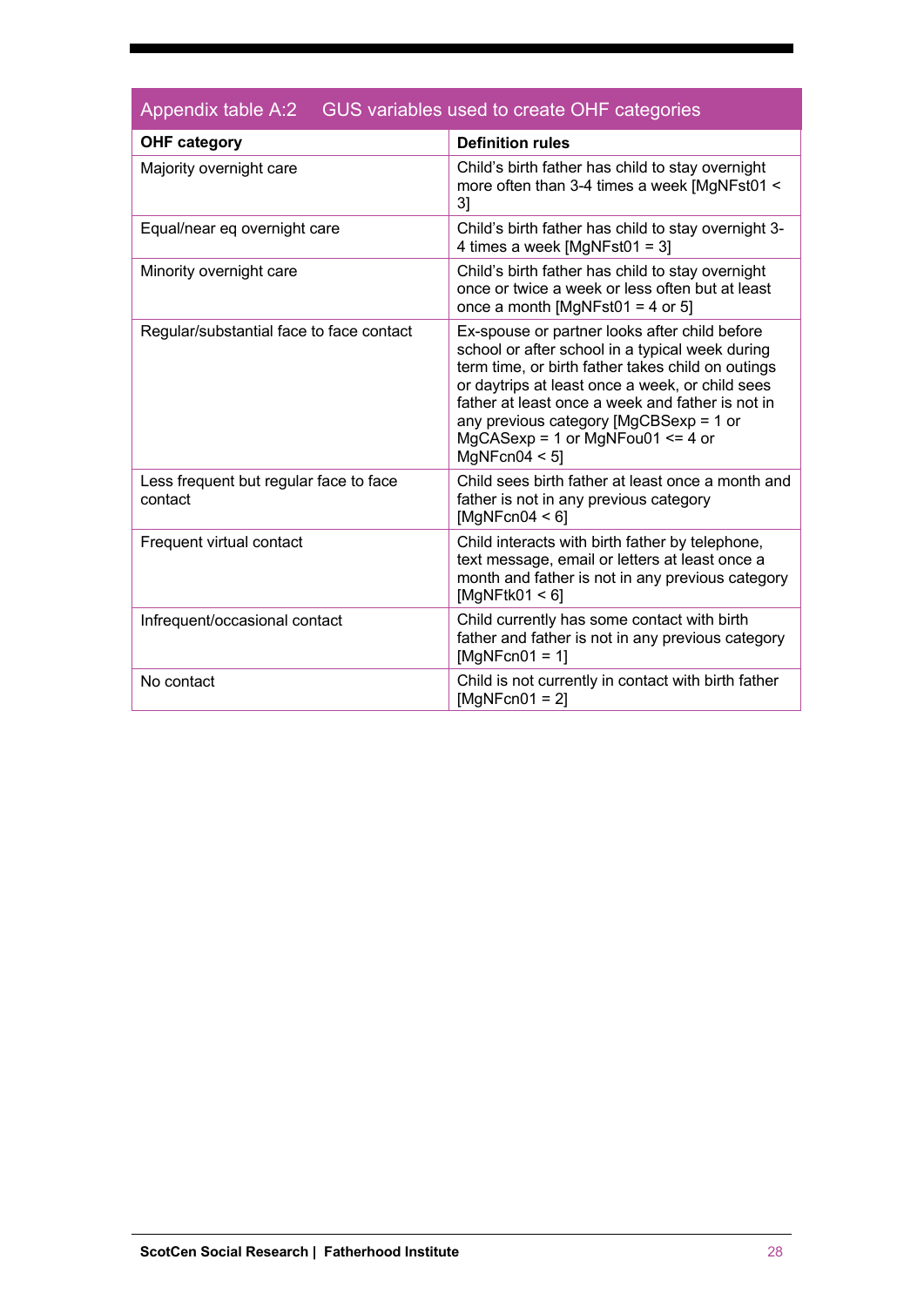## Appendix B. Scoping review – additional details

## **Introduction**

Methodological research on how to maximise the recruitment and retention of any sample members (individuals, families and households) in cohort and panel studies is at an early stage (Park, Calderwood and Wong, 2018) and rarely differentiated by respondent characteristics. There have been relatively few experimental studies of practical fieldwork strategies. Consequently, the level of evidence for any specific strategy is relatively weak and/or may not be generalizable across studies.

The literature on recruitment and retention of Other Household Fathers (OHFs) primarily comprises descriptive examples of practice (sometimes presented in relation to response rates achieved); researchers' experiences and authors' views of what has been especially effective or ineffective (often in the context of a single study) and ideas and suggestions which are not explicitly evidenced.

We can look at the features of studies which have achieved higher recruitment and retention rates (Fragile Families, Longitudinal Study of Australian Children specifically for more involved OHFs<sup>20</sup>, UK evaluations of initiatives for separated families). We note however, that this is not evidence of a causal link, and does not tell us which specific strategies in the fieldwork mix contributed to higher response rates. Contexts vary between countries and decades, and each study is unique.

Given the lack of strong evidence specifically on OHFs, we have also looked at recent working papers published online by the Centre for Longitudinal Studies and the Institute for Social and Economic Research. These include UK evidence on retaining 'movers' (sample members who move between sweeps) in panel and cohort studies and use of survey modes and technologies according to gender, age, household type and other respondent characteristics. Much of this derives from experimental and other methodological work on the Millennium Cohort Study (MCS) and Understanding Society (USoc). This evidence can inform our methodological proposals, although we do not know whether the same findings would apply to OHFs specifically.

#### **Scoping of survey questions asked on UK and international datasets – methods note**

Our aim was to review and critique survey questions from large-scale longitudinal datasets which can identify our conceptual categories of OHFs. This would inform our development and testing of a set of survey questions for use in cohort interviews with mothers.

Our starting point was the report *Where's the daddy?* (Goldman and Burgess, 2018), which lists and critiques survey questions identifying overnight care and part-time residence. To extend that work to encompass all our conceptual categories, we searched recent online questionnaire documentation for the following longitudinal studies:

- Understanding Society (UK)
- Growing Up in Scotland (UK)

<sup>&</sup>lt;sup>13</sup> Over 90% of LSAC 'parents living elsewhere' are fathers (Baxter, 2018).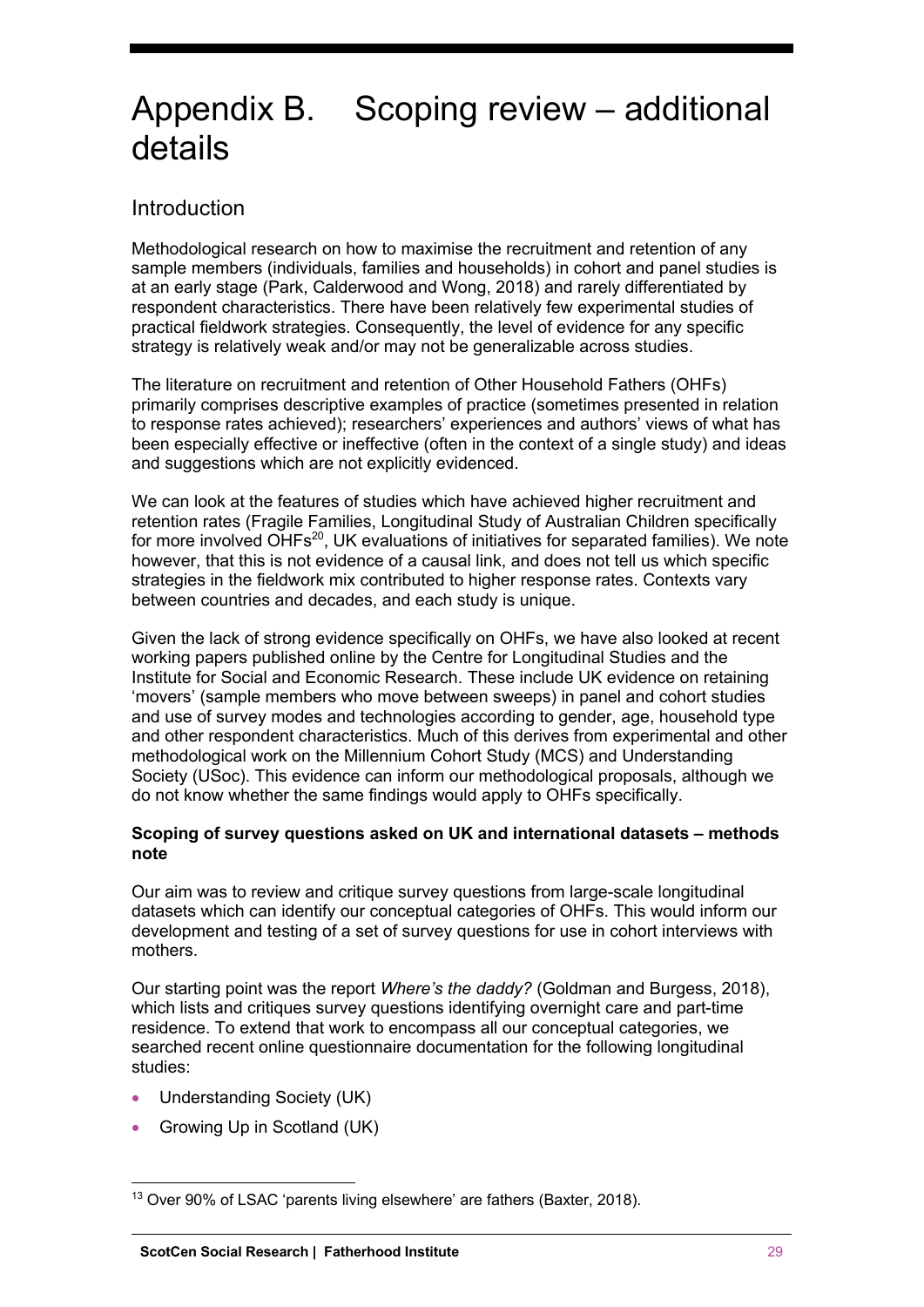- Millennium Cohort Study (UK)
- Families And Children Study (FACS) (UK)
- Alspac G0/G1 questionnaires21 (UK)
- Life Study (UK) the planned/ piloted questionnaires
- Growing Up in Australia (see Baxter, 2018)
- HILDA panel study (Australia)
- Growing Up in Ireland
- Fragile Families (US)

In addition, we reviewed the 'family separation' modules of the ONS Omnibus and Opinions Surveys (Lader, 2008; Peacey and Hunt, 2008; Wilson, 2010).

Our review aimed to identify questions which collected the following information:

- No contact with birth father/ Fathers who have died/ Father not known (usually in the 'non-resident parent' section of questionnaires)
- Face to face contact between OHF and child (sees/ visits/ outings) (usually in the 'non-resident parent' section of questionnaires)
- Daytime care of child by OHF (usually in the childcare section of questionnaires)
- Overnight stays between OHF and child (usually in the 'non-resident parent' section of questionnaires)
- Virtual contact between OHF and child (messaging/ social media/ email/ telephone/ Skype/ letters/ cards) (usually in the 'non-resident parent' section of questionnaires)
- Part-time residence of adults and children in sampled household (usually in the 'household grid' section of questionnaires)
- Moves of adults and children out of sampled household since previous sweep (usually in the 'household grid' section of questionnaires)
- Part-time cohabiting partners of mothers/ sample members
- Nature of relationship between mother and OHF
- Geographic distance between home addresses of mother and OHF

We also noted the mode of fieldwork (face to face CAPI, self-completion CASI, telephone, postal) and any on-screen interviewer instructions.

Secondary analyses in the UK literature (located in the Fatherhood Institute's electronic library) was also reviewed for any methodological commentary on the questions we had tabulated (for example, item non-response/ bias and ambiguous wording).

Our drafting of a set of questions for testing also took into account key UK and international critiques of 'father-child contact' and household grid questions (Argys et al, 2004; Bryson et al, 2017; Fabricious et al, 2010; Haux et al, 2017; Toulemon and Penniec, 2010; Waller and Jones, 2014); and ONS and Millennium Cohort Study cognitive testing reports (ONS, 2010a/b; Chaplin and Foudoli, 2005).

 $21$  Questionnaires for the G2 ALSPAC cohort (children of the 1991 ALSPAC G1 cohort) were not available.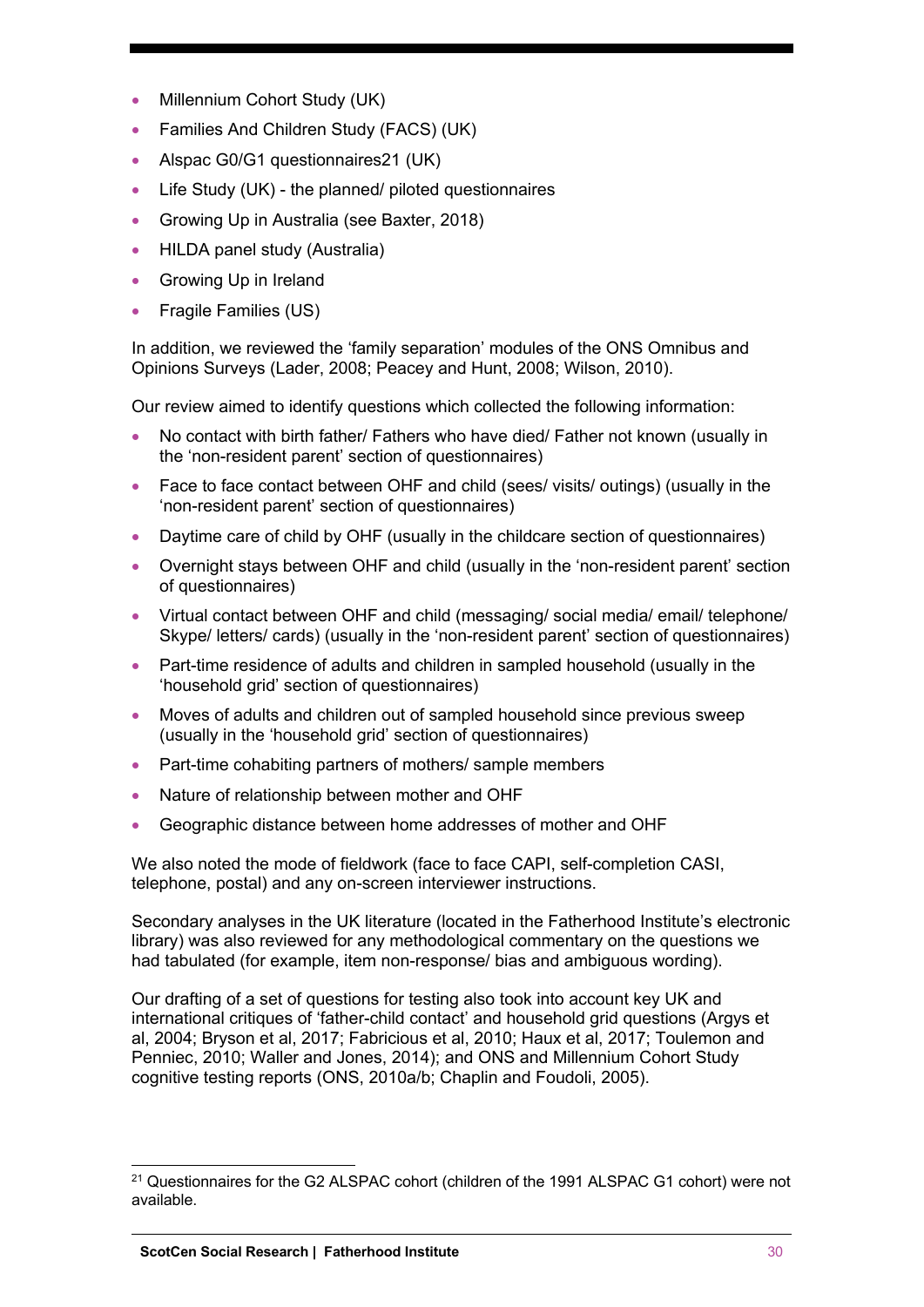## Studies with higher recruitment/retention rates<sup>22</sup> for OHFs

Table B:1 provides some details about those studies found to have higher OHF recruitment and retention rates. These include cohort studies and cross-sectional surveys to evaluate policies specific to separated parents.

In the less successful attempts to recruit OHFs that are described in the literature, recruitment rates range from 6% to 35% of all OHFs and field response rates range from 20% to 50%. These studies generally used self-completion questionnaires for the OHFs but include some telephone surveys (such as used by the ELFE cohort in France).

| <b>Appendix table B:1</b><br>Studies with higher OHF recruitment and retention                                                                                                                                                                                                                                                                                                                                                    |                                                                                                                                                                                                                                                                                                                                                                                                                                                                                                                                |                                                                                                                                                                                                                                                                                              |  |
|-----------------------------------------------------------------------------------------------------------------------------------------------------------------------------------------------------------------------------------------------------------------------------------------------------------------------------------------------------------------------------------------------------------------------------------|--------------------------------------------------------------------------------------------------------------------------------------------------------------------------------------------------------------------------------------------------------------------------------------------------------------------------------------------------------------------------------------------------------------------------------------------------------------------------------------------------------------------------------|----------------------------------------------------------------------------------------------------------------------------------------------------------------------------------------------------------------------------------------------------------------------------------------------|--|
| <b>Study details</b>                                                                                                                                                                                                                                                                                                                                                                                                              | OHF recruitment/response rates                                                                                                                                                                                                                                                                                                                                                                                                                                                                                                 | Mode of data collection                                                                                                                                                                                                                                                                      |  |
| <b>Longitudinal Study of</b><br>Australian Children (LSAC),<br>from 2003<br>This cohort study set out to<br>recruit and retain only those<br>'Parents Living Elsewhere'<br>(PLEs) - both fathers and<br>mothers - who have had 'in<br>person' (face to face) contact<br>with their child/ren in the past<br>year - and has had the<br>consistently highest PLE<br>response rates across<br>sweeps out of the studies<br>reviewed. | Across sweeps 3-6 (2007 to 2013),<br>interviewed around two-thirds of<br>eligible PLEs (fathers/ mothers) with<br>whom children had 'in person' (face<br>to face) contact in previous year (i.e.<br>eligible for an interview), and around<br>half of all PLEs (including those with<br>no recent in-person contact)<br>Highest field response rate has been<br>80% of PLEs approached for<br>interview in sweep 3 (excluding<br>ineligible cases and where no contact<br>details from mother). Remained at<br>70% in sweep 6. | Relatively unsuccessful<br>postal survey in sweep 2).<br>Telephone (CATI)<br>interviews from sweep 3.<br>Refusal rates from<br>mothers to provide contact<br>details of eligible OHFs<br>(i.e. in-person contact in<br>previous year) range from<br>3% to 15% across<br>sweeps <sup>23</sup> |  |
| <b>Fragile Families (US), from</b><br>1998<br>A cohort study which set out<br>to recruit and retain all birth<br>fathers from birth regardless<br>of residency with child/<br>mother                                                                                                                                                                                                                                              | In initial/birth sweep (1998-2000),<br>61% of all OHFs (when mother had<br>completed an interview) completed<br>the survey<br>Response rates at sweep $4^{24}$ (2003-<br>6) were still 50 to 60% for those<br>fathers who had not been living with<br>the mother in birth sweep.<br>Much attrition of all fathers (resident<br>or PLE) by sweep 5 (2007-2010) -<br>around 55% response for all fathers.<br>Decision made not to continue with<br>father interviews for sweep 6 (2014-<br>17)                                   | Face to face interviews<br>(with telephone option) in<br>birth sweep.<br>Telephone (CATI)<br>interviews in later sweeps.                                                                                                                                                                     |  |

 $22$  The response rates reported are as understood from published data (often with inconsistent figures or rate descriptions across sources for the same sweeps). They are not directly comparable across studies because each study has used its own criteria to define eligible and ineligible cases for the response rate calculation. They derive from fieldwork taking place in different decades, with response rates across a range of surveys declining substantially in the UK and other countries in recent years.

 $23$  In contrast, in less successful attempts by Growing Up in Ireland and by the 1997 US PSID Child Development Supplement study (first sweep), only a third of mothers gave contact details for the fathers.

<sup>&</sup>lt;sup>24</sup> Fragile Families call this  $4<sup>th</sup>$  sweep the 'Year 5' sweep because the children were aged 5.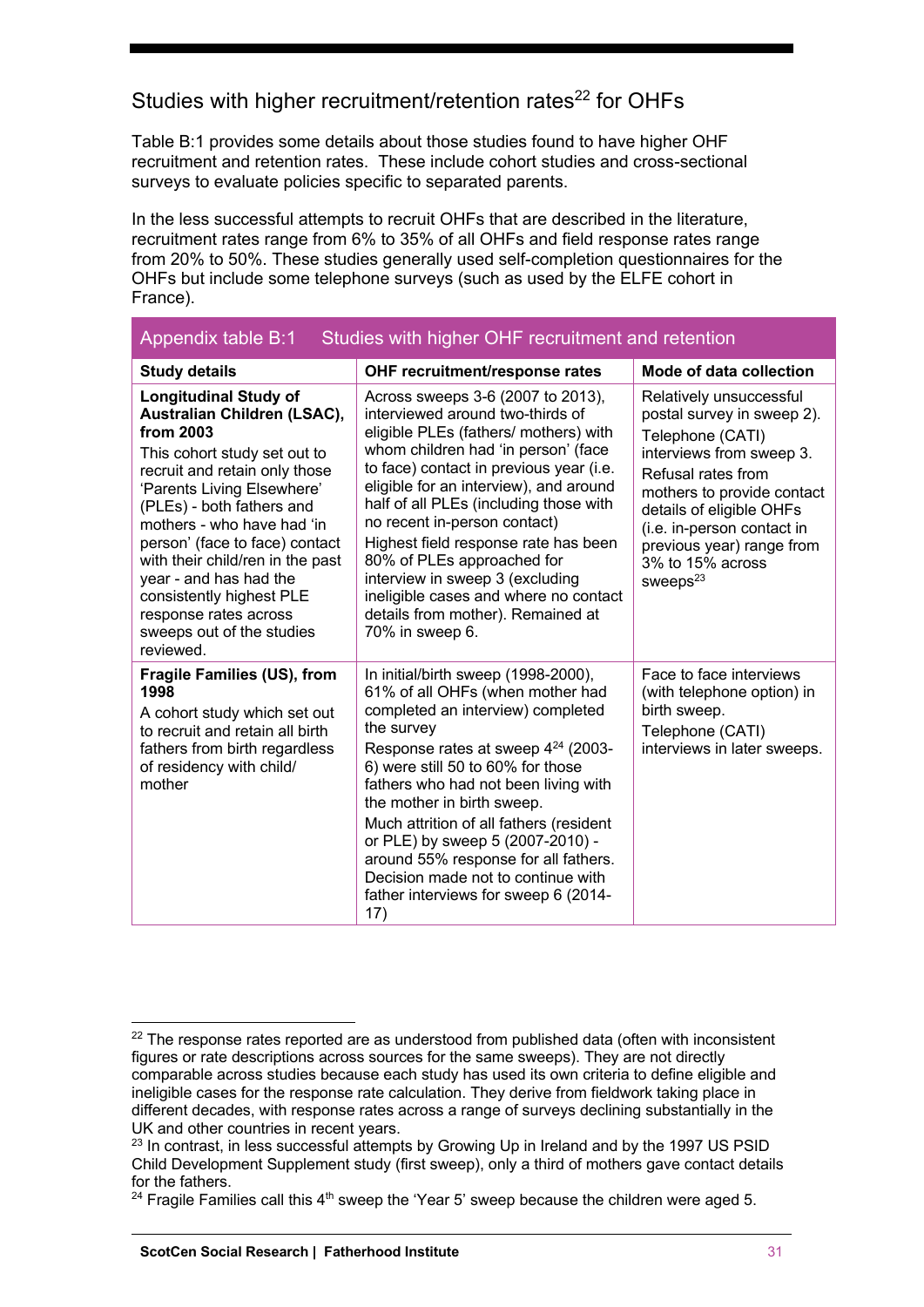| Studies with higher OHF recruitment and retention<br>Appendix table B:1                          |                                                                                                                                                               |                                                                     |
|--------------------------------------------------------------------------------------------------|---------------------------------------------------------------------------------------------------------------------------------------------------------------|---------------------------------------------------------------------|
| <b>Relationship separation</b><br>and child support study<br>(UK), in 2007                       | Field participation rate <sup>25</sup> was 70% of<br>OHFs in contact with the Child<br>Support Agency                                                         | Face to face interviews<br>with telephone screen for<br>eligibility |
| An ad-hoc cross-sectional<br>survey for policy evaluation                                        |                                                                                                                                                               |                                                                     |
| <b>Investigation of CSA</b><br><b>Maintenance Direct</b><br>Payments evaluation (UK),<br>in 2006 | Field participation rate <sup>26</sup> was 65% of<br>OHFs in contact with the Child<br><b>Support Agency where neither</b><br>parent receiving State benefits | Face to face interviews                                             |
| An ad-hoc cross-sectional<br>survey for policy evaluation                                        |                                                                                                                                                               |                                                                     |

Messages from the literature about the overall approach and specific fieldwork strategies

### **Overall approach**

*Integrate fathers, including OHFs, into the study from the outset because birth fathers (including their genetic/ epigenetic bequests) are a crucial component of understanding outcomes for children and mothers.*

Fathers should be considered as core components in relation to key research questions, pre-study scoping/ methodological work and study protocols - *"equal weight in recruiting both parents"* (Bryson et al, 2017) - not as participants to be included via a separately funded and optional 'add-on' to the study**.** 

- In Fragile Families, every father whether fully resident or PLE has been targeted from the first sweep for recruitment and retention. *"The Fragile Families Study has been guided by our desire to obtain better data on unwed parents, especially unwed fathers and their children. This goal has permeated every aspect of our data collection strategy*...*"* (Reichman et al, 2001:308).
- *"Information will also be sought from ...any non-residential parent"* (Soloff et al, 2003:8-9); "*A particular strength of the LSAC data is the inclusion of non-resident fathers ...While locating and gaining the involvement of non-resident fathers can be a challenge... it is seen as a priority in LSAC in order to have a more complete picture of the family environments within which children are being raised in Australia*" (Baxter et al, 2012:46).

#### *It may be an advantage (for achieving initial and continuing participation of OHFs) to recruit both fully resident birth fathers (in what are commonly called 'partner interviews' in the UK27) and other household birth fathers (including*

 $25$  Field response rates exclude ineligible cases, office opt-outs/ refusals, and cases with no contact details. 8% of the selected sample opted-out at the advance letter stage, and 8% of the remaining sample refused before issued to interviewers for fieldwork.

<sup>&</sup>lt;sup>26</sup> 3% of the selected sample opted-out at the advance letter stage. Excluded categories of CSA clients considered difficult to trace to avoid low response rate and poorer representativeness for overall sample.

 $27$  The term 'partner interviews', whilst inclusive of mothers' and fathers' male partners who are not birth fathers, and of mothers' same-sex partners, may imply to researchers, interviewers, mothers and fathers that interviews with fathers are subsidiary to those with mothers. Partner interviews do not generally include birth fathers who do not cohabit (full-time or part-time) with the birth mother. As in Fragile Families, the term '(birth) father interviews' could be used in an approach which aims to recruit and retain birth fathers regardless of residency with the mother or child. Mothers' cohabiting partners (male/ female/ other) who are not birth fathers, including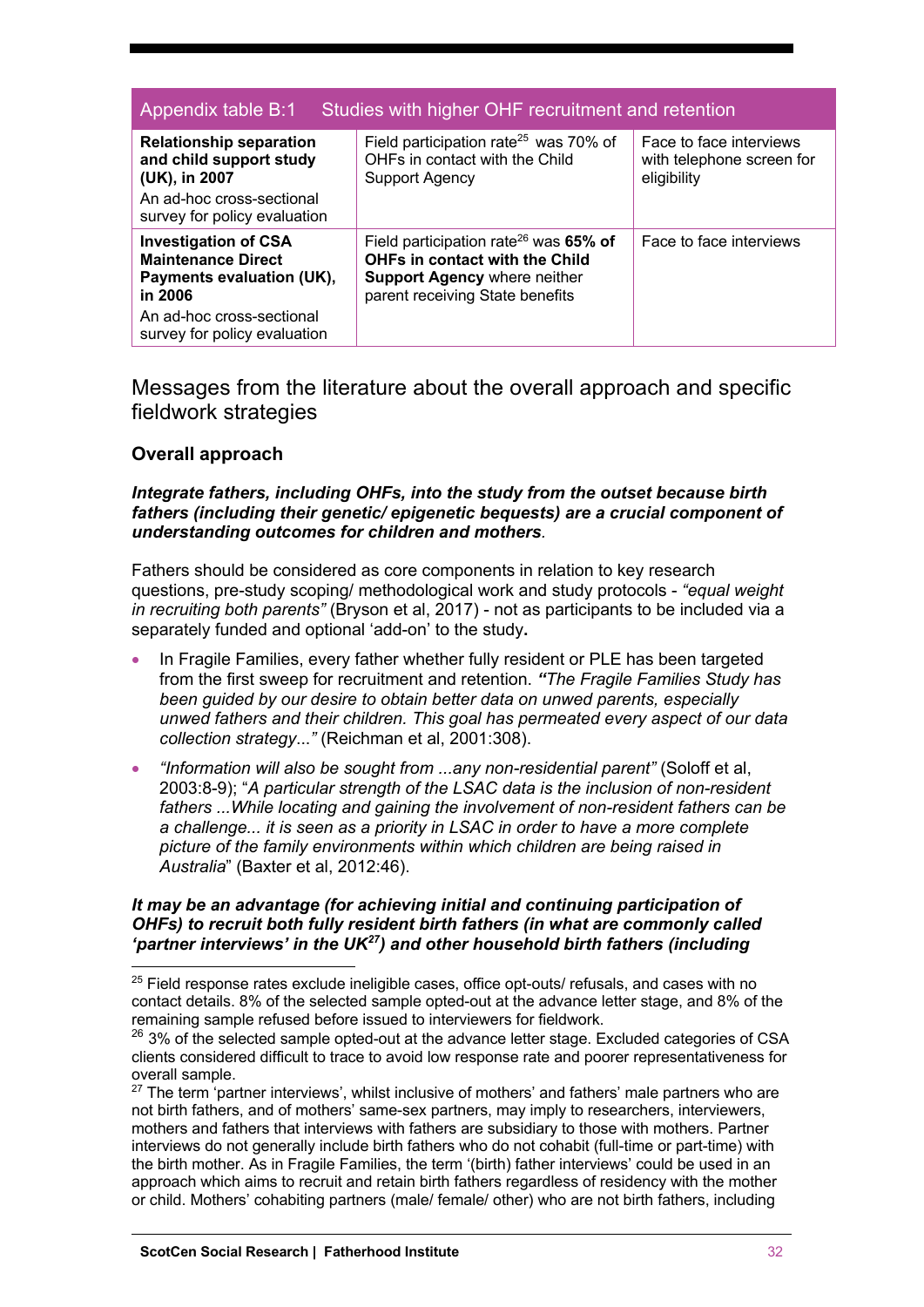#### *'part-time away') from the first sweep of the study, in particular if this first sweep takes place in pregnancy or shortly after birth.*

- A high *proportion* of OHFs during the child's later childhood years are fully resident, 'part-time away/stay' or otherwise 'involved fathers' in pregnancy, birth, infancy and early childhood: "*We might expect that recruiting parents into a study when the*  family is intact, and retaining them in the study post-separation, would be more *successful than recruiting both parents into a study at a time after they have already separated"* (Bryson et al, 2017:20).
- At the time of birth, in the UK and US, around two thirds of OHFs are involved *romantically* or are 'friends' with the mother (data from MCS and Fragile Families, see Kiernan, 2016). A proportion of these are 'part-time stay', regularly staying overnight in the mother's household with the child and/or providing support to the child and mother (attend the birth; emotional, practical and financial support).
- The Fragile Families study and commentators in the literature describe the earliest time in the child's life (antenatally and post-birth) as a 'magic moment' when fathers can be found and contacted in antenatal and birth settings (i.e. the researchers can make first contact with them, and/or interview them there); are most likely to be involved with their new child; most likely to be romantically involved or 'friends' with the mother, and consequently most likely to engage and be recruited to the study
- LSAC did not attempt to recruit OHFs in the first sweep, had an unsuccessful postal survey of more involved OHFs in the second sweep, yet did go on to achieve a successful recruitment of more involved OHFs from the third sweep using telephone interviews. So, recruiting from the first sweep may not be necessary if later recruitment strategies are effective, and perhaps if recruitment is restricted to those OHFs more involved with their children.

#### *It is likely to be important in achieving the continuing participation of OHFs to recruit and engage fully resident birth fathers and OHFs 'in their own right', persuading them of the importance of their individual participation.*

This allows fathers to be tracked and retained independently of mothers if fully resident fathers or 'part-time away/ stay' fathers move fully out of the mother's household, or if OHFs move or change their contact details (see Kiernan, 2016). Such an approach requires sufficient funding, testing and planning of respondent communications and tracking and keeping in touch strategies from the start of the study.

- "*The Fragile Families...study was remarkably successful...the opportunity to develop a relationship with fathers over time. This relationship may serve as important capital in future contacts even if the family dissolves.*" (Hofferth, 2007:248).
- It is not clear from the information we have about Fragile Families and LSAC to what extent (following their recruitment) OHFs were treated as a truly independent sub-sample throughout the study, for example in terms of keeping in touch and tracking exercises.

### **Fieldwork practices, respondent communications, and tracking/keeping in touch strategies**

resident stepfathers/ stepmothers and other resident 'social fathers/ mothers', would then be a separate sample for interview. In a comprehensive study, the cohabiting partners of OHFs (including non-resident stepmothers/ stepfathers) may also be a target for interview when a 'two-household' cohort child spends substantial time in the birth father's household (overnight and/or daytime).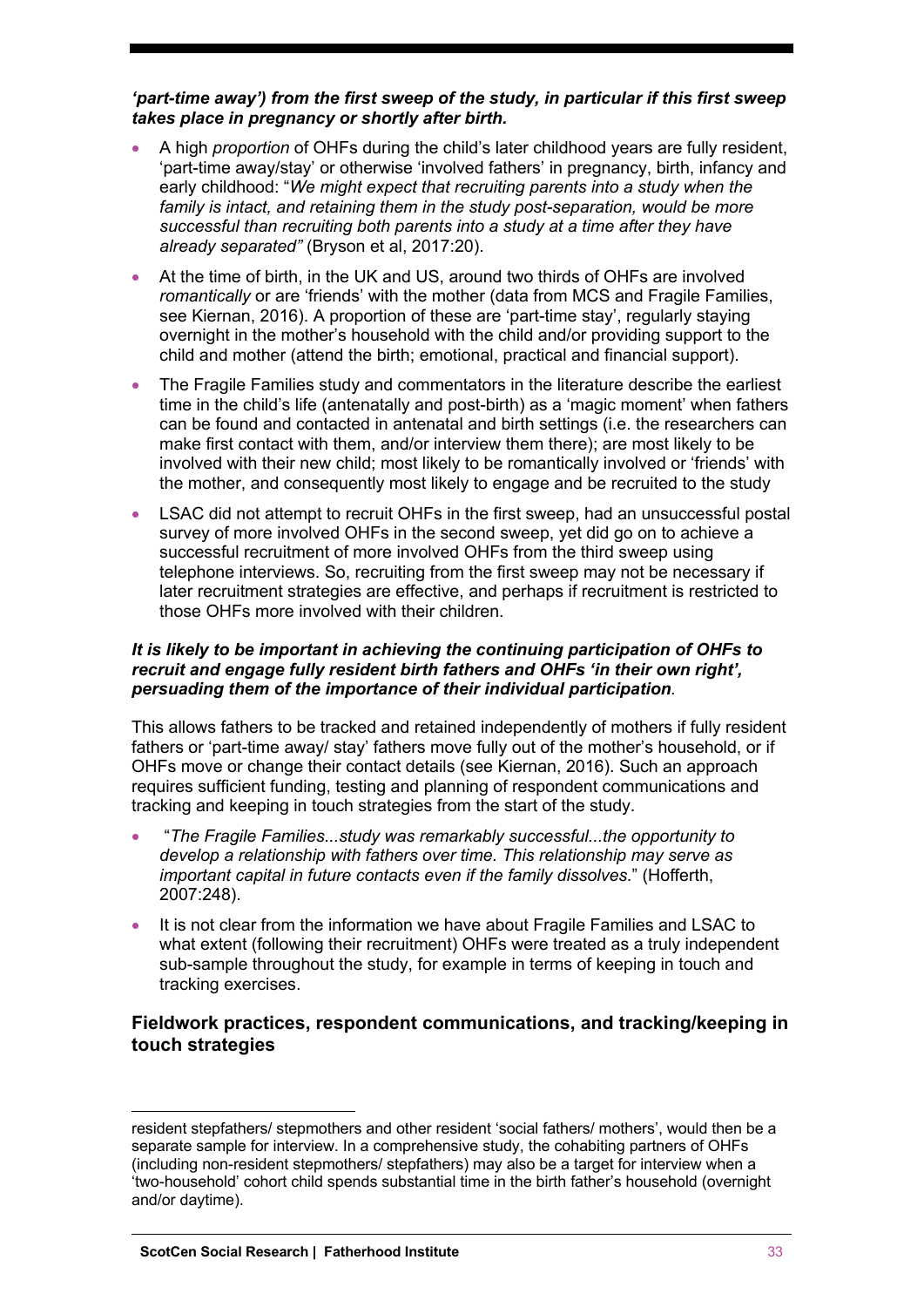From looking across more successful and less successful examples recruitment of OHFs, this three-pronged overall approach – integrating fathers from the outset; recruiting from the first sweep of the study and engaging fathers in their own right - may contribute to success but does not appear to be sufficient. There are examples of studies (such as the US Early Childhood Longitudinal Study, Growing Up in Ireland and the French ELFE cohort) which involved fathers from the outset and/or attempted to recruit them from the first sweep at birth or in infancy, but achieved much lower response rates than Fragile Families and LSAC.

What appears from the literature to facilitate success is combining this early commitment and vision to engage all fathers with sufficient resources (budget, persistence, timescales) to enable some or all of the following strategies with OHFs:

- telephone or face to face interviews rather than cheaper, paper self-completion questionnaires left with the mother or posted to the father, which have been unsuccessful in a number of studies
- dedicated keeping in touch exercises and bespoke tracking of the location/ contact details of fathers
- flexibility and choice for fathers e.g. in location/ timing/ mode of interviews  $$ though bearing in mind that initial recruitment should be telephone or face-to-face
- tailoring communications with the fathers either to 'parents living apart' (LSAC in a gender-neutral approach) or fathers or OHFs specifically, with a targeted narrative to give reasons for their individual research participation

None of these strategies on their own may be sufficient, necessary or consistently effective<sup>28</sup>, but either they appear to feature as 'ingredients' of a 'successful cocktail' when attempts to recruit and retain OHFs have been more successful; or methodological evidence and researchers' experiences suggest they have a good chance of effectiveness with OHFs but are not yet fully 'tried and tested'.

There is no strong evidence for a consistently effective 'magic bullet' recruitment and retention solution across studies. Nevertheless, practice descriptions and researchers' experiences and views assert that a variety of tracking and fieldwork solutions and strategies (see the list below) can facilitate recruitment and retention.

Payment of monetary incentives is the only strategy for which we found experimental methodological work with fathers and specifically OHFs. The literature asserts that substantial incentive payments (to fathers and to mothers if fathers participate) have been a key factor in Fragile Families' success in engaging OHFs, compared to less successful studies. The literature for longitudinal studies generally shows positive impacts of incentives, including incentives targeted at nonresponding households and individuals (Park, Calderwood and Wong, 2018). Yet the results of the experimental piloting work<sup>29</sup> suggest no statistically significant impact of a conditional incentive compared to none (one UK experiment with OHFs in contact with the Child Support Agency - see Bell et al, 2006); lower versus higher value incentives (US trials with 'fathers' - see Cabrera et al, 2004); or conditional versus unconditional incentives (US trials with 'fathers' - see Cabrera et al, 2004). According to Mitchell et al (2007), a 'lack of time' trumps the incentive value (in relation to the recruitment of fathers in small-scale longitudinal studies). Additional

 $28$  For example, we found examples of unsuccessful approaches using telephone interviews, and unsuccessful efforts using communication materials tailored to fathers. We also found examples of successful approaches which did not tailor communications materials for fathers or OHFs.

 $29$  There is little methodological information in the accessed literature on these experimental studies, so their target population/ sample, internal validity/ bias, and relevance for the UK context cannot be assessed.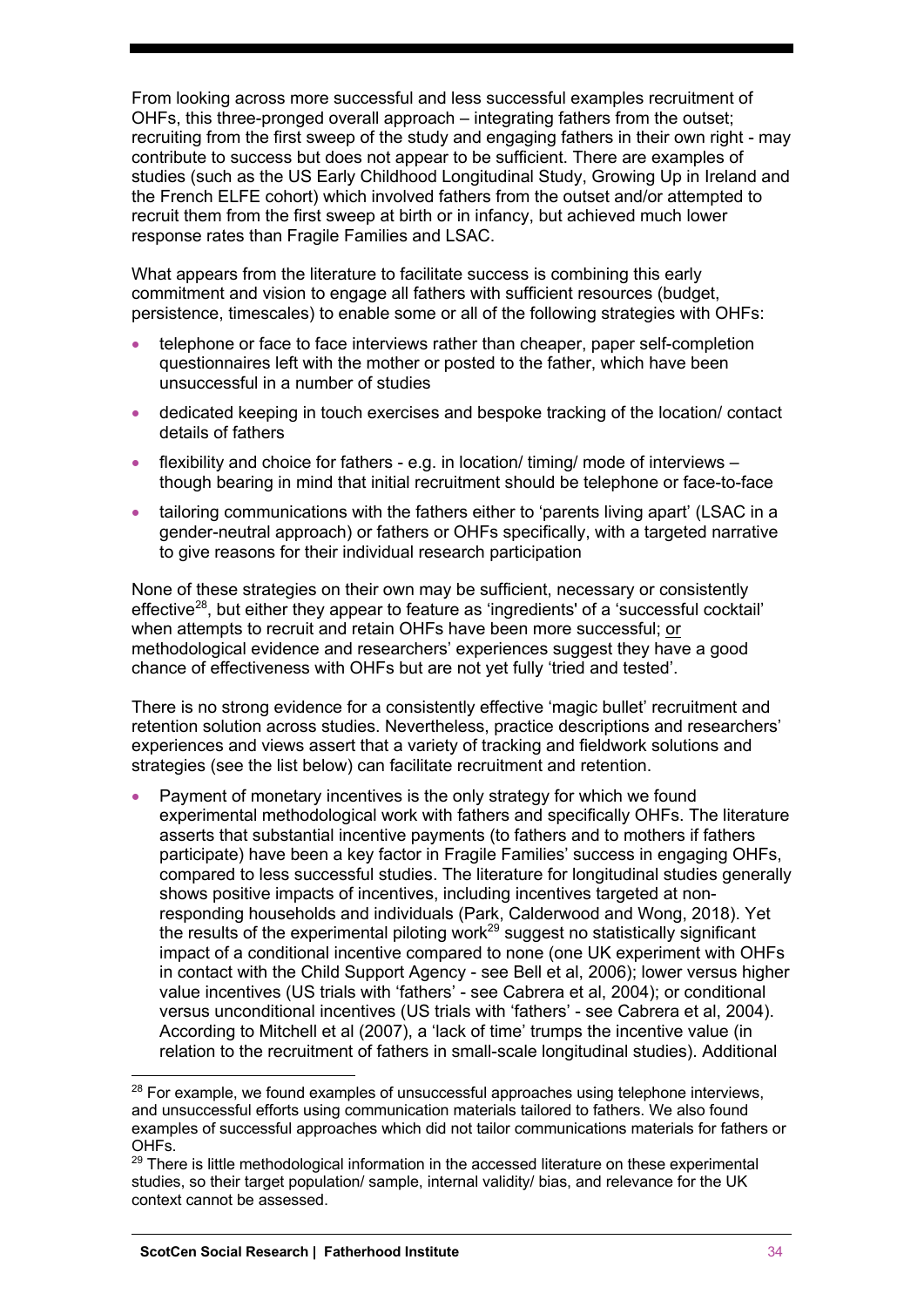factors may come into play with OHFs. Experimental evidence shows that small monetary incentives have been effective on a US panel study to boost return from sample members of changes of contact details between sweeps (McGonagle et al, 2013), but this evidence is not specific to fathers or following relationship separation.

- We didn't find any evidence about the effectiveness of web / online modes for data collection in boosting OHF recruitment and retention<sup>30</sup>; nor the effectiveness of new 'virtual' technologies (including texts and apps) for keeping in touch with these fathers*.*
- Taking measures to protect the confidentiality and privacy of both mothers and fathers and showing sensitivity to delicate relationships and the potential risks of the research for participants, features strongly in the literature describing the recruitment and retention of OHFs. Studies have taken these issues into account in the choice of strategies used to recruit OHFs through mothers; when briefing interviewers; the choice of interview modes; and the content and delivery of written communications.

Apart from a budget that allows for face to face or telephone data collection (see above), we do not know the minimum resource required to effectively recruit and retain OHFs, nor what would be most cost effective. Fragile Families was exceptionally well funded to engage all fathers (fully resident and OHF) but we do not know the level of funding allocated to recruiting and retaining OHFs in LSAC, which has also been relatively successful.

Analyses of recruitment and attrition bias that compare responding OHFs with nonresponding OHFs (using data from earlier sweeps, interviews with mothers or administrative sources) consistently show that OHFs with a greater level of contact with their children are more likely to engage with the research.

We found examples of studies specifying that only more involved OHFs are within scope for attempted recruitment – see Table B:1. The criteria are based on the frequency of contact between the father or mother and the cohort child, as reported by the mother in interview.

| <b>Study</b>                                          | <b>Criteria for OHF involvement</b>                                                                                                                                                                                 |
|-------------------------------------------------------|---------------------------------------------------------------------------------------------------------------------------------------------------------------------------------------------------------------------|
| Early Childhood Longitudinal Study                    | Father has seen [cohort] child at least once in last<br>month, or seen child at least 7 days in past 3 months,<br>or been in touch (phone or in person) with birth<br>mother at least once a month in past 3 months |
| Longitudinal Study of Australian Children             | Parents Living Elsewhere who see the cohort child at<br>least once a year                                                                                                                                           |
| Pilot of postal survey for Millennium Cohort<br>Study | Any contact between father and cohort child at that<br>time                                                                                                                                                         |

### Appendix table B:1 Studies with higher OHF recruitment and retention

 $30$  Evidence for panel and cohort studies on the impact of 'mixed mode' surveys on response rate and sample representativeness is complex (Bryson, 2014; Jackle et al, 2017). Life Study had planned a pilot of the effects of mixed modes which included 'non-resident' fathers. There is little evidence relating to the use of 'virtual technologies' for retention of sample members on longitudinal studies. Compared with younger MCS teenage cohort members, LSYPE cohort members at age 25 engaged less with cohort study social media (Park, Calderwood and Wong, 2018).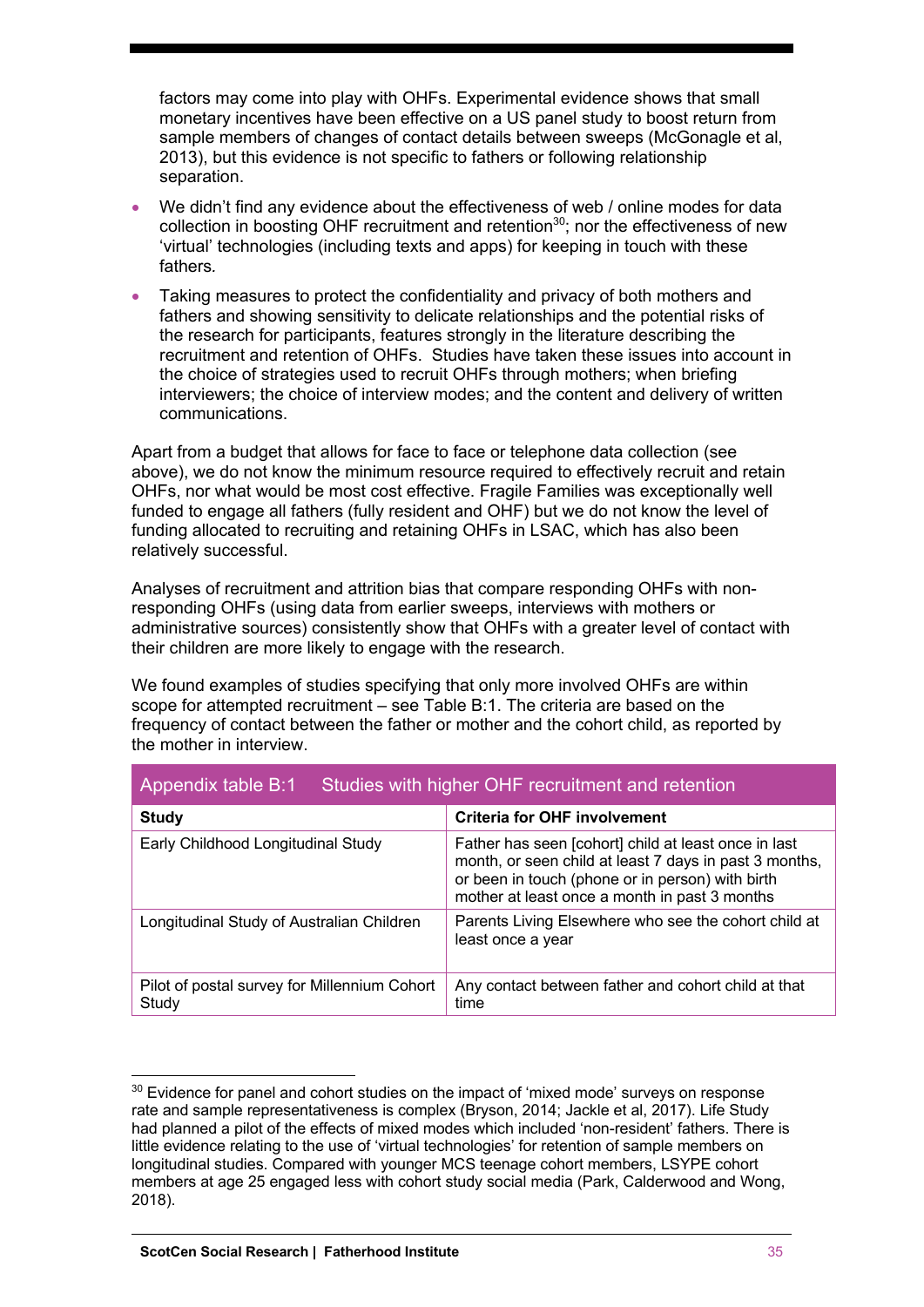Using these types of criteria for OHF father recruitment needs to take into account that the frequency and types of contact, and whether or not the father is resident with the child and/or mother, may change through a cohort child's childhood years (Bryson et al, 2017; Waller and Jones, 2014; National Center for Education Statistics, 2001).

We found no evidence in relation to what is effective recruitment and retention for specific sub-populations of OHFs based on contact, care and part-time residence. LSAC has set out to recruit and retain only those OHFs who have had in-person (face to face) contact with their child(ren) in the past year<sup>31</sup> - and has had the consistently highest response rates across sweeps out of the studies reviewed. But the specific factors in LSAC's relative success in doing so are not clear from the accessed literature<sup>32</sup> - these may include participant engagement elements<sup>33</sup> not restricted to these fathers, as well as particularities of the Australian context.

Life Study had planned options for an approach to mothers asking for OHFs' contact details according to whether the mother and father were in a relationship or the father was in the mother's household during a mother interview. They also proposed excluding recruitment of OHFs where, according to the mother, the mother and father have a 'very unfriendly' relationship "to reduce the number of situations, which are likely to be higher risk" (Kiernan, 2016 based on the fieldwork agency's recommendations).

One striking finding of our scoping review is that we did not find any published qualitative research with OHFs specifically about their participation in cohort studies, although there may be unpublished cohort reports of development work. We found equivalent qualitative work with resident fathers/ 'partners' about their own participation (MCS), and with 'lone mothers' about the participation of OHFs (Life Study).

We propose that an attempt to recruit and retain differentiated sub-populations of OHFs - most probably the most 'involved' OHFs - would be preceded by qualitative development research with these fathers and if the budget stretched, to methodological pilots, experiments, and analyses of response and attrition bias within each category of fathers.

Specific strategies for which we found practice descriptions (for example, in study technical documentation) and/or evidence of likely effectiveness or likely ineffectiveness are as follows:

#### *Initial recruitment where birth father is an OHF in first sweep, or engaging all fathers in first sweep regardless of residential status*

Recruiting independently from the same sampling frame as used for mothers<sup>34</sup> would enable (in principle, even if not in practice) father recruitment regardless of the mother's study participation. For example, birth registration records include details of fathers for joint registrations where birth parents live apart (in contrast to Child Benefit records which carry the mother's details in nearly all cases)

<sup>&</sup>lt;sup>31</sup> Yet in an earlier decade, the US Early Childhood Longitudinal Study also restricted PLE recruitment to the more involved fathers, but was less successful, and abandoned PLE data collection after its second sweep.

 $32$  We have asked the LSAC study team a number of follow-up questions about PLE recruitment and retention arising from online study documentation, and their reply may shed further light on this.

<sup>&</sup>lt;sup>33</sup> For example, LSAC invested in substantial study branding/PR, including a TV programme.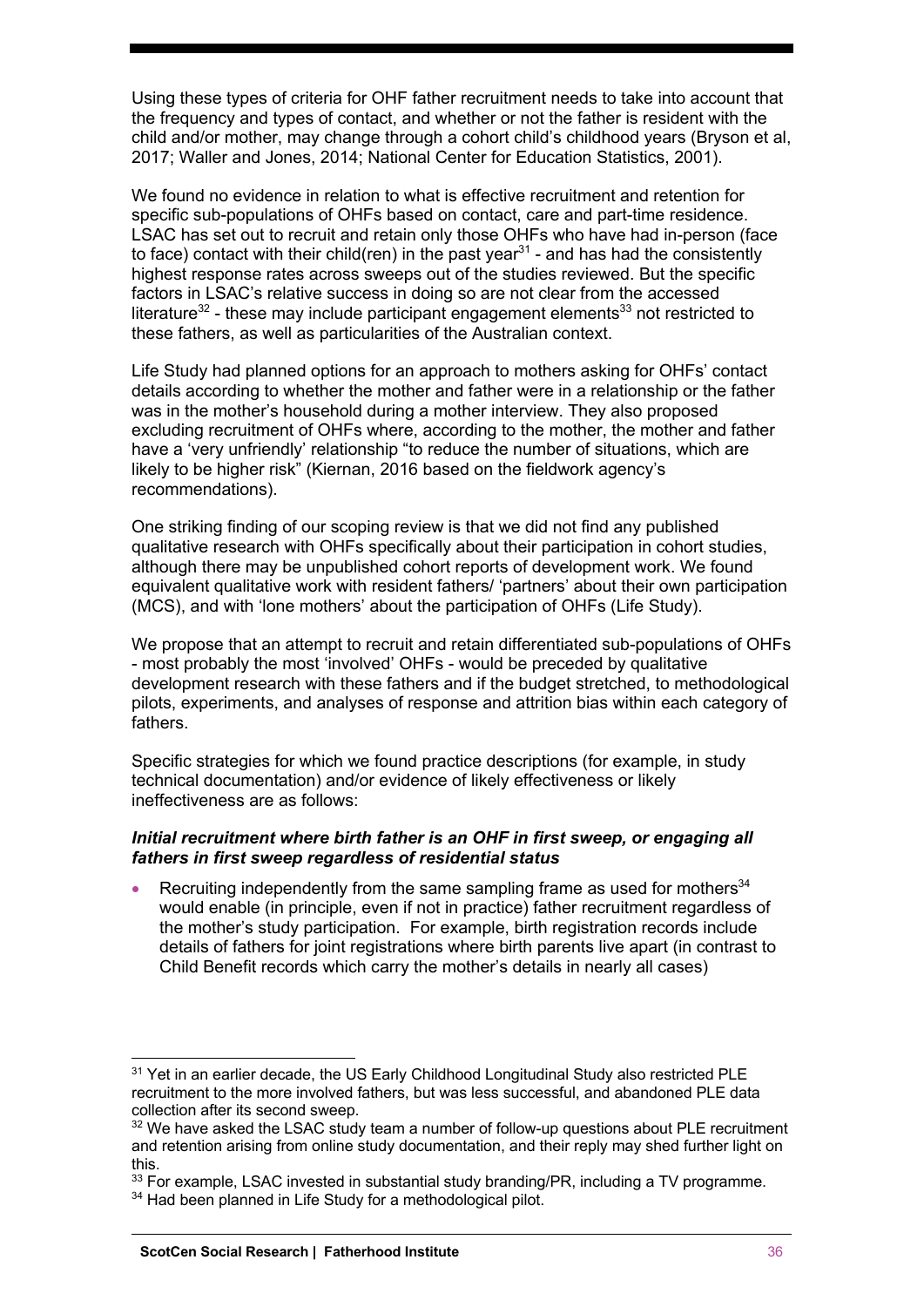- Approaching and attempting to recruit fathers (both fully resident and OHF) at antenatal/ postnatal settings at same time as recruiting mothers<sup>35</sup>, with the father's physical presence in these settings enabling (in principle, even if not in practice) father recruitment regardless of the mother's study participation
- Recruiting OHFs through mothers:
	- Option 1 asking mother for father's contact details, with direct recruitment approach to the father either by the interviewer face to face or by telephone (more likely to be successful<sup>36</sup> - may be combined with advance letters/ emails or, for postal/ web questionnaires, solely by post/ email (more likely to be unsuccessful $^{37}$ ). The interviewer's recruitment role may be important in achieving higher response rates
	- Option 2 leaving self-completion questionnaire/ cover letter with mothers to pass on to the father. This has been unsuccessful in more than one study.
	- Option 3 OHF is present in the mother's home at time of the mother interview or at a later time during the fieldwork period, and can be directly recruited at the mother's address - this may apply in only a small proportion of cases
	- Other practice suggestions in the literature for recruiting OHFs through mothers
- Other issues in recruiting OHFs through mothers:
	- informing the mother of the value of the father's participation in the study (including where the father is less involved with the child); assuring the mother of confidentiality/privacy; including content in interviewer briefings/ instructions
	- offering an incentive (usually monetary) to the mother for helping to recruit the father
	- asking mothers for fathers' comprehensive contact information<sup>38</sup> (e.g. home landline/ work landline/ mobile/ email) not just his postal address
	- $-$  leaving a short time gap between mother interview and approaching OHF

Recruiting through older children/ teenagers/ young adults was not successful in the only documented example found, which was in the UK (Welsh et al, 2004).

#### *Tracking changes of address or other contact details (if father moves out of mother/ child's household; or changes address when an OHF)*

Evidence & practice suggestions from tracking of 'split-off' movers in panel studies include:

• Encouraging notification of change of address for individual sample members using paper cards or forms (with freepost return envelopes) left in household at completion of interviews (used on most cohort and panel studies); using the study website; study email address and freephone telephone number

<sup>&</sup>lt;sup>35</sup> Fathers successfully recruited in this way in Fragile Families, and father recruitment began via this route for Pregnancy Component of Life Study.

 $36$  Options 1, 2 and 3 (as listed here) had been planned as permitted ways for interviewers to recruit 'non-resident' fathers in the Birth Component of Life Study.

 $37$  We did not find any evidence relating to an approach to the father solely through email, for example for an online survey.

<sup>&</sup>lt;sup>38</sup> OHFs may move frequently, and living with or temporarily staying with relatives or friends.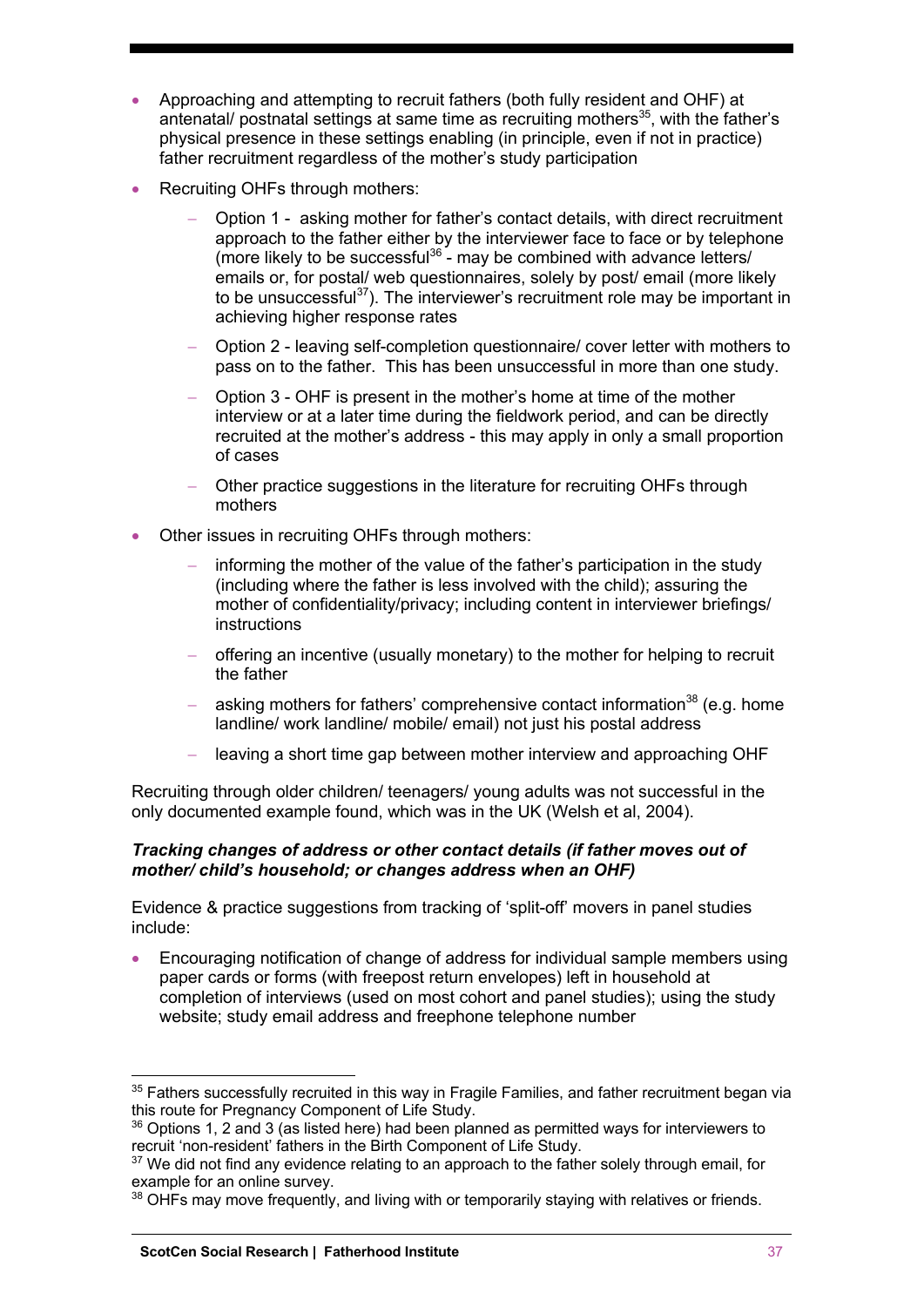- Monetary incentives for updated contact information
- More frequent inter-sweep mailings all of which prompt participants to notify of any household change of address or movers - we found evidence that may be effective on a targeted basis for sample members most likely to move.
- Obtaining and updating full contact details and 'stable contact' information ("*the contact details of two persons not living with the sample member*" in HILDA) at each sweep on an individual basis for each household member
- Asking individual respondents about likelihood of moving during the following year
- Office tracing through administrative records/electoral roll/phone directories/databases
- As part of field tracing by interviewers, or office tracing, asking current occupiers (where the whole household has moved address) or neighbours, using telephone numbers, and contacting 'stable contacts'; using community resources
- As short a time gap as possible between obtaining contact details for the mover and approaching the mover to regain contact

Evidence and practice suggestions specifically about tracking OHFs in cohort studies include:

- Placing an equal emphasis on tracking mothers and fathers, regardless of their coresidential status, and including OHFs who have not been in contact<sup>39</sup> with the mother
- Bespoke methods and "intensive field locating" such as tracking through public agencies/libraries/schools/landlords, internet search methods, social media searches and prison databases
- New technologies (e.g. texts and emails) for tracking and keeping in touch
- Obtaining and updating full contact details and 'stable contact' information at each sweep on an individual basis for each birth parent, including where father and mother are fully resident with the cohort child in one household<sup>40</sup>.

### *Persuading OHF birth fathers and 'split-off movers' to participate*

- Creating long-term engagement and a community of participating fathers
- Building individual commitment to the study (in contract to 'family' or 'household' commitment) whilst fathers are resident with the mother to increase likelihood of retention if they move out
- Messages to persuade fathers to take part which take into account motivations and barriers (in communications directly with OHFs) whilst addressing confidentiality/ privacy concerns and other sensitivities. Applies to communications directly with fathers/OHFs, and interviewer briefings/instructions
- Tailored written communications specifically for OHFs covering the full range of participant facing documentation utilised in cohort study – e.g. advance letters,

<sup>&</sup>lt;sup>39</sup> This approach was taken on Fragile Families, but in the context of more limited resources, an option for the UK at this time is an emphasis on recruiting and retaining defined sub-populations of involved OHFs, as we describe in the introduction to this paper.

<sup>&</sup>lt;sup>40</sup> The MCS is a cohort study which does not track and interview OHFs but collects detailed contact and 'stable contact' information specifically for resident fathers in 'partner interviews'. So this information (already collected) could in principle be used to locate birth fathers who become OHF between sweeps, depending on the quality of the contact information.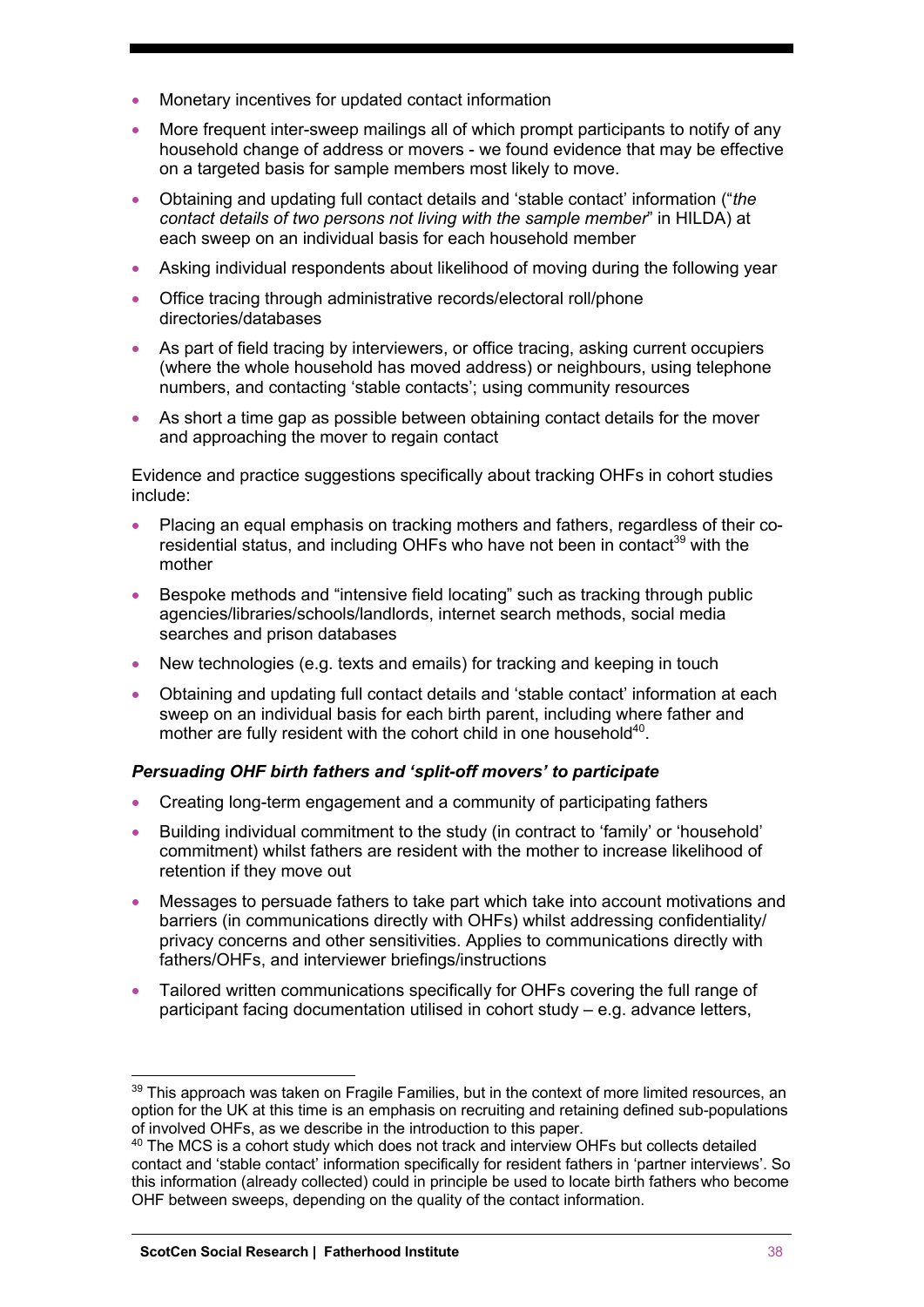survey leaflets, reminders, inter-sweep mailings and newsletters, birthday and holiday cards, thank you cards and gifts

- Using support from mothers, as well as the OHF's family and household members, whilst taking account of ethical, confidentiality and privacy issues
- Interviewer characteristics especially experience and same interviewer over time
- Educating, training and motivating interviewers
- Re-issuing refusals
- Cash or gift card incentives for first sweep and subsequent sweeps (with experimental work - see above)

#### *Survey modes, participant choice and flexibility*

- Greater success of face to face or telephone interviews with OHFs relative to postal and other self-completion surveys
- Giving OHFs a choice of interview mode to offer flexibility, or more commonly using a second mode (usually phone) as a fall back if the first mode offered (face to face or postal) isn't taken up

#### *Overcoming practical barriers/ lack of time/ temporary non-availability*

- Flexibility in timing, call patterns and location
- Reminders (although mixed evidence for any impact of intensive interviewer followup on recruitment/ retention rates) including use of new technologies
- Trying again at subsequent sweeps following a non-contact or refusal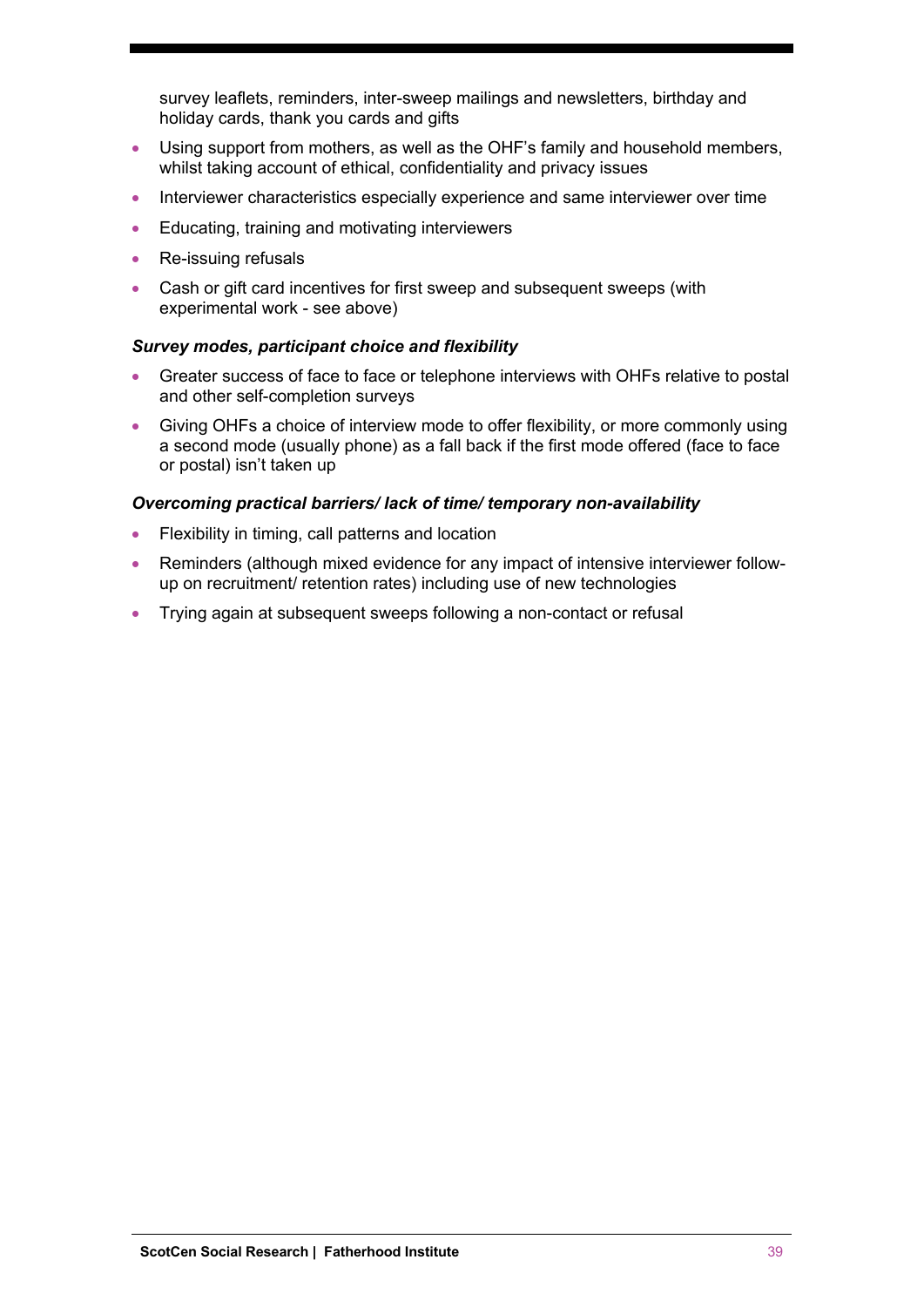## Appendix C. Cognitive interview documentation

## **P14027**

**Testing questions about families**

**Cognitive interview questionnaire**

| Serial number:     |  |
|--------------------|--|
| Interviewer name:  |  |
| Date of interview: |  |
|                    |  |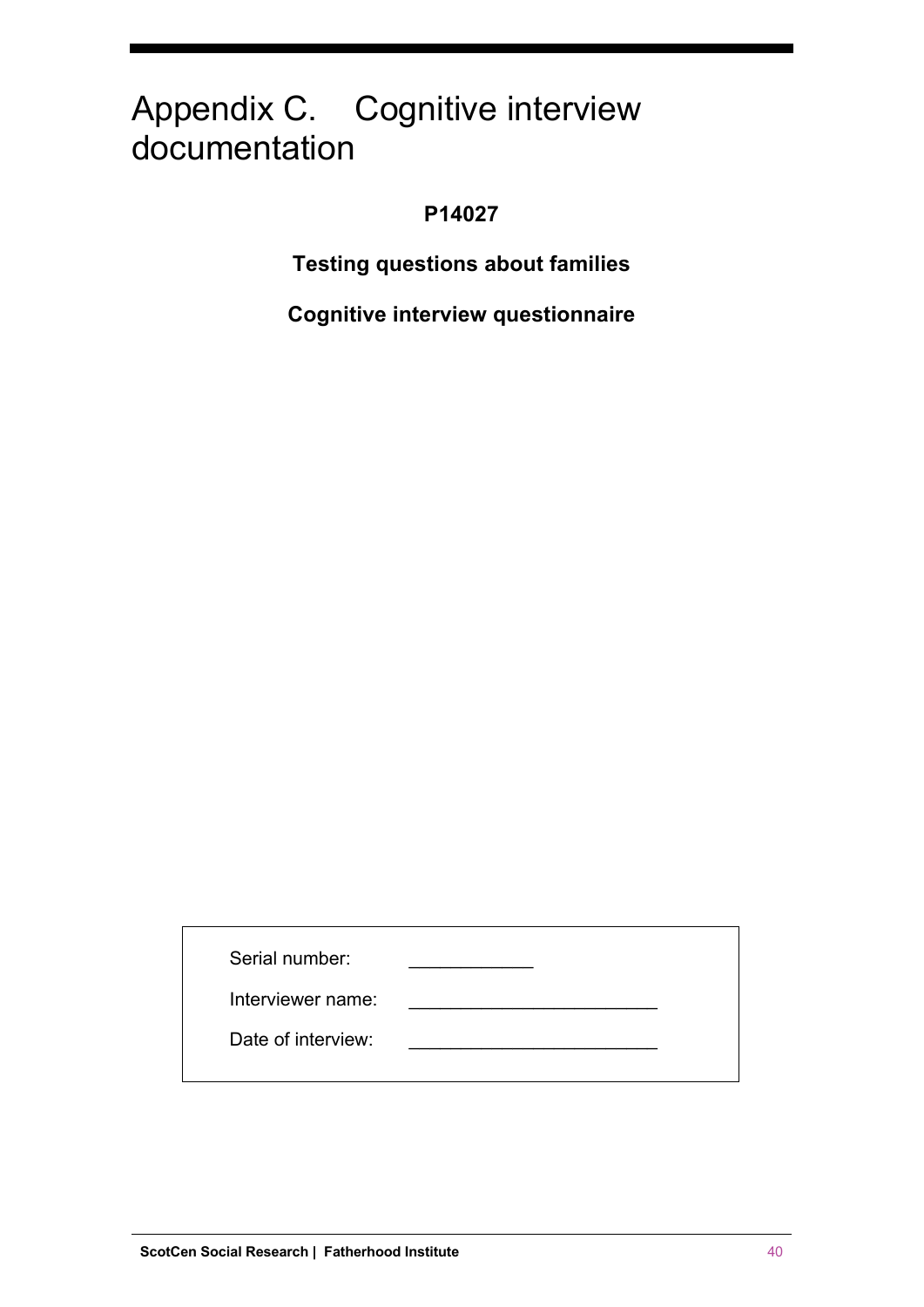## **Background Information**

- Introduce self.
- Introduce ScotCen ScotCen Social Research is an independent research organisation. We design, analyse and carry out research studies relating to various social and policy issues.
- Introduce project being carried out by ScotCen and the Fatherhood Institute. The team is interested in how research projects such as Growing Up in Scotland collect information about family relationships and living arrangements.
- Research has found that questions used in surveys do not always accurately capture the complexity of the relationship and contact arrangements between children and their birth fathers in situations where birth parents live apart.
- Asking the right questions is important to ensure that different family relationships and arrangements are all properly understood. The findings will be used to improve questions in future studies.

## **Interview format**

- Will ask you a series of questions, which I would like you to answer as if you were doing a survey interview.
- As we go through the interview, I will ask you about how you went about answering the questions and how you felt about answering them.
- There are no right or wrong answers in this exercise we just want to know what you are thinking as you answer the questions and whether they are clear to you.
- Encourage criticism/comment
- Withdrawal at any time from interview as whole, or in not answering particular questions
- Timing of interview approx 60 mins
- Thank you payment

## **Confidentiality**

- We're obliged by GDPR and data protection legislation to make sure that all of the things that we talk about today remain confidential.
- Answers will be used solely for research purposes.
- Won't use your name or anything that might identify you in any reports.
- We won't normally pass on anything you tell us the only situation where we might need to is if you tell us something that makes us worried that you or someone else is at risk of being hurt.

## **Recording of Interview**

- Digital recording of interviews check they are happy with this
- Recordings will only be listened to by researchers within ScotCen Social Research who are working on this project.
- Report, use of quotations, anonymisation
- Check if respondent has any questions?
- Check if happy to proceed?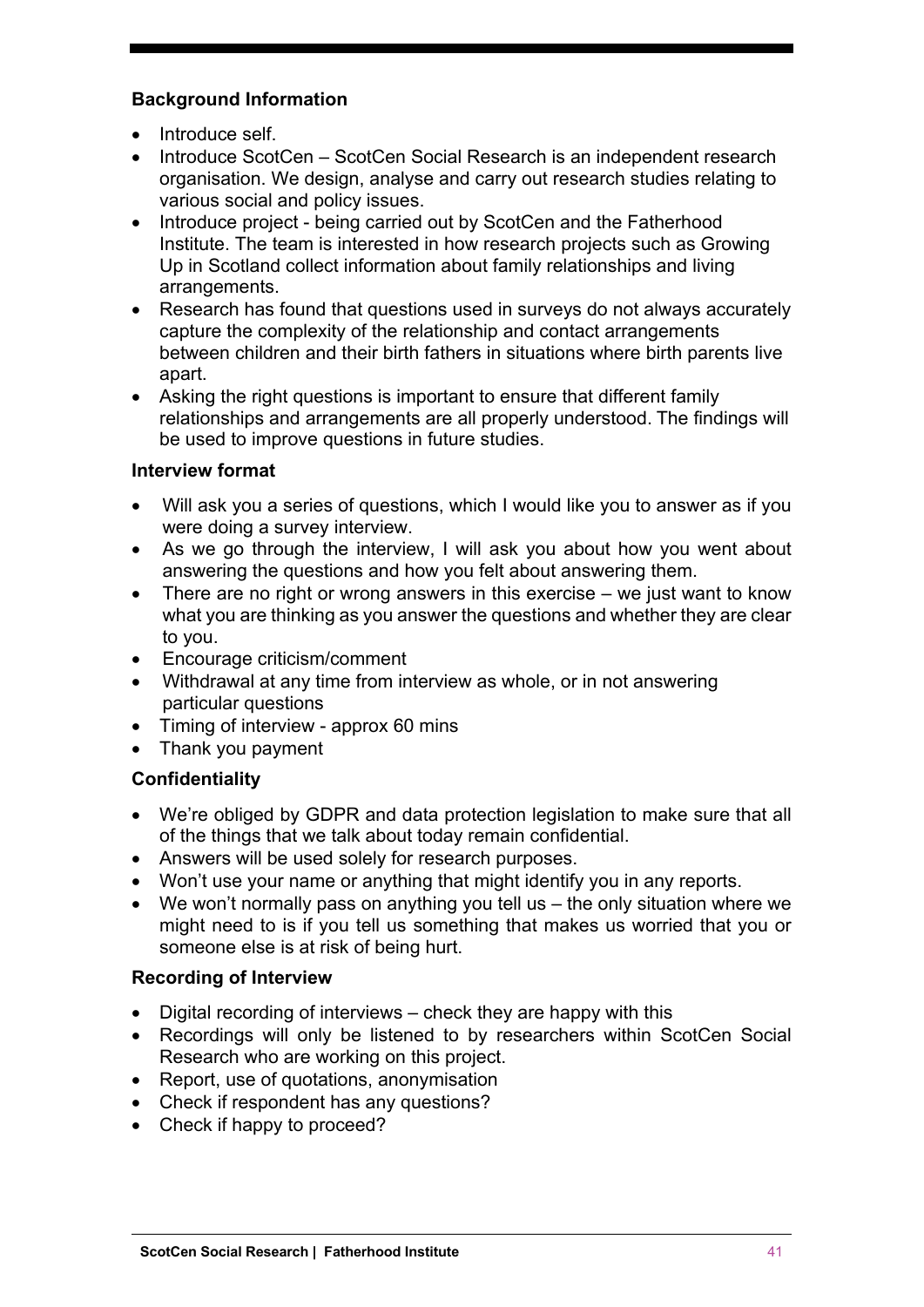I'd like to start by getting some details about you and the household in which you and your child live.

**Q1.**Please could you give me a little information about everyone who lives in your household other than you and the GUS cohort child? SHOWCARD 1

| Other people in your household (1)                                | Other people in your household (2)                                |
|-------------------------------------------------------------------|-------------------------------------------------------------------|
| Male:<br>Gender:<br>Female:                                       | Gender:<br>Male:<br>Female:                                       |
| Age (years):                                                      | Age (years):                                                      |
| Relationship to study child                                       | Relationship to study child                                       |
| Birth or adoptive parent                                          | Birth or adoptive parent                                          |
| Step parent / parent's partner                                    | Step parent / parent's partner                                    |
| Foster parent                                                     | Foster parent                                                     |
| Brother / sister (including half-)                                | Brother / sister (including half-)                                |
| Step- or foster- brother / sister                                 | Step- or foster- brother / sister                                 |
| Grandparent                                                       | Grandparent                                                       |
| Other                                                             | Other                                                             |
| Other people in your household (3)<br>Gender:<br>Female:<br>Male: | Other people in your household (4)<br>Female:<br>Gender:<br>Male: |
| Age (years):                                                      | Age (years):                                                      |
| Relationship to study child                                       | Relationship to study child                                       |
| Birth or adoptive parent                                          | Birth or adoptive parent                                          |
| Step parent / parent's partner                                    | Step parent / parent's partner                                    |
| Foster parent                                                     | Foster parent                                                     |
| Brother / sister (including half-)                                | Brother / sister (including half-)                                |
| Step- or foster- brother / sister                                 | Step- or foster- brother / sister                                 |
| Grandparent                                                       | Grandparent                                                       |
| Other                                                             | Other                                                             |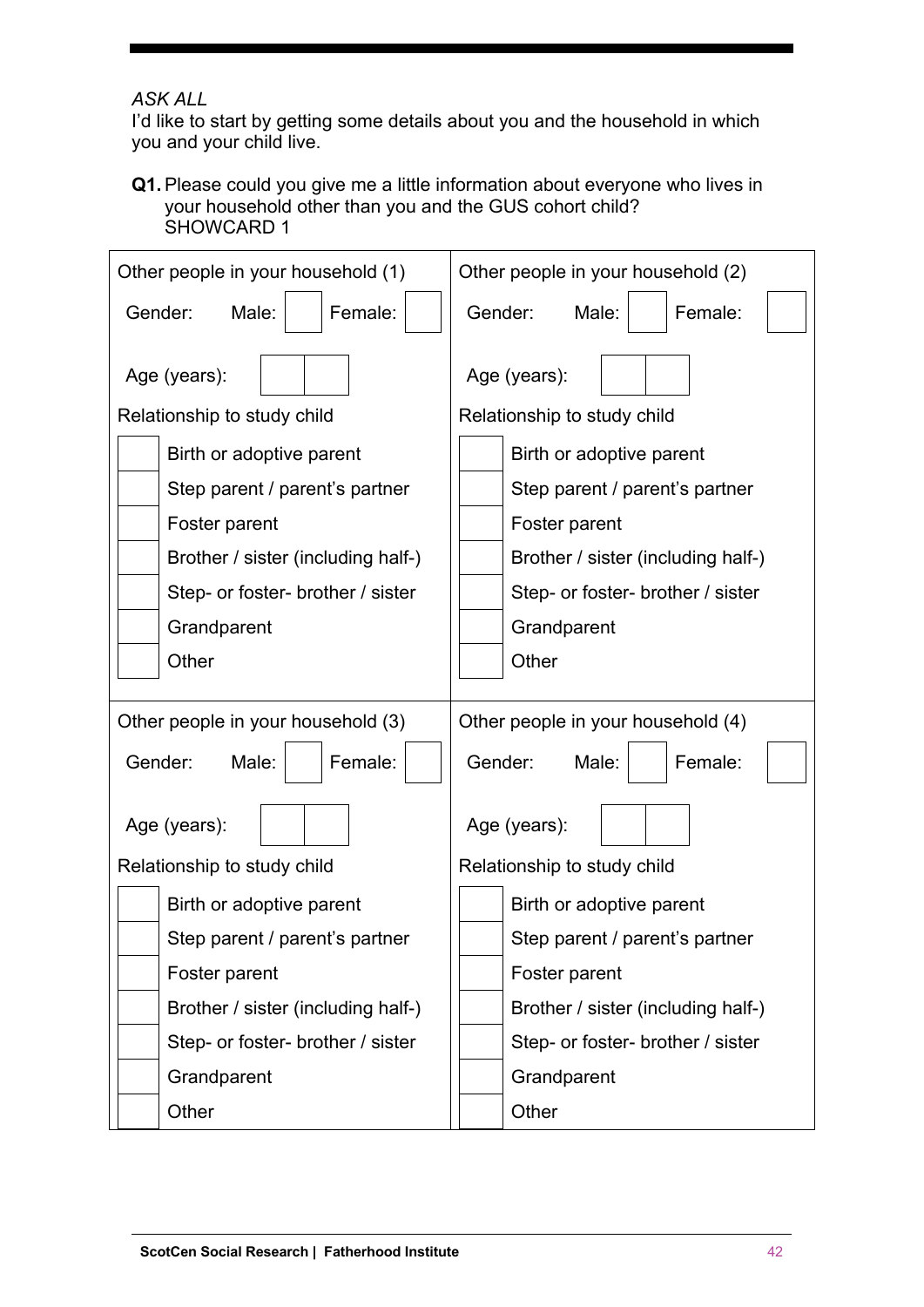| Male:<br>Gender:<br>Female:<br>Gender:<br>Female:<br>Male:<br>Age (years):<br>Age (years):<br>Relationship to study child<br>Relationship to study child<br>Birth or adoptive parent<br>Birth or adoptive parent<br>Step parent / parent's partner<br>Step parent / parent's partner<br>Foster parent<br>Foster parent<br>Brother / sister (including half-)<br>Brother / sister (including half-)<br>Step- or foster- brother / sister<br>Step- or foster- brother / sister<br>Grandparent<br>Grandparent<br>Other<br>Other<br>Other people in your household (7)<br>Other people in your household (8)<br>Gender:<br>Male:<br>Female:<br>Gender:<br>Female:<br>Male:<br>Age (years):<br>Age (years):<br>Relationship to study child<br>Relationship to study child<br>Birth or adoptive parent<br>Birth or adoptive parent<br>Step parent / parent's partner<br>Step parent / parent's partner<br>Foster parent<br>Foster parent<br>Brother / sister (including half-)<br>Brother / sister (including half-)<br>Step- or foster- brother / sister<br>Step- or foster- brother / sister | Other people in your household (5) | Other people in your household (6) |
|------------------------------------------------------------------------------------------------------------------------------------------------------------------------------------------------------------------------------------------------------------------------------------------------------------------------------------------------------------------------------------------------------------------------------------------------------------------------------------------------------------------------------------------------------------------------------------------------------------------------------------------------------------------------------------------------------------------------------------------------------------------------------------------------------------------------------------------------------------------------------------------------------------------------------------------------------------------------------------------------------------------------------------------------------------------------------------------|------------------------------------|------------------------------------|
|                                                                                                                                                                                                                                                                                                                                                                                                                                                                                                                                                                                                                                                                                                                                                                                                                                                                                                                                                                                                                                                                                          |                                    |                                    |
|                                                                                                                                                                                                                                                                                                                                                                                                                                                                                                                                                                                                                                                                                                                                                                                                                                                                                                                                                                                                                                                                                          |                                    |                                    |
|                                                                                                                                                                                                                                                                                                                                                                                                                                                                                                                                                                                                                                                                                                                                                                                                                                                                                                                                                                                                                                                                                          |                                    |                                    |
|                                                                                                                                                                                                                                                                                                                                                                                                                                                                                                                                                                                                                                                                                                                                                                                                                                                                                                                                                                                                                                                                                          |                                    |                                    |
|                                                                                                                                                                                                                                                                                                                                                                                                                                                                                                                                                                                                                                                                                                                                                                                                                                                                                                                                                                                                                                                                                          |                                    |                                    |
|                                                                                                                                                                                                                                                                                                                                                                                                                                                                                                                                                                                                                                                                                                                                                                                                                                                                                                                                                                                                                                                                                          |                                    |                                    |
|                                                                                                                                                                                                                                                                                                                                                                                                                                                                                                                                                                                                                                                                                                                                                                                                                                                                                                                                                                                                                                                                                          |                                    |                                    |
|                                                                                                                                                                                                                                                                                                                                                                                                                                                                                                                                                                                                                                                                                                                                                                                                                                                                                                                                                                                                                                                                                          |                                    |                                    |
|                                                                                                                                                                                                                                                                                                                                                                                                                                                                                                                                                                                                                                                                                                                                                                                                                                                                                                                                                                                                                                                                                          |                                    |                                    |
|                                                                                                                                                                                                                                                                                                                                                                                                                                                                                                                                                                                                                                                                                                                                                                                                                                                                                                                                                                                                                                                                                          |                                    |                                    |
|                                                                                                                                                                                                                                                                                                                                                                                                                                                                                                                                                                                                                                                                                                                                                                                                                                                                                                                                                                                                                                                                                          |                                    |                                    |
|                                                                                                                                                                                                                                                                                                                                                                                                                                                                                                                                                                                                                                                                                                                                                                                                                                                                                                                                                                                                                                                                                          |                                    |                                    |
|                                                                                                                                                                                                                                                                                                                                                                                                                                                                                                                                                                                                                                                                                                                                                                                                                                                                                                                                                                                                                                                                                          |                                    |                                    |
|                                                                                                                                                                                                                                                                                                                                                                                                                                                                                                                                                                                                                                                                                                                                                                                                                                                                                                                                                                                                                                                                                          |                                    |                                    |
|                                                                                                                                                                                                                                                                                                                                                                                                                                                                                                                                                                                                                                                                                                                                                                                                                                                                                                                                                                                                                                                                                          |                                    |                                    |
|                                                                                                                                                                                                                                                                                                                                                                                                                                                                                                                                                                                                                                                                                                                                                                                                                                                                                                                                                                                                                                                                                          |                                    |                                    |
|                                                                                                                                                                                                                                                                                                                                                                                                                                                                                                                                                                                                                                                                                                                                                                                                                                                                                                                                                                                                                                                                                          |                                    |                                    |
|                                                                                                                                                                                                                                                                                                                                                                                                                                                                                                                                                                                                                                                                                                                                                                                                                                                                                                                                                                                                                                                                                          |                                    |                                    |
|                                                                                                                                                                                                                                                                                                                                                                                                                                                                                                                                                                                                                                                                                                                                                                                                                                                                                                                                                                                                                                                                                          |                                    |                                    |
|                                                                                                                                                                                                                                                                                                                                                                                                                                                                                                                                                                                                                                                                                                                                                                                                                                                                                                                                                                                                                                                                                          |                                    |                                    |
| Grandparent<br>Grandparent                                                                                                                                                                                                                                                                                                                                                                                                                                                                                                                                                                                                                                                                                                                                                                                                                                                                                                                                                                                                                                                               |                                    |                                    |
| Other<br>Other                                                                                                                                                                                                                                                                                                                                                                                                                                                                                                                                                                                                                                                                                                                                                                                                                                                                                                                                                                                                                                                                           |                                    |                                    |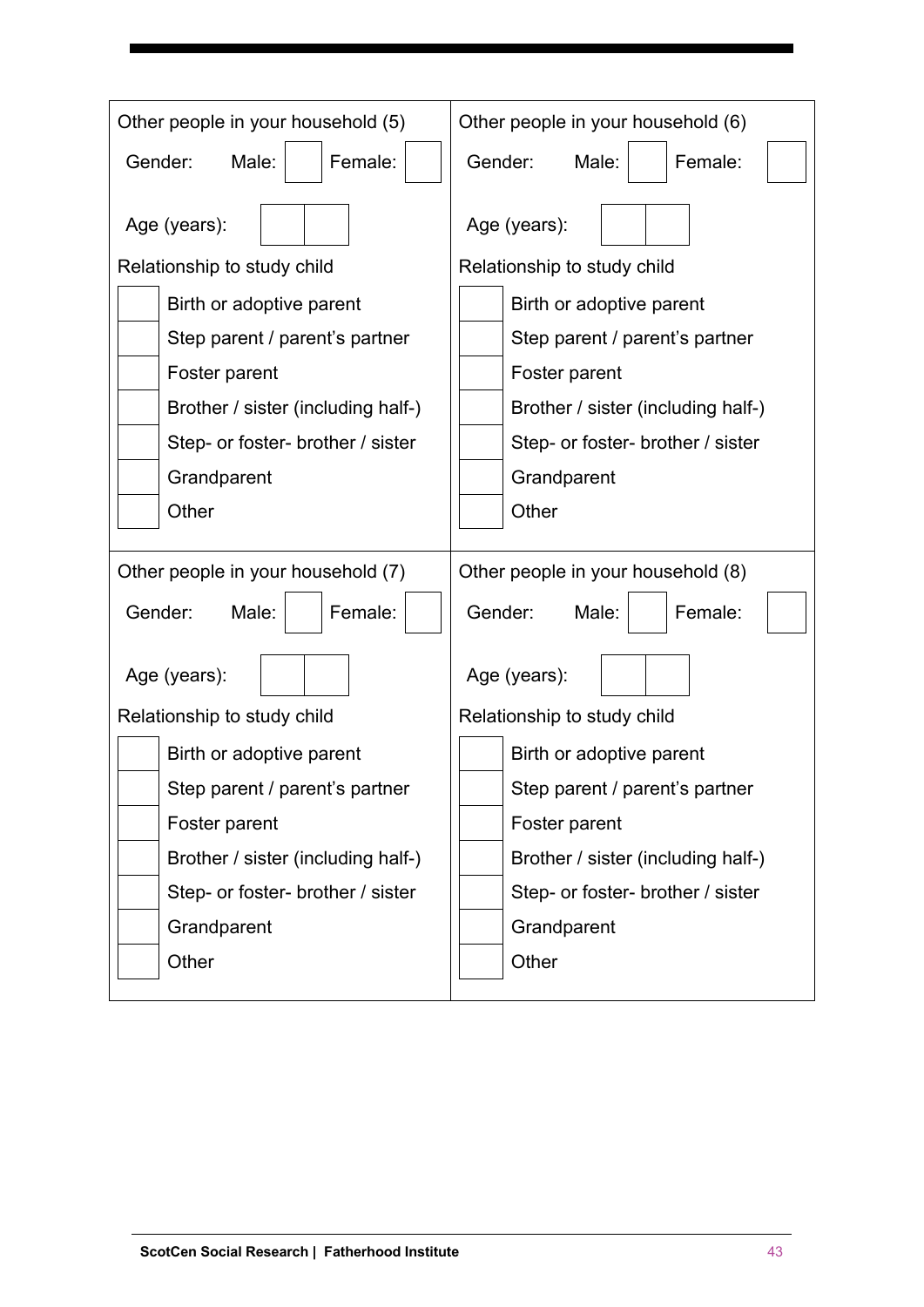**Q2.** Are you living with someone in your household as a couple?

1 Yes

2 No

- **Q3.** And can I just confirm that ^childname's birth father does **not** live in your household?
- 1 Yes, child's father does not live in household
- 2 No, child's father lives in household

### *ASK IF Q3=2 (if father lives in household)* SHOWCARD 2

- **Q4.** Does ^childname's father stay overnight here all, or nearly all the time or does he stay overnight elsewhere for part of each week or month?
- 1 All the time (INTERVIEWER: including occasional nights away)
- 2 Nearly all the time (INTERVIEWER: including occasional nights away)
- 3 Stays overnight elsewhere for part of each week or month
- 4 Continuous long-term absence from household (INTERVIEWER: including occasional nights in this household, but not staying in this household regularly i.e. part of each week or month)

## **PROBES**

- What do you understand by the term 'living in your household'?
- Were you only thinking about people who live in the household full-time?
- Does anyone live in the household part-time?
	- o What do you understand by the term 'part-time'? Can you think of any examples?
- $\bullet$  If someone lived in the household part-time  $-$  i.e. they also regularly spent time in another household/place - would you consider them to be part of the household?

Q4=Answer, Probe:

• What would you see as the difference between someone who stays in your household 'nearly all the time' and someone who stays 'overnight for part of each week or month'?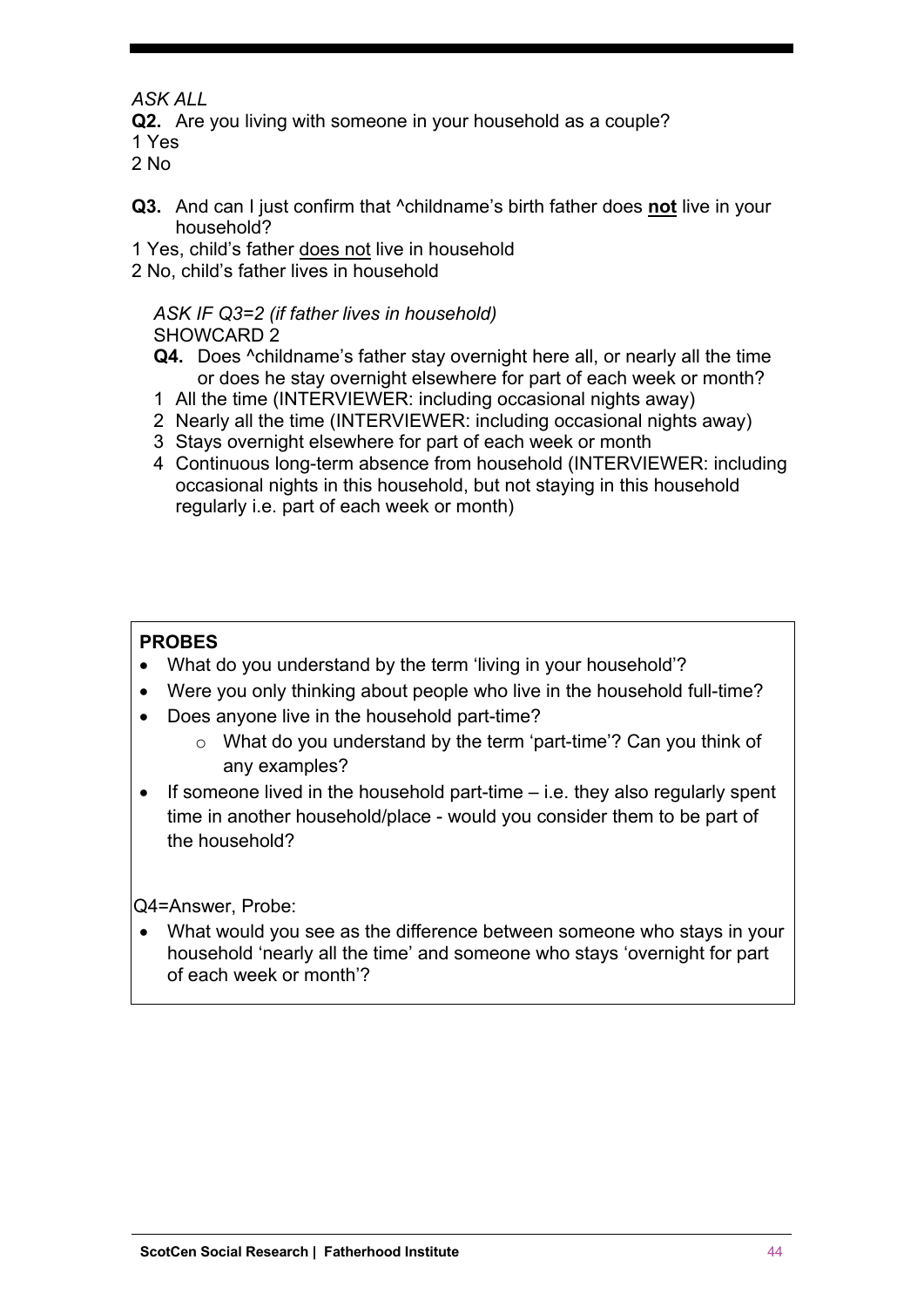SHOWCARD 3

**Q5.** About how long would it take for ^childname's father to get from where he lives to your household? Think of the time it would usually take him door to door.

INTERVIEWER: time refers to the most likely method of transport by father

- 1 Less than 15 minutes journey
- 2 15 minutes to less than 30 minutes journey
- 3 30 minutes to less than one hour's journey
- 4 One hour or more away, but within the UK
- 5 Outside the UK

- Overall, was this question easy or difficult to answer?
- Does the time vary or is it always the same? Would distance be easier to answer?
- Does it differ between weekdays & weekends?
	- o IF YES -What would be a better/ more applicable way to word it?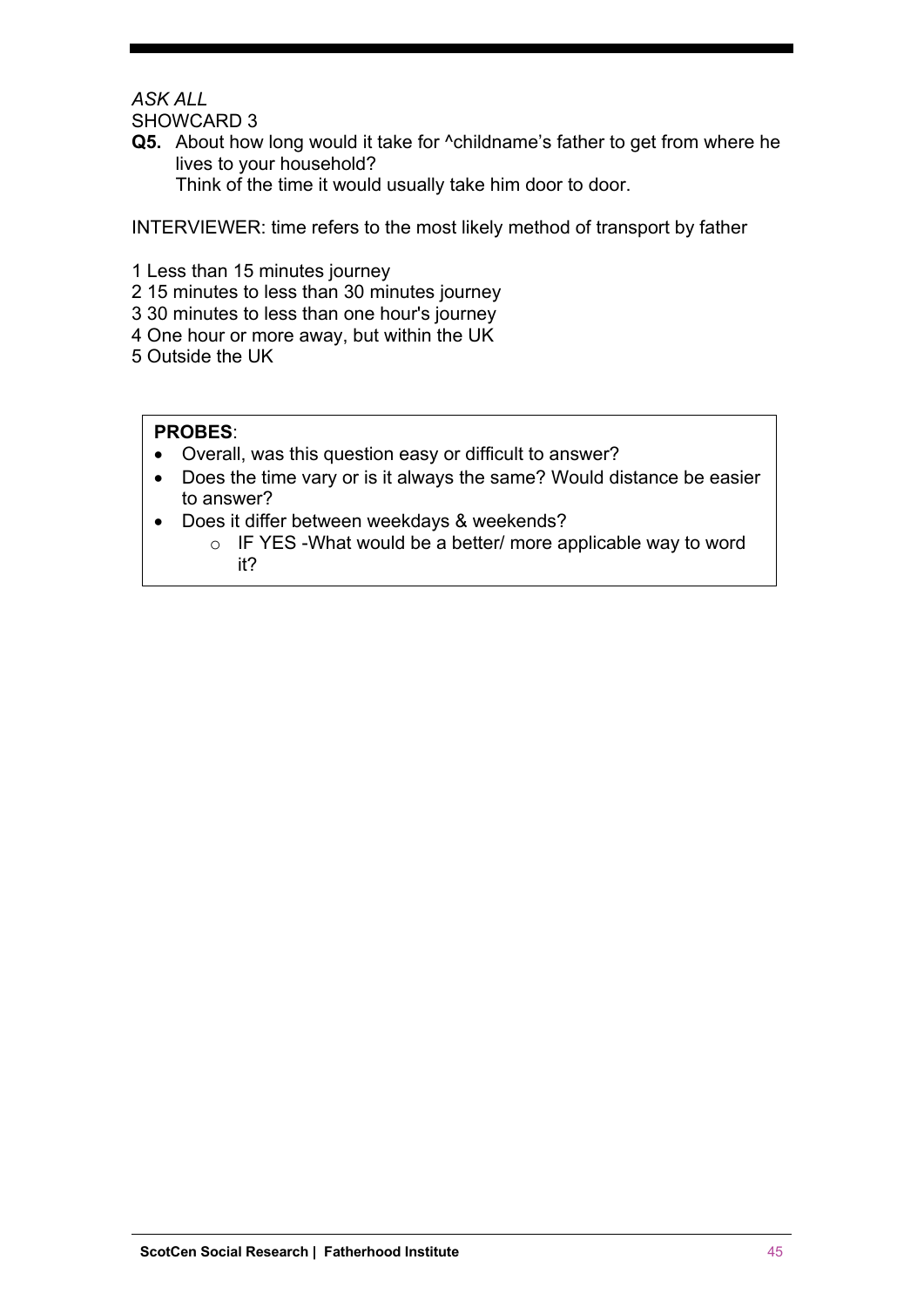SHOWCARD 4

- **Q6.** Which of the descriptions on this card best describes your current relationship with ^childname's father?
- 1 We live together all the time or part of the time,
- 2 We're in a relationship but don't live together
- 3 We're separated or divorced
- 4 We're just friends
- 5 We're not in any relationship

SHOWCARD 5

- **Q7.** And what was your relationship with ^childname's father at the time ^childname was born?
- 1 Living together all the time
- 2 Living together for part of the time
- 3 In a relationship but not living together
- 4 Separated or divorced
- 5 Just friends
- 6 Not in any relationship

**Q8.** Just to be clear, did you and ^childname's father **ever** live together? 1 Yes

2 No

*ASK IF Q8=1 (YES - If respondent ever lived with child's father)* SHOWCARD 6

- **Q9.** In total, how long did you and ^childname's father live together including any time spent married?
- 1 Less than 6 months
- 2 6-12 months
- 3 1-2 years
- 4 2-5 years
- 5 5-10 years
- 6 10 or more years

- How easy or difficult did you find it to answer this question?
- How did you feel being asked about your relationship with ^childname's father?
- What did you understand to be the difference between the first and second questions? What are we asking about?
- Were there any problems with the responses on the showcards? Did you feel there was an answer that accurately described your relationship?
- What sort of time period where you thinking about when I asked about 'at the time child was born' (years/months)?
- What does 'just friends' mean to you?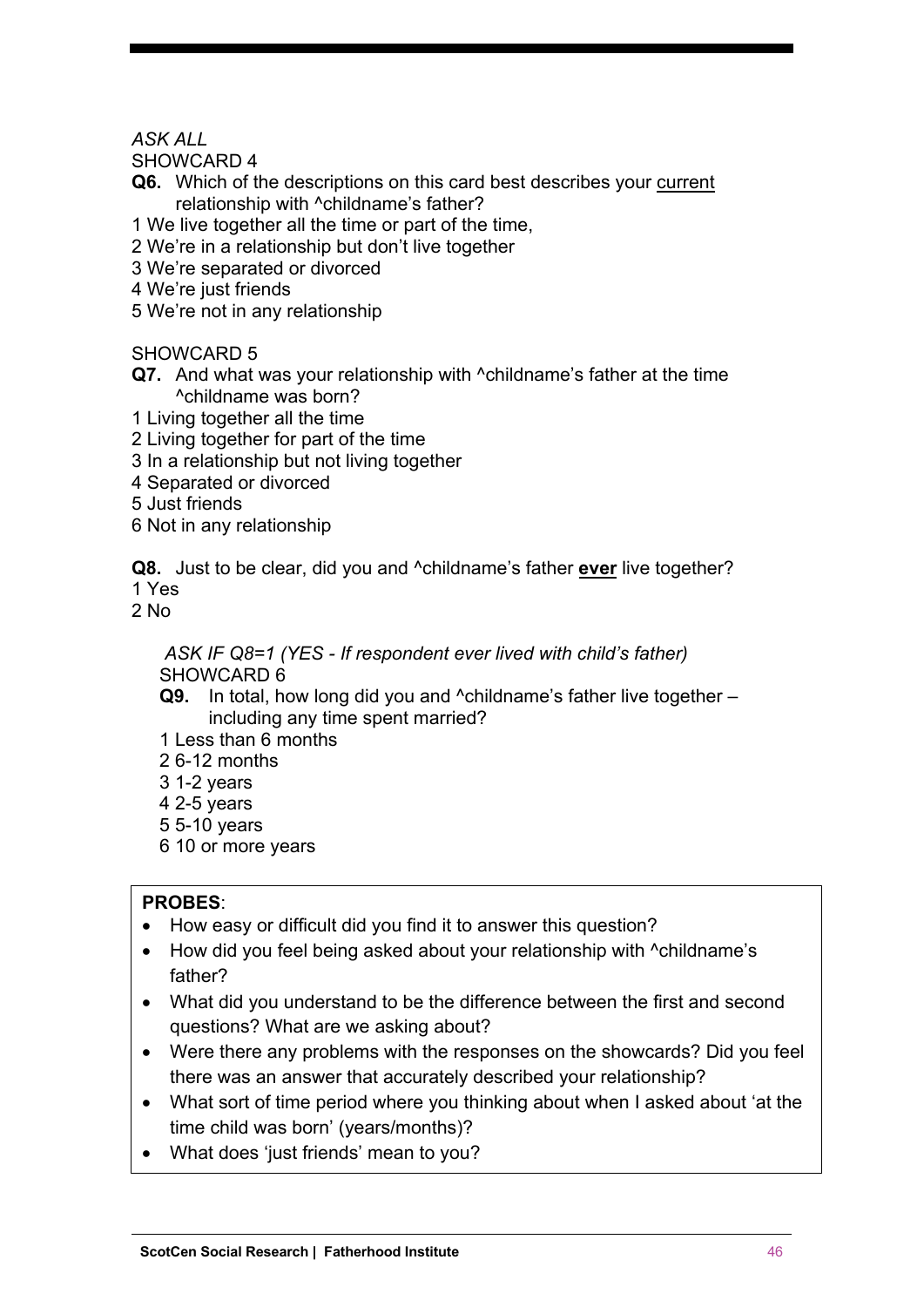**Q10.** In the last twelve months, has ^childname had any contact with his/her father? That includes seeing him face-to-face, speaking to him on the phone or another device, emails, messaging, gaming, social media, cards or letters - any kind of contact.

1 Yes

2 No

- What do you understand by the term "contact"?
- What kinds of contact were you thinking about when answering this question? (note that some of this will be asked about later)
- Were you only thinking about contact in person, or did you also think about 'virtual' contact?
- Are there any obvious/significant types of contact we're not mentioning as examples that are being missed?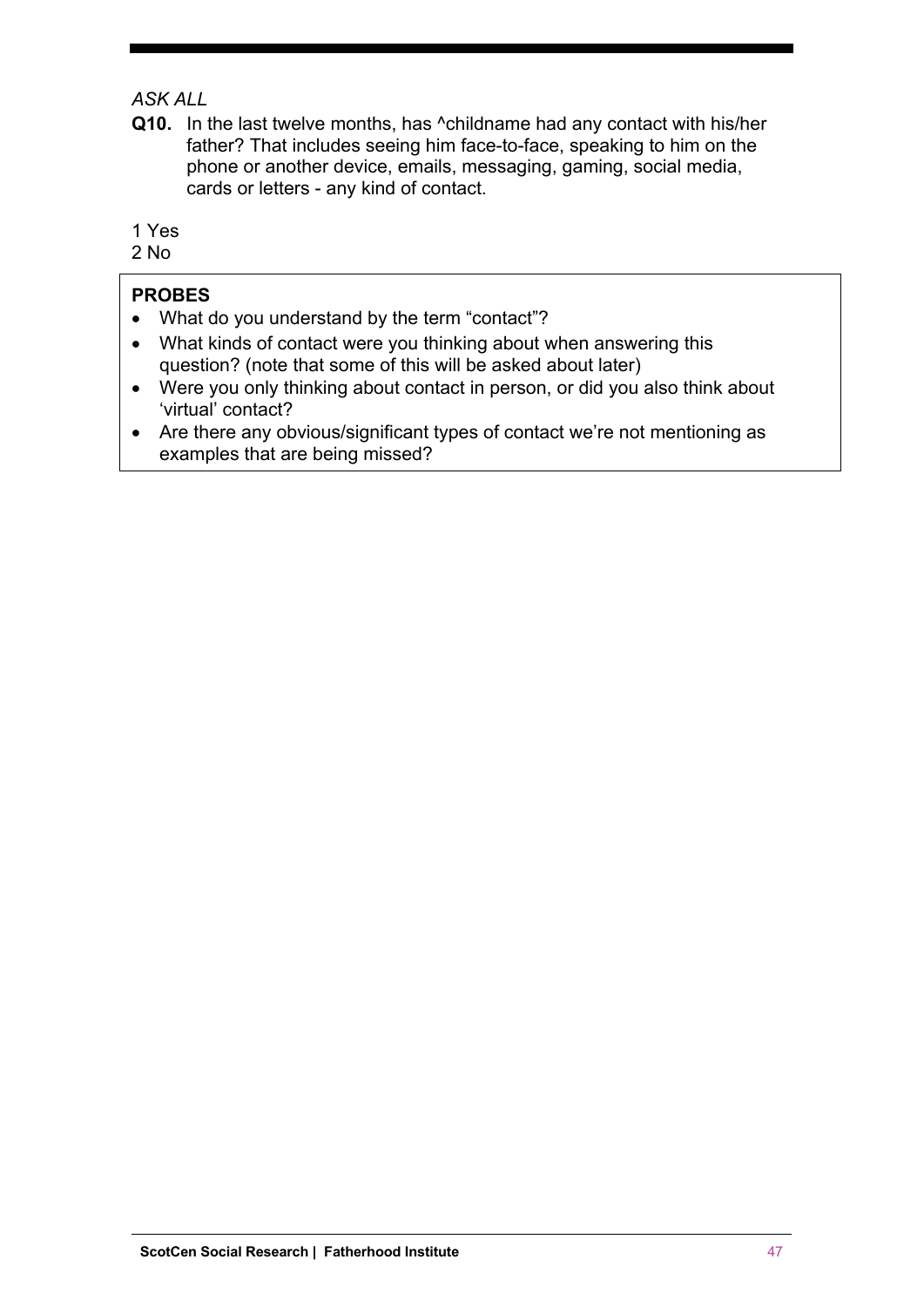SHOWCARD 7

**Q11.** Other than via Skype, FaceTime or other video calls, how often does ^childname usually see his/her father **during term time** – that is, NOT including any school holiday periods?

| 1 Every day or nearly every day |           |
|---------------------------------|-----------|
| 2 Five or Six times a week      |           |
| 3 Three or Four times a week    | GO to Q12 |
| 4 Once or twice a week          |           |
| 5 At least once a fortnight     |           |
| 6 At least once a month         |           |
| 7 At least once a term          | GO to Q17 |
| 8 Not as often as once a term   |           |
| 9 Not at all during term time   | GO to Q20 |

INTERVIEWER: if there is no 'usual' or 'typical' pattern please ask the respondent to answer for what happened during the most recent *full school term*.

- What do you understand by the term 'seeing' his/her father? (e.g. are they thinking about contact in person when the father and child are physically together?)
- Did you only include more formal/organised/longer visits or did you include times where ^childname and his/her father only had brief contact?
- What do you understand by 'term-time'? Is this a useful distinction i.e. are there term-time/holiday differences in ^childname's arrangements?
- What does 'usually' mean? What were you thinking about?
- Are the response items suitable? How easy was it for you to find the right response?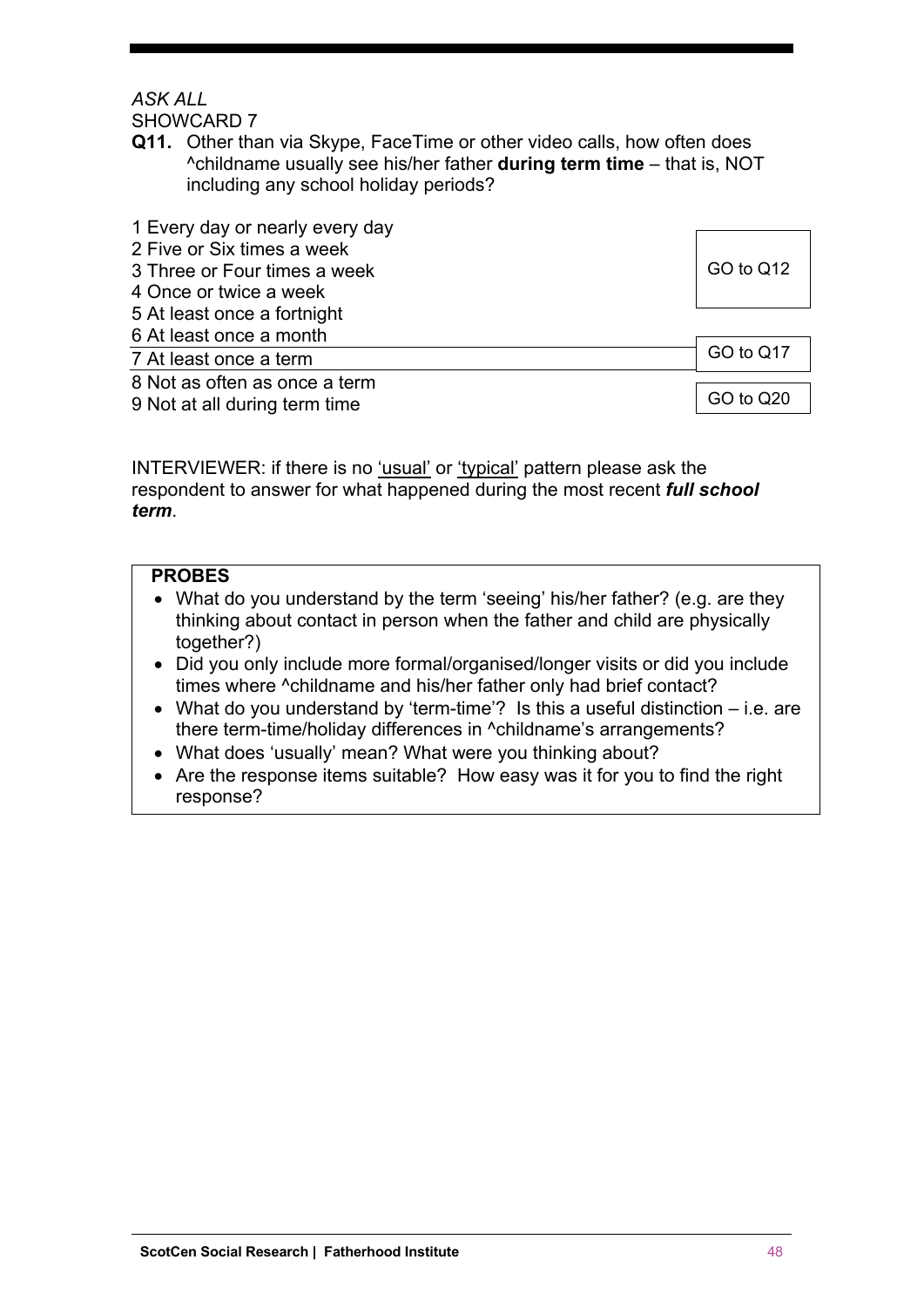*ASK IF Q11=1-6 (if father sees child at least once a month during term-time)*

I'd now like to ask you about the amount of time ^childname usually spends with ^his/her father *during the school term*. This should include time spent when they're together travelling, and time spent at your home, at ^childname's father's home or anywhere else. You should also include time when you are with them.

INTERVIEWER: Exclude Skype, FaceTime or other video calls

- **Q12.** Is there a usual pattern for the time  $\alpha$ -childname and his/her father spend together during term-time?
- 1. Yes **[GO TO Q13]**
- 2. No [GO TO Q14]

### *ASK IF Q12=1 (if a usual pattern)* SHOWCARD 8

**Q13.** And is it usually weekly, fortnightly, monthly, or some other pattern?

- 1. Weekly
- 2. Fortnightly
- 3. Monthly
- 4. Some other pattern

- What sort of activities were you thinking about when you responded to this question?
- Did you automatically exclude Skype, Facetime and other types of 'virtual contact'?
- What do you understand by the term 'usual pattern'?
	- What does 'usually' make you think about?
	- Would you suggest another way of phrasing it?
- IF THERE IS A USUAL PATTERN
- Can you please describe the usual pattern of time spent together?
- IF 'SOME OTHER PATTERN'
	- What does the pattern of time spent together look like?
- IF NO USUAL PATTERN
	- How is contact between ^childname and his/her father organised?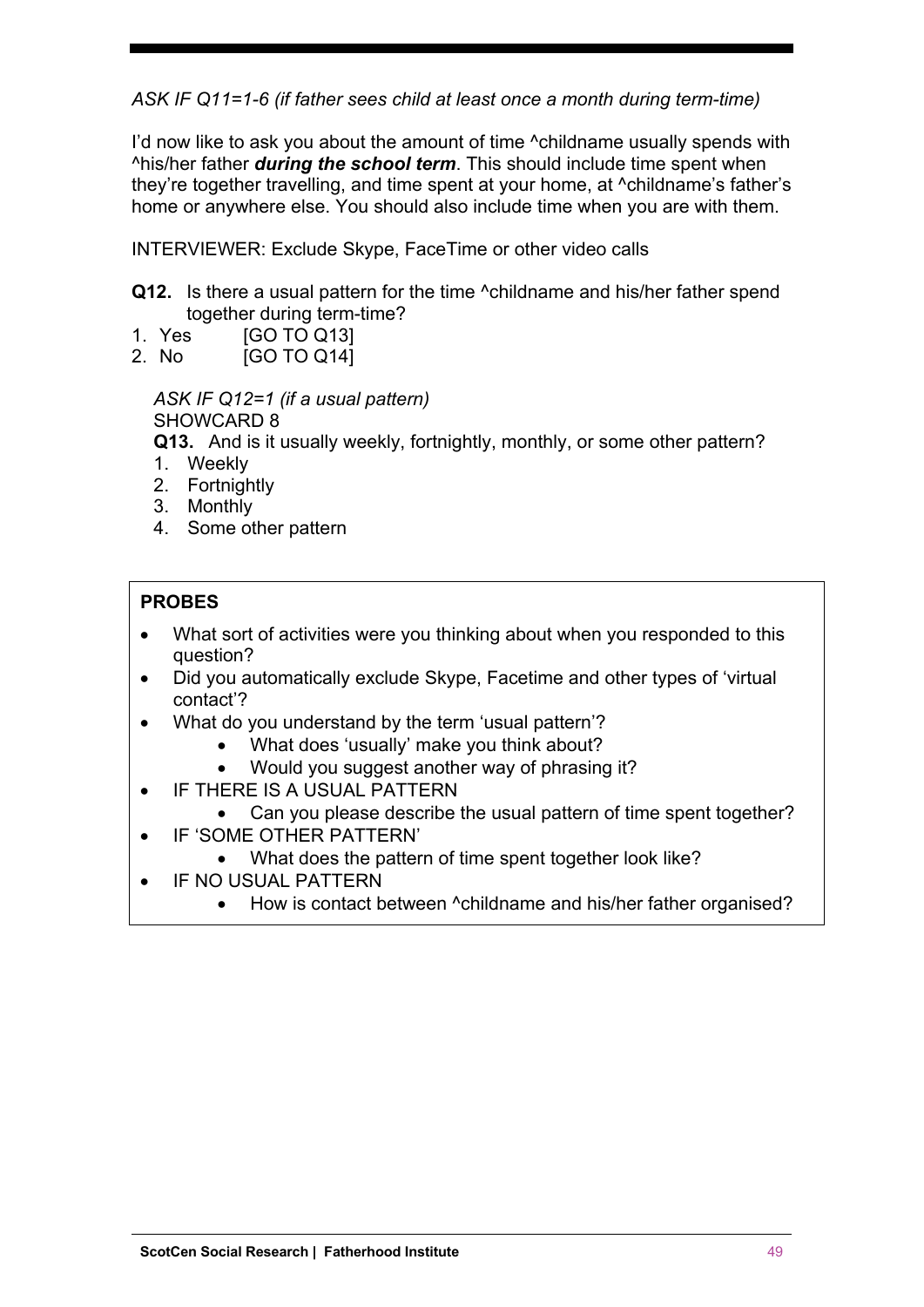*ASK IF Q11=1-6 (If father sees child at least once a month during term-time)*

*IF Q13=1-3 - a usual weekly, fortnightly or monthly pattern* **Thinking about a typical week/fortnight/month during term-time . . .**

*IF Q12=2 or Q13 = 4* - *no pattern or 'some other pattern'* **Thinking about the most recent term-time fortnight . . .** 

**Q14.** On how many school days do/did they spend time together before school?

INTERVIEWER: include the journey to school



**Q15.** On how many school days do/did they spend time together after school or in the evening before bed?

INTERVIEWER: include the journey home from school



**Q16.** On how many days at the weekend do/did they spend the day or part of a day together?



INTERVIEWER: include days where the time spent together is combined with an overnight stay with the father [or combined with an overnight stay of the father in this household if he stays over part-time]. Examples:

- a midweek overnight stay would be counted as one 'before school' episode and one 'after school/ evening' episode.
- a Friday night overnight stay would be counted as one 'after school/ evening' episode and one day at the weekend.
- a Sunday night overnight stay would be counted as one day at the weekend and one 'before school' episode.

- What sorts of activity/contact takes place before/after school?
- How easy or difficult was it for you to answer these questions/calculate the number of days? How did you calculate them?
- Were you counting the evenings/mornings before and after overnight stays?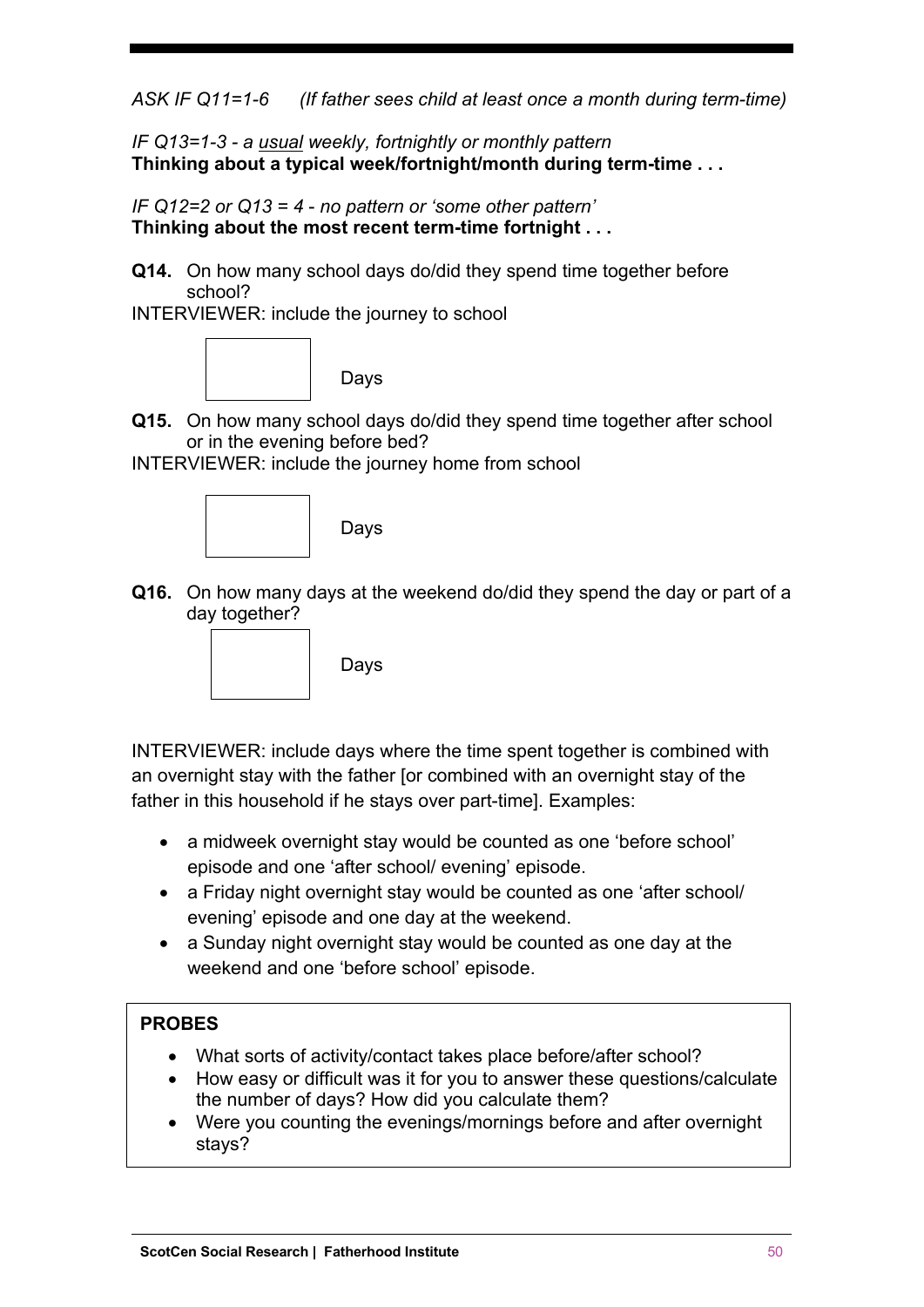*ASK IF Q11=1-7 (if child sees father at least once a term)*

- **Q17.** Does ^childname ever stay overnight with ^his/her father, not in your household but at another address, *during term-time*?
- 1 Yes [GO TO Q18]
- 2 No [GO TO Q20]

*ASK IF YES AT Q17 (child ever stays overnight with father)*

**Q18.** About how many nights each week, fortnight or month does ^childname usually stay overnight with ^his/her father at another address *during term-time*?

### INTERVIEWER:

- if term-time overnight stays are less frequent than once a month or if there is no usual or typical pattern ask the respondent to answer for what happened during the most recent **term-time** month.
- if respondent says that care or overnight stays are split 50/50 between both parents, ask "how many nights is this in a typical week, fortnight or month?"
- include **all** overnight stays father and child have at another address, including those where time spent together before school, after school/ evening and/or at weekend was counted at previous questions

SHOWCARD 9

**Q19.** What period does that cover?

1 Week

- 2 Fortnight
- 3 Four-weeks/calendar month
- 4 Something else

- Is there a typical pattern to overnight stays?
	- o Can you please describe the typical pattern of these stays? o What does 'usually' mean?
- How easy or difficult was it to work out the number of nights?
- Is it easy to differentiate between term time overnight stays and those which happen in school holidays?
- Did you include all overnight stays, including those where ^childname may have spent time with his/her father before/after school or at the weekend that we discussed at the previous question?
- **IF NO TYPICAL PATTERNI** how did you generate your answer?
- [IF 50/50 CARE] can you easily give an estimate of the number of nights this corresponds with?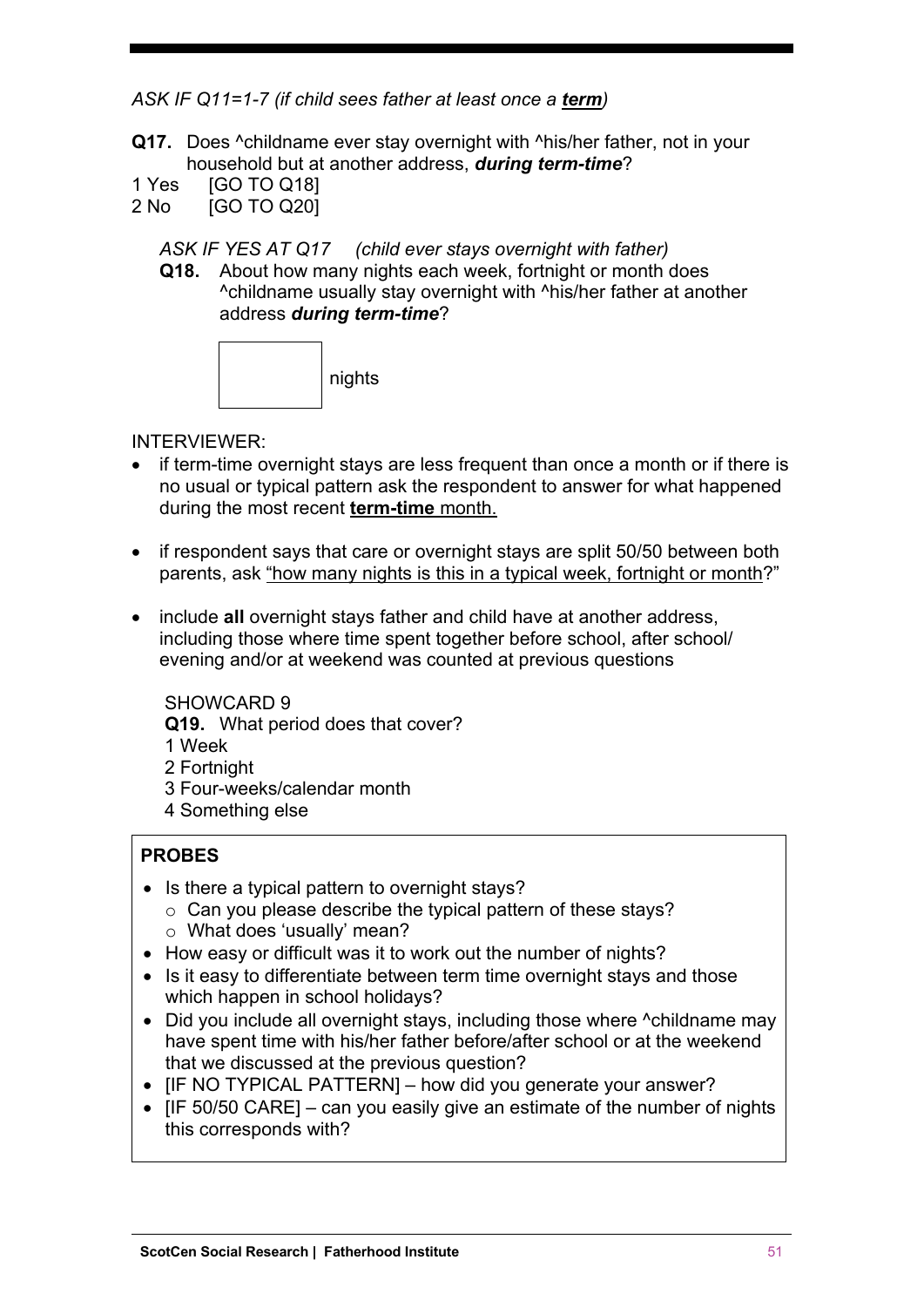**Q20.** Does ^childname's father ever stay overnight **in your household**? 1 Yes [GO TO Q21]

2 No [GO TO Q25]

*ASK IF Q20=1 (YES - if father ever stays overnight in this household)* SHOWCARD 10

**Q21.** How often does ^childname's father stay overnight **in your household**?

INTERVIEWER: If respondent seems in doubt, select the code that most nearly applies

|  | _____ |  |                        |  |
|--|-------|--|------------------------|--|
|  |       |  | 1 At least once a week |  |
|  |       |  |                        |  |
|  |       |  |                        |  |

2 At least once a fortnight

GO to Q22

| 3 At least once a month        |               |
|--------------------------------|---------------|
| 4 At least once every 3 months |               |
| 5 At least once a year         | $\vert$ GO to |
| 6 Less often than once a year  | Q25           |
|                                |               |

7 Never

*ASK IF Q21=1-3 (if stays overnight in mother's household at least once a month)*

**Q22.** And about how many nights each week, fortnight or month does ^childname's father usually stay *in your household*?

INTERVIEWER: if respondent refers to weeks rather than nights, calculate number of nights and enter here.



nights

INTERVIEWER: code or ask if necessary:

**Q23.** What period does that cover?

- 1 Week
- 2 Fortnight
- 3 4 weeks/Calendar month
- **Q24.** What would you say is the main reason *A*childname's father doesn't stay overnight here all the time?

SHOWCARD 11

- 1 One or both of us do not want to live together full-time
- 2 Separated/divorced
- 3 In Armed Forces
- 4 Away for other work reason
- 5 Studying or training
- 6 In hospital
- 7 In prison

8 My accommodation is not suitable

- 9 Some other reason(s) PLEASE SPECIFY
- 10 Prefer not to say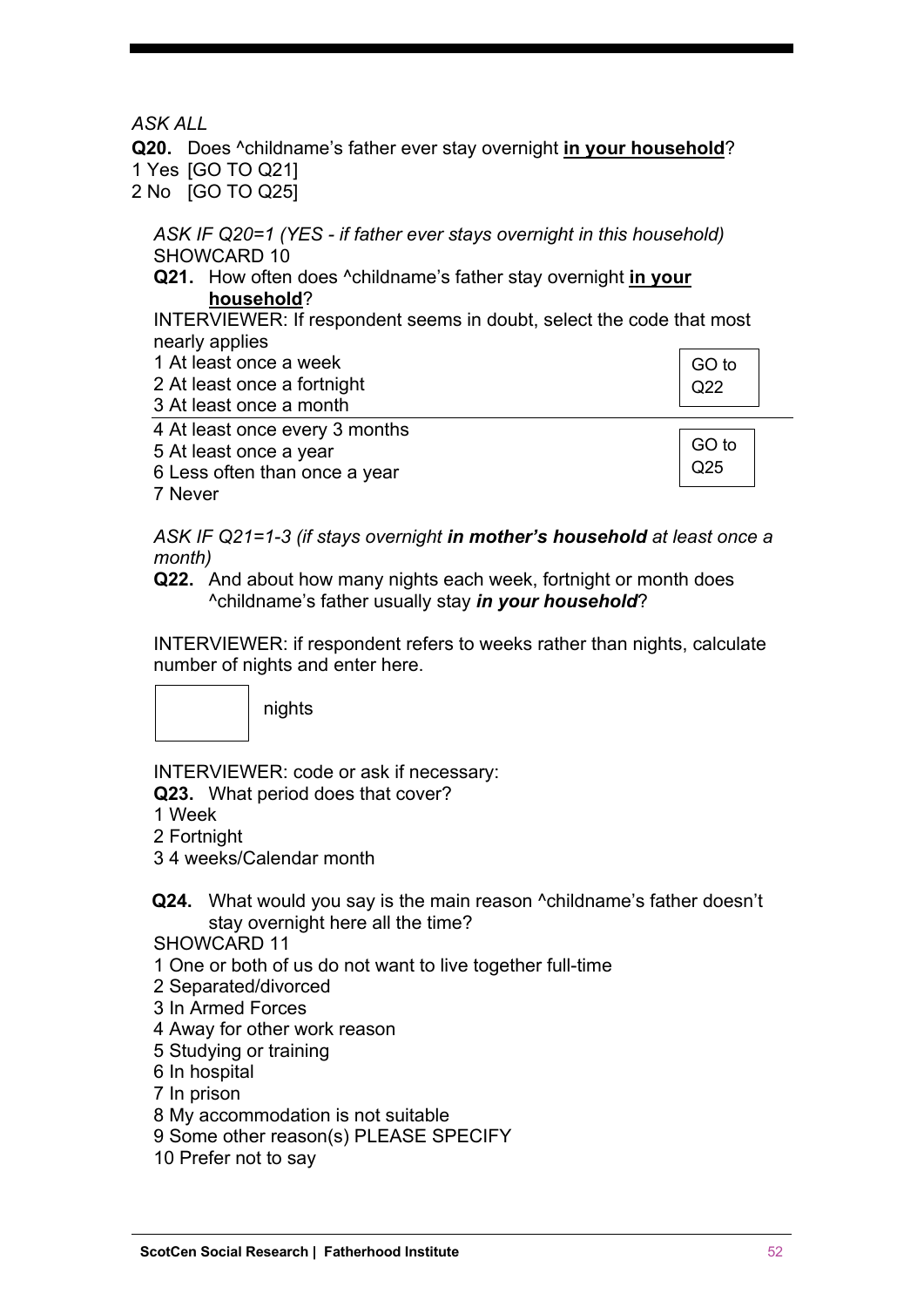## **PROBES**

- How did you feel about being asked these questions?
- IF FATHER STAYS OVERNIGHT AT LEAST SOMETIMES:
	- o Are the frequency responses suitable?
	- o How easy or difficult did you find it to calculate the number of nights?
	- o Is there a usual pattern to overnight stays?
		- IF YES: what does that look like?
		- § IF NOT: how did you work out your answer?
	- o Would you say that ^childname's father *lives* in your household? What do you see as the main difference between someone who lives in the household and someone who stays overnight?

[FOR INTERVIEWER: Is the response given on how many nights easily translated from weeks etc into nights?]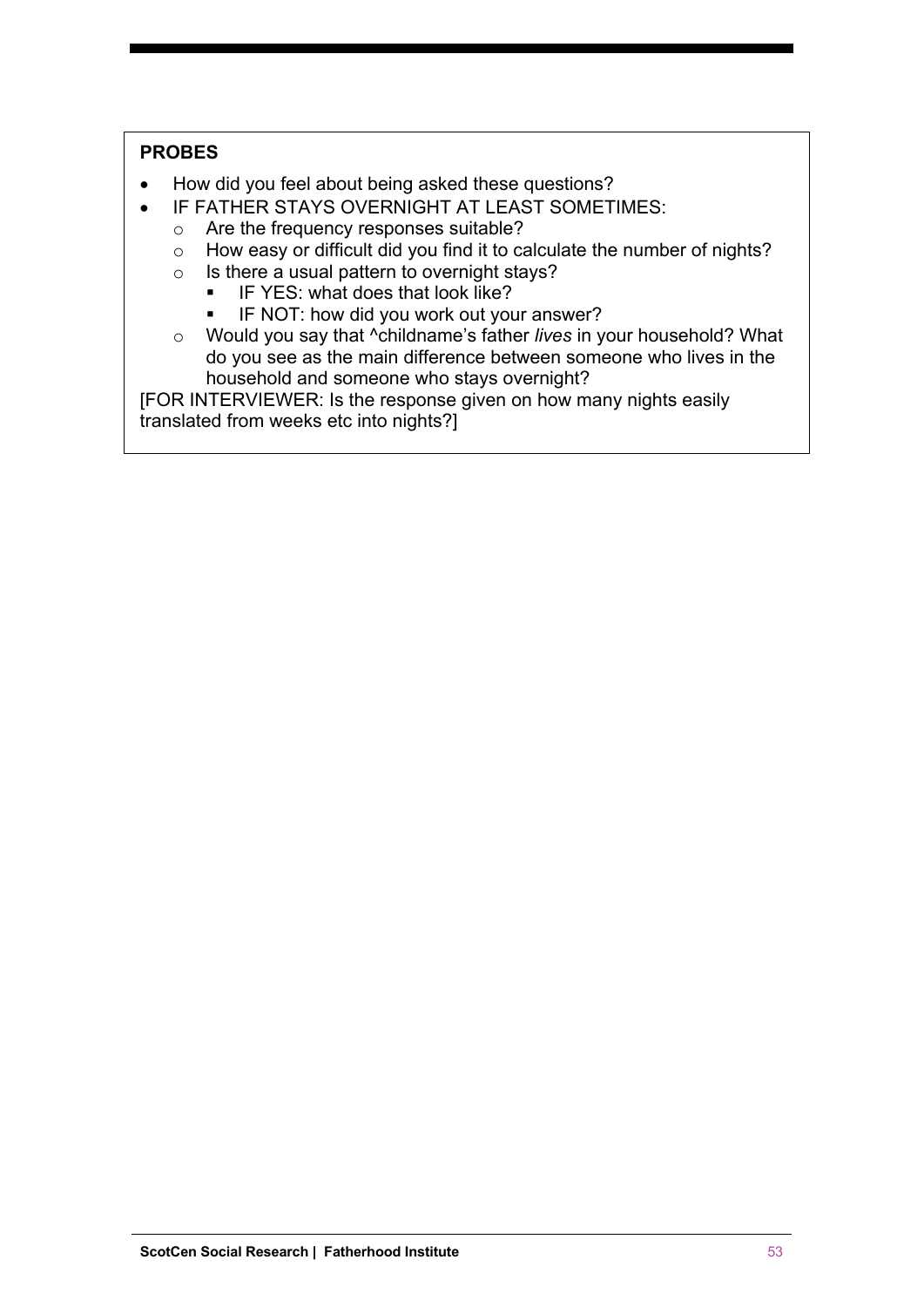- **Q25.** Thinking about the past twelve months did <sup>^</sup>childname spend time with ^his/her father in any of the school holidays? Again, don't include time spent on Skype, FaceTime or other video calls.
- 1 Yes [GO TO Q26]
- 2 No [GO TO Q29]

- What do you understand by the term "spending time together"? Were you only thinking about spending time together in person or would you also have included 'virtual' contact via video calling etc?
- Are there differences between your holiday and term-time arrangements?
- How easy or difficult is it to distinguish between holiday and term-time arrangements?
- What holiday periods were you thinking about?
- Were you only thinking of longer periods of time spent together (e.g. full days, overnight stays) or did you also include you include times where ^childname and his/her father only had brief contact?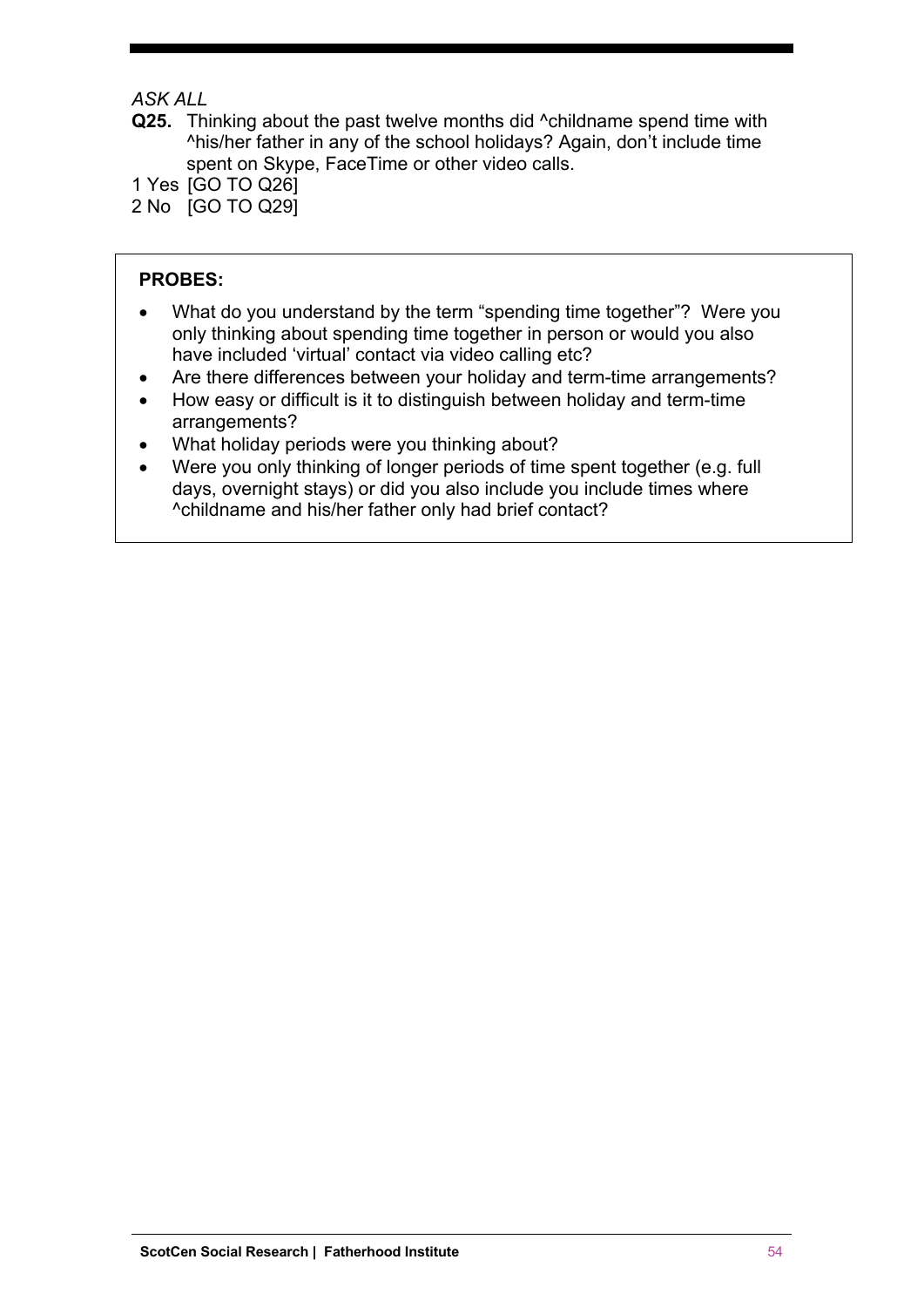*ASK IF Q25=YES (if spent time together in holidays)*

- **Q26.** Again, thinking about the past twelve months, in which one of the school holidays did they spend the **most** time together? Was it…READ OUT…
- 1 …winter/Christmas
- 2 …spring/Easter
- 3 …summer, or
- 4 …a half term (e.g. October or February)

INTERVIEWER: if child spent the same amount of time with father in multiple holiday periods, select the most recent

### **Q27.** How many weeks or days were in that holiday?



**Q28.** And now thinking about the holiday period where they spent the most time together, how long did ^childname spend with ^his/her father?

INTERVIEWER: enter number of days. if response is in weeks or months then convert to days.



- How easy or difficult is it to think about contact in specific holiday periods?
- How easy or difficult is it to remember your arrangements?
- Was it easy or difficult to identify the holiday where father/child spent most time together?
- How did you choose? Was it a clear decision or arbitrary? Did you think about the relative number of days/weeks in each holiday, or the relative 'share' (e.g. a quarter or half) of each holiday spent with the father?
- Do you tend to have different arrangements in different holiday periods?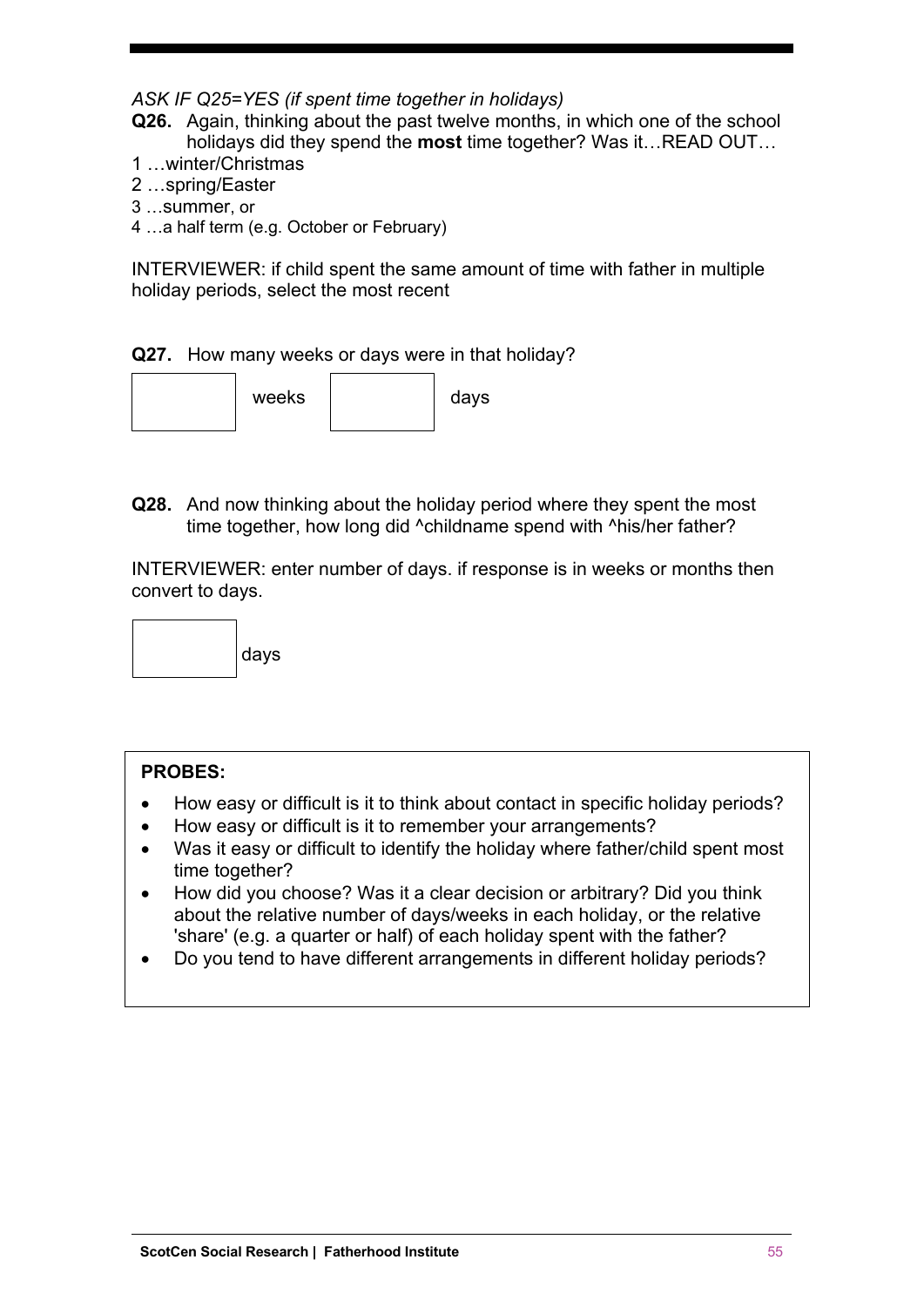SHOWCARD 12

**Q29.** How often does *^childname have contact with ^his/her father through* letters or cards, telephone or video calls, emails and messaging, via social media or through gaming, when they aren't together?

INTERVIEWER: if the respondent is uncertain say – 'Just tell me how often you think ^childname has contact with ^his/her father in these ways.'

- 1 Every day
- 2 Several times a week
- 3 At least once a week
- 4 At least once a fortnight
- 5 At least once a month
- 6 At least once every 3 months
- 7 At least once a year
- 8 Less often than once a year
- 9 Never
- 10 I really don't know

*IF Q29=1-8,10 (Child has some virtual contact with father)* **Q30.** Does ^childname ever have contact with ^his/her father

- independently, for example, using ^his/her own phone or tablet?
- 1. Yes
- 2. No

- How easy or difficult was it to answer this question?
- Is it clear that the question is referring to virtual and NOT 'in person' contact?
- Were you thinking about ^childname initiating contact (i.e. the child contacting the father), his/her father initiating contact (the father contacting the child) or both?
- What sort of forms of virtual contact does child have with father?
- Is respondent thinking only of times when the child and father are apart?
- How certain are you about your response? Are you aware of all virtual contact between child and father?
- What do you understand by the term 'independently'?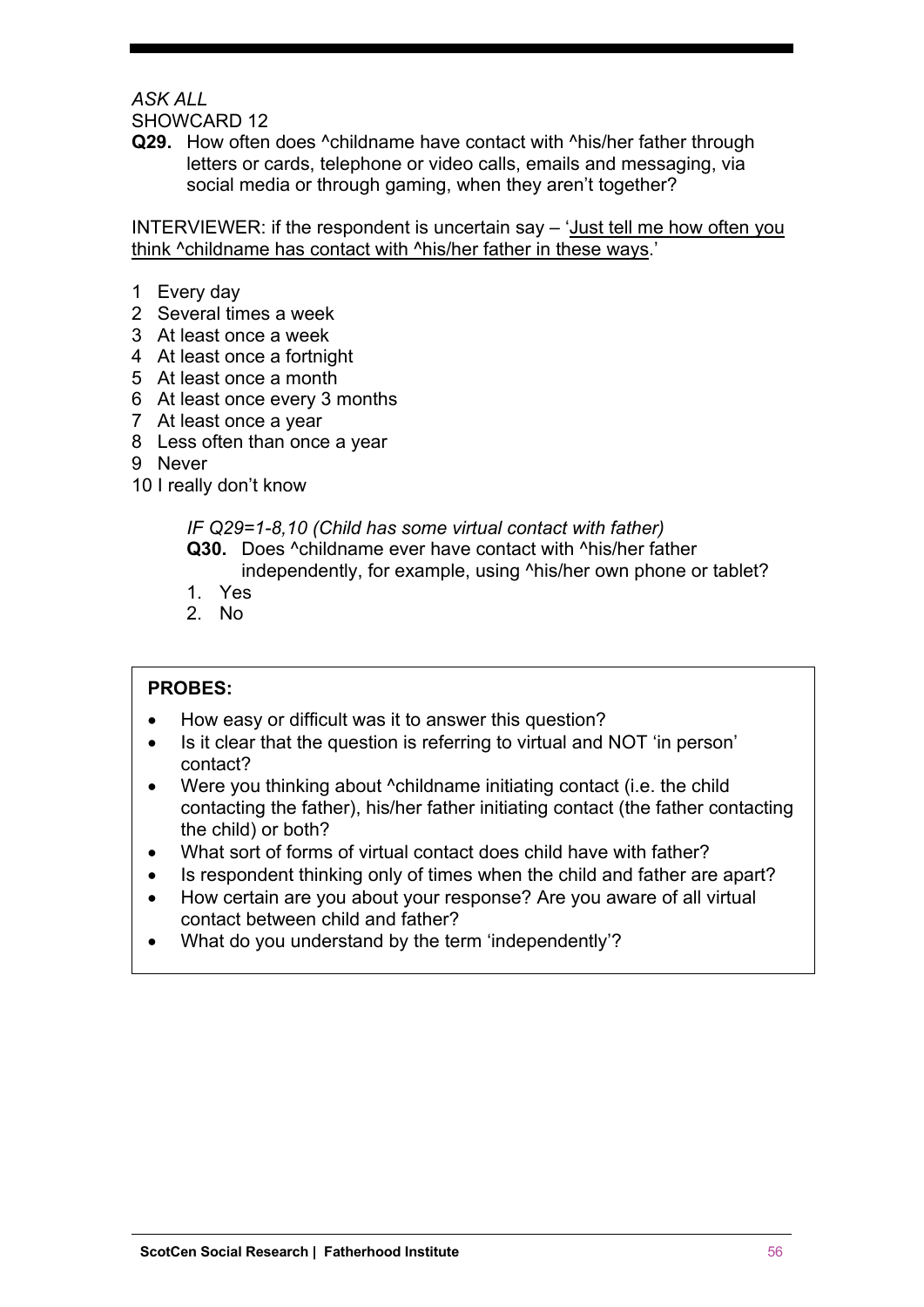## SHOWCARD 13

- **Q31.** Which of the responses on this card best describe your relationship with ^childname's father nowadays?
- 1 Very good
- 2 Fairly good
- 3 Neither good nor bad
- 4 Fairly bad
- 5 Very bad

- What do you understand by 'good' and 'bad' in relation to this question?
- Is use of 'good' and 'bad' appropriate? Are there other terms that might work better?
- How comfortable are you answering this question?
- What period of time are they thinking about to answer this? Has the relationship changed over time?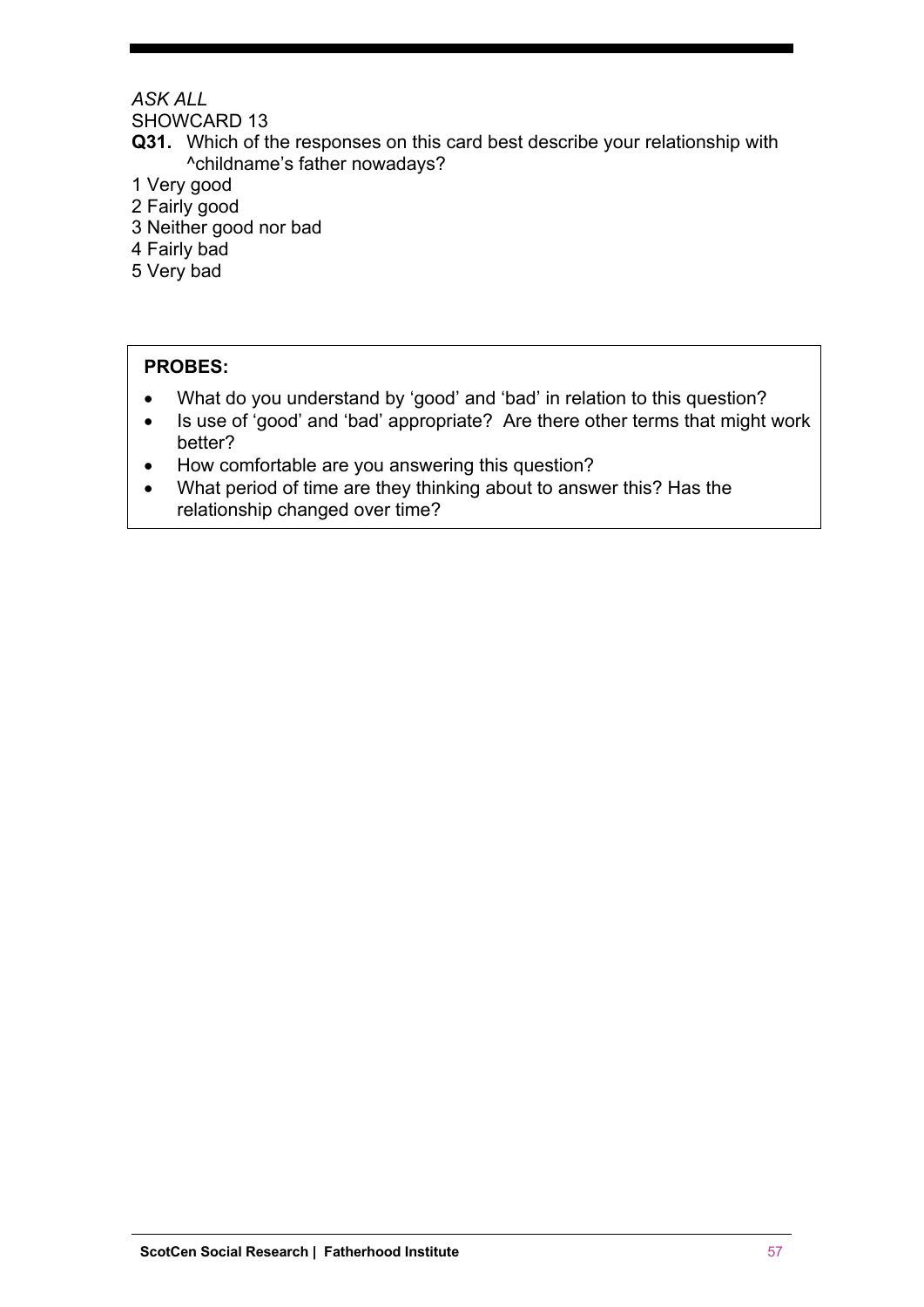To fully understand a child's development, it is very important to have information from both parents. We would like to be able to contact ^childname's father to ask him questions about the time he spends with the <sup>A</sup>childname as well as questions about his health and living arrangements. The information you have provided is strictly confidential and will not be given to him under any circumstances.

**Q32.** Would you be willing to provide contact details for ^childname's father so that we could contact him and keep in touch (by sending him newsletters about the study)?

1 Yes

2 No

INTERVIEWER – READ OUT: Thank you, we do not actually intend to contact him. We are only interested in how people respond to this request.

## **PROBES:**

- How do you feel about being asked this question?
- How would you feel about ^childname's father being asked to take part in a study like Growing Up in Scotland?
- IF YES:
	- $\circ$  Can you say why you would be happy for  $\circ$ childname's father to take part in a study like Growing Up in Scotland?
- IF NO:
	- o Can you say why you would prefer ^childname's father wasn't contacted to take part in a study like Growing Up in Scotland?

## **FINAL/OVERALL PROBES:**

- How did you find answering these questions?
- Did some of them require more thinking/were they harder than others to answer?
	- o Which ones? Why?
- Were there any questions which you would prefer being asked privately, in a self-complete?
- Were there any topics you expected to be asked about, but which weren't covered in the questionnaire?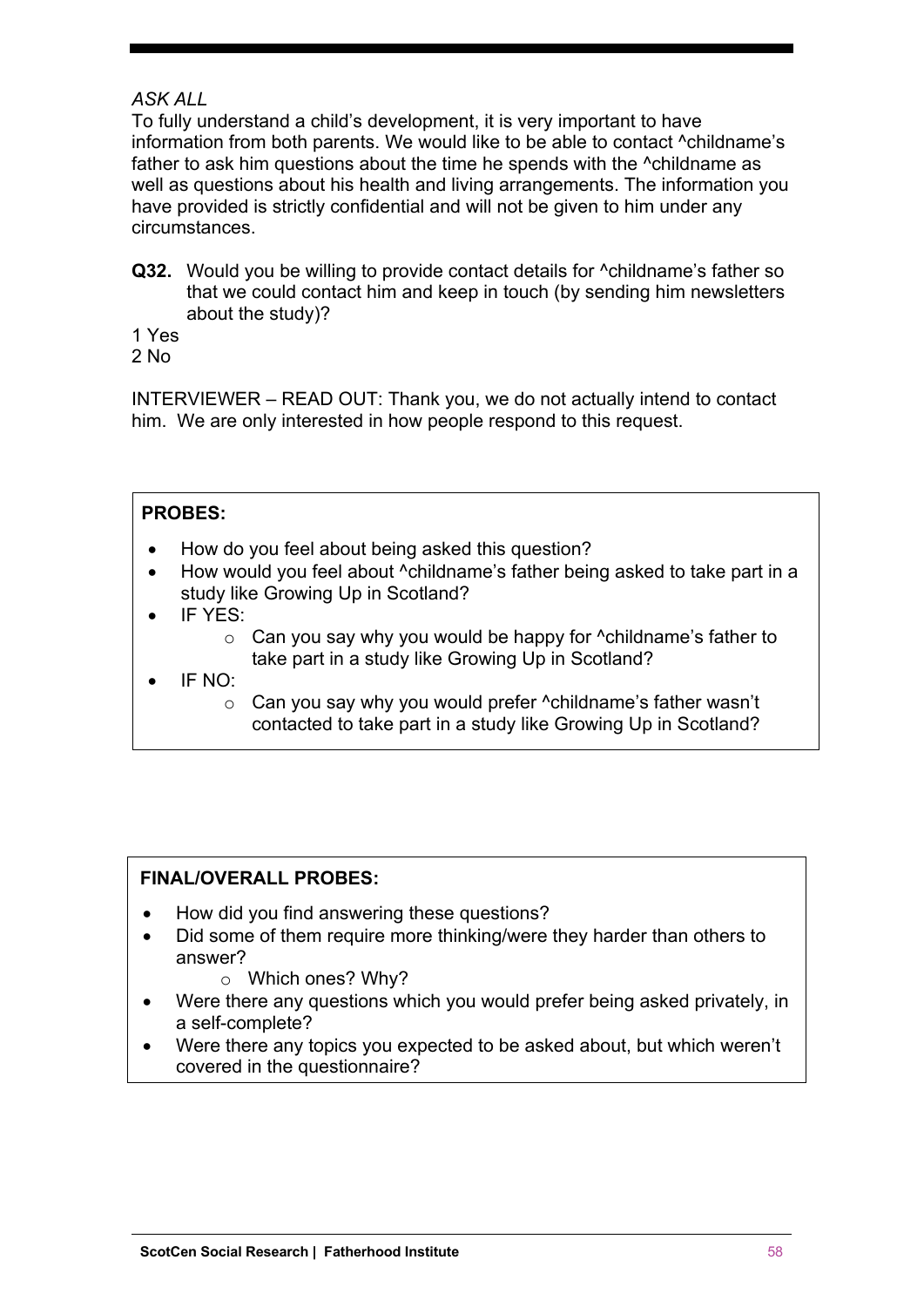## Appendix D. Suggested alternative questions

### **Q5**

#### **SHOWCARD**

About how long would it take for ^childname's father to get from where he lives to here?

Think of the time it would usually take him door to door.

INTERVIEWER: time reported should be for a journey from the father's home address to this address, even if that is not a typical scenario. Respondent should refer to the most likely method of transport by father.

- 1 Less than 15 minutes journey
- 2 15 minutes to less than 30 minutes journey
- 3 30 minutes to less than one hour's journey
- 4 One hour or more away, but within the UK
- 5 Outside the UK

#### **Q6**

#### **SHOWCARD**

Which of the descriptions on this card best describes your current relationship with ^childname's father?

- 1 We live together all the time
- 2 We live together part of the time
- 3 We're in a romantic relationship but don't live together
- 4 We're not in a romantic relationship

### **Q7**

#### **SHOWCARD**

And what was your relationship with ^childname's father at the time ^childname was born?

1 We were living together all the time

- 2 We were living together part of the time
- 3 We were in a romantic relationship but did not live together
- 4 We were not in a romantic relationship

#### **Q8**

So just to be clear, did you and ^childname's father **ever** live together?

1 Yes

2 No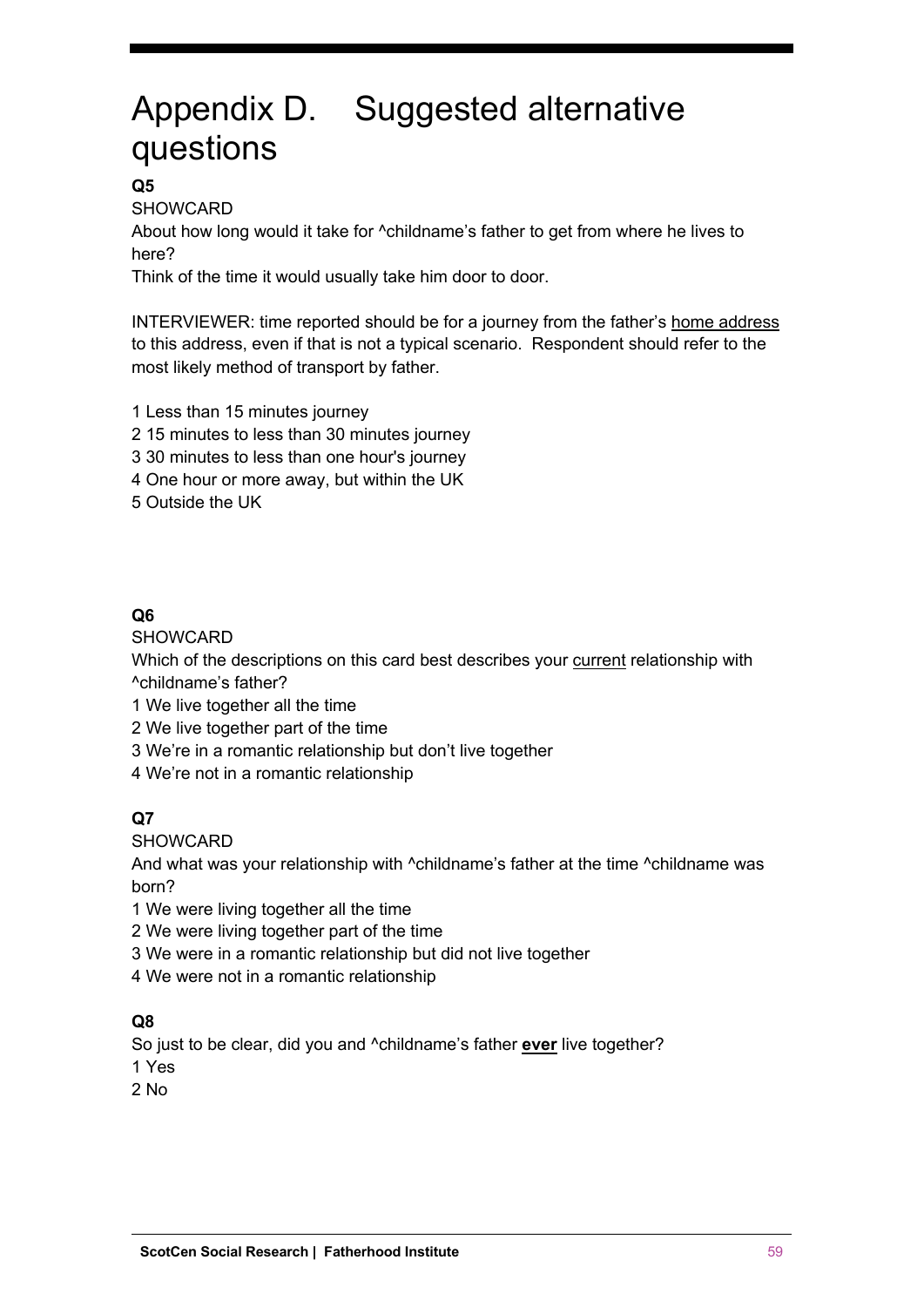*IF Q8=YES - Respondent ever lived with child's father*

## **Q9**

In total, how long did you and ^childname's father live together – including time before and after the child was born?

- 1 Less than 6 months
- 2 6-11 months
- 3 1-2 years
- 4 3-5 years
- 5 6-10 years
- 6 11 or more years

## **Q10**

In the last twelve months, has  $\Delta$ childname had any interaction with  $\Delta$ his birth father? That includes seeing him face-to-face, speaking to him on the phone or another device, emails, messaging, gaming, social media, cards or letters - any kind of contact. 1 Yes

2 No

### **Q14-16 Intro**

I'd now like to ask you about the amount of time  $\Delta$ childname usually spends with  $\Delta$ his father during the school term. This should include time spent when they're together travelling, and time spent at your home, at ^childname's father's home or anywhere else. You should also include time when you are with them.

INTERVIEWER: Exclude Skype, FaceTime or other video calls

## **Q14**

Thinking about a typical fortnight during term-time . . .

On how many weekdays (including Fridays) do ^childname and ^his father spend time together after breakfast but before school? INTERVIEWER: include the journey to school ENTER NUMBER OF DAYS

## **Q15**

And on how many school days do they spend time together after school or in the evening before bed? INTERVIEWER: include the journey home from school ENTER NUMBER OF DAYS

## **Q16**

Still thinking about a typical fortnight during term-time . . .

On how many days at the weekend do they spend the day or part of a day together? ENTER NUMBER OF DAYS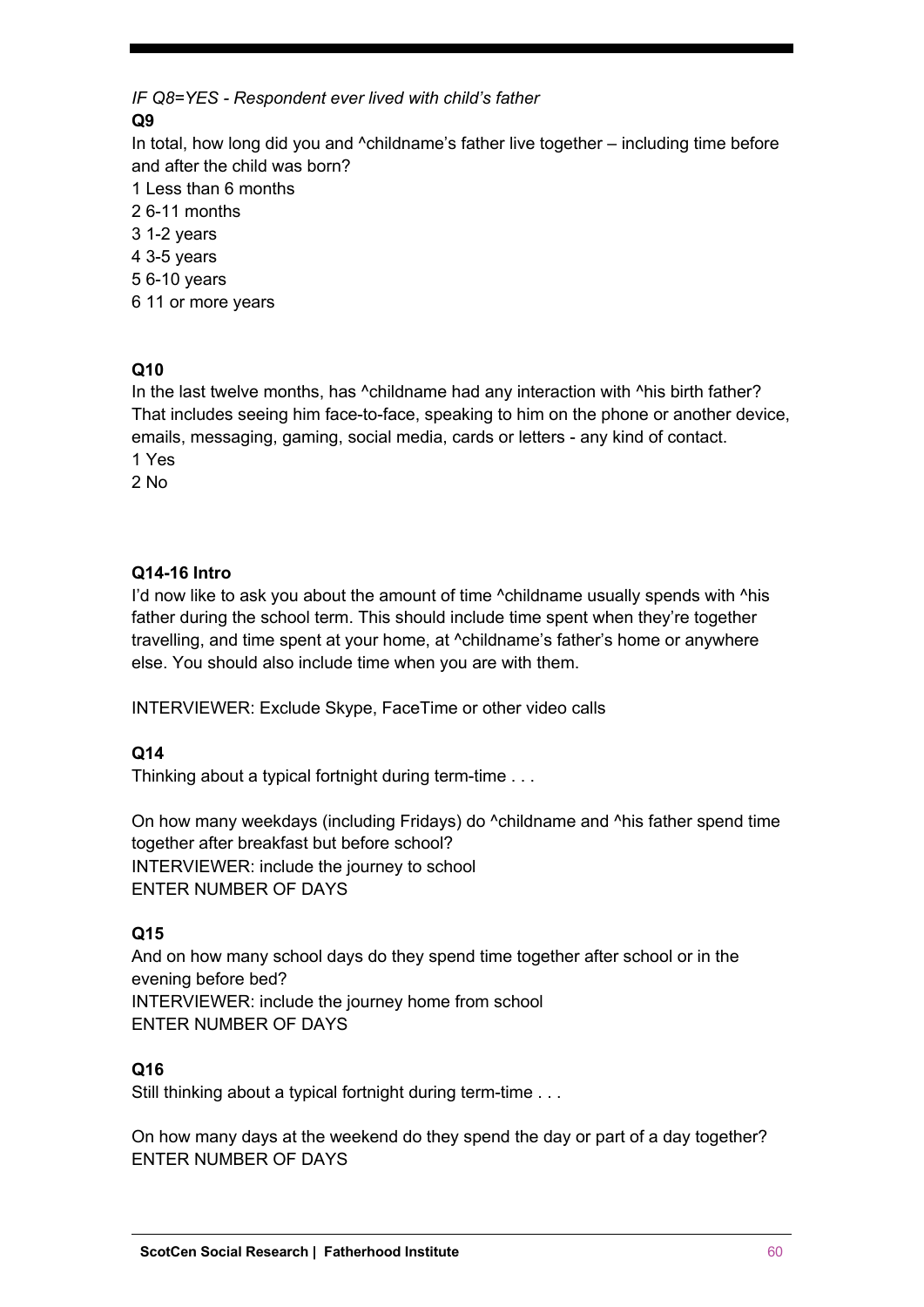## **Q17**

During term-time, does ^childname ever stay overnight with ^his father at another address – for example, at ^his dad's place or somewhere else they stay together? 1 Yes

2 No

## **Q18**

About how many nights each week, fortnight or month does ^childname usually stay overnight with ^his dad at another address – for example, at ^his dad's place - during term-time?

ENTER NUMBER OF NIGHTS

## **Q20**

Does ^childname's father ever stay overnight at your home? 1 Yes 2 No

*IF Q20=YES – father stays overnight in mother's home* 

## **Q21**

About how many nights each week, fortnight or month does ^childname's birth father usually stay in your household?

INTERVIEWER: If respondent refers to weeks rather than nights, calculate number of nights and enter here.

If father stays overnight less than once a month, enter '0'. ENTER NUMBER OF NIGHTS

*IF Q21>0 – father stays at least once a month* 

## **Q22**

INTERVIEWER: code or ask if necessary:

What period does that cover?

1 Week

2 Fortnight

3 4 weeks/calendar month

*IF Q21 = 0 – father stays less than once a month* 

## **Q23**

About how many nights each year does ^childname's birth father usually stay in your household?

ENTER NUMBER OF NIGHTS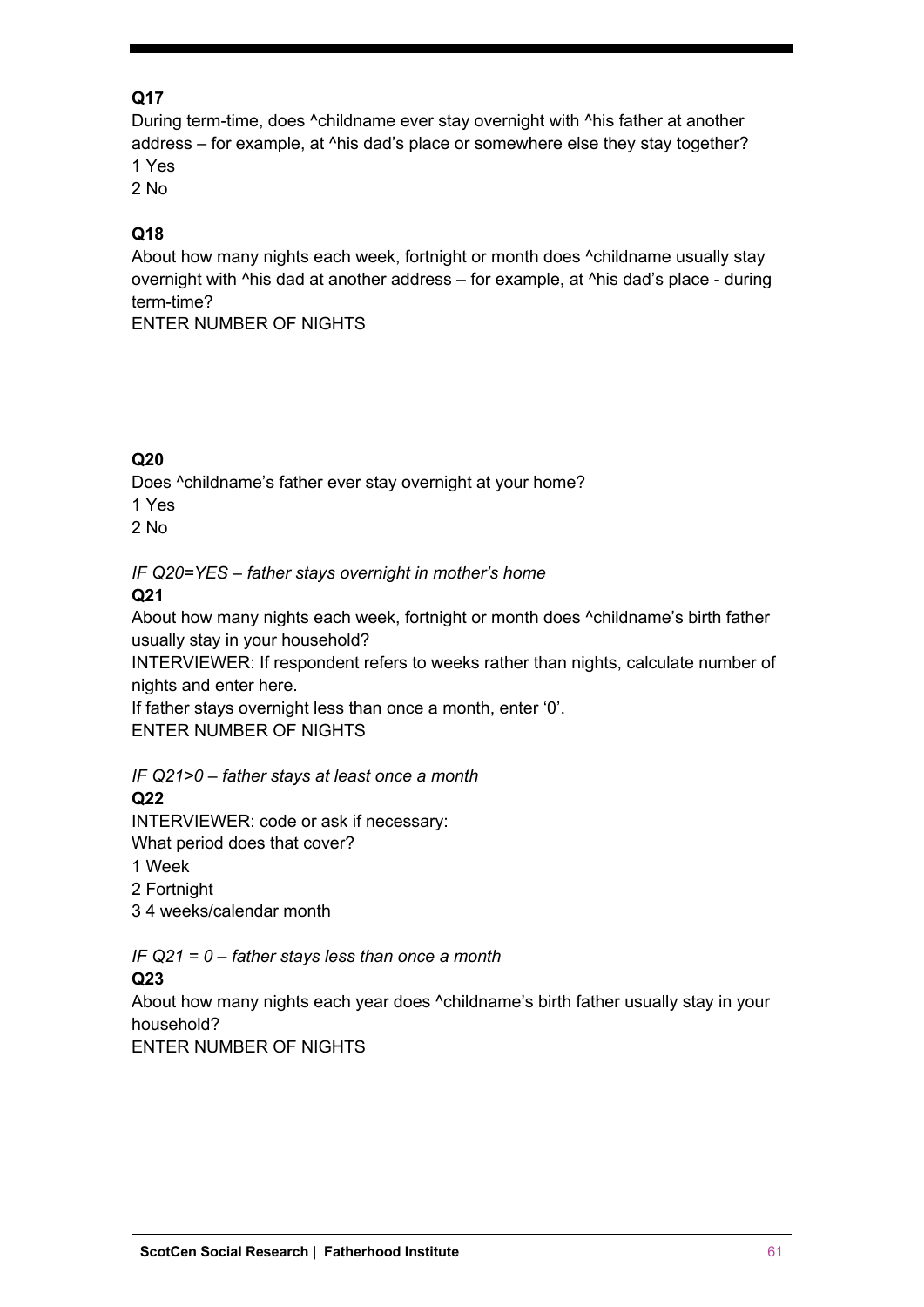## **Q25**

Thinking about the most recent school summer holiday, did ^childname spend time with ^his father during that holiday? Again, don't include time spent on Skype, FaceTime or other video calls.

1 Yes

2 No

*IF Q25=YES - spent time together in summer holiday*

## **Q26**

Still thinking about that most recent school summer holiday, on how many days did ^childname spend time with ^his father?

INTERVIEWER: enter number of days. If response is in weeks or months, then convert to days.

ENTER NUMBER OF DAYS

*IF Q25=NO – did not spend time together in summer holiday* **Q27**

Thinking about the past twelve months did ^childname spend time with ^his father during any *other* school holiday?

1 Yes

2 No

*IF Q27=YES - spent time together in other holiday*

### **Q28**

Thinking about the most recent holiday period where they spent time together, on how many days did ^childname spend time with ^his father?

INTERVIEWER: enter number of days. If response is in weeks or months, then convert to days.

ENTER NUMBER OF DAYS